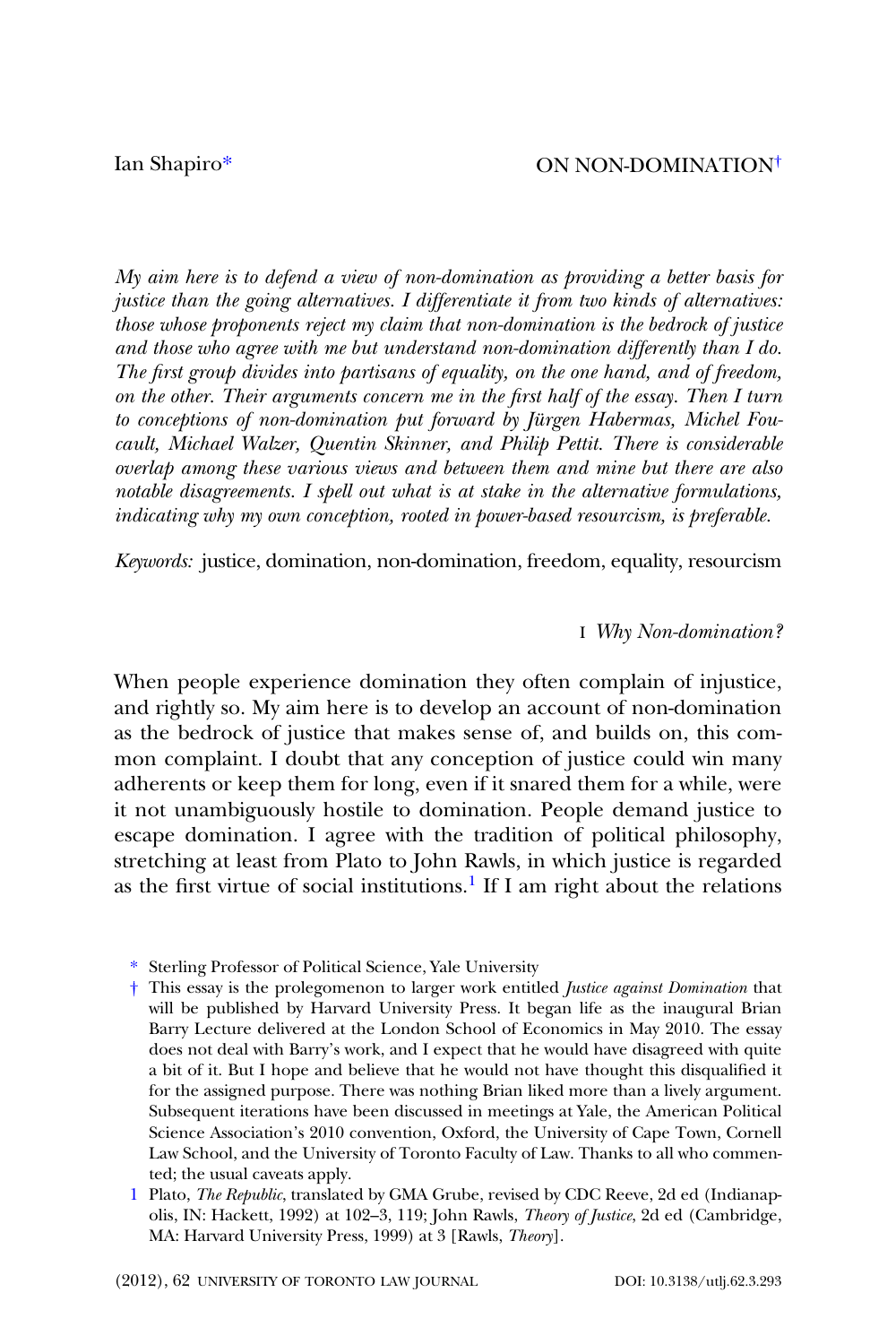between justice and non-domination, this makes non-domination in an important sense the primary political value.

I have previously made the case that the best path for pursuing justice, thus conceived, is to democratize human relationships in a particular way. This involves institutionalizing democracy as a conditioning or subordinate good that shapes the ways in which people pursue other goods. My democratic conception of justice is partly defined contextually, linked to the nature of the goods in question and the ways in which people pursue them in particular historical settings. But mine is also partly a general ideal. It implies the need for participation in decision making as well as rights of opposition as constraints on ways in which people pursue their contextually defined goals. How robust these constraints should be depends on how vulnerable to domination people are in particular settings; the more vulnerable they are, the more demanding should be the constraints.

Vulnerability to domination is operationalized, for me, principally by reference to the notion of basic interests. People have basic interests in the security, nutrition, health, and education needed to develop into, and live as, a normal adult. This includes developing the capacities needed to function effectively in the prevailing economic, technological, and institutional system, governed as a democracy, over the course of their lives.2 People are more vulnerable in collective settings when their basic interests, thus conceived, are at stake than when they are not. If I control resources that you need to vindicate your basic interests, that gives me power over you. This fact legitimates more stringent democratic constraints on our collective endeavours when basic interests are at stake than when they are not.<sup>3</sup> This power-based resourcism, as I have called it, is geared toward mitigating the most serious kinds of domination that permeate human social arrangements.<sup>4</sup>

My aim in this essay is to differentiate this view from two kinds of alternatives: those whose proponents reject the idea that non-domination is the bedrock of justice and those who agree with me but understand non-domination differently than I do. The first group divides into partisans of equality, on the one hand, and of freedom, on the other. The

2 Ian Shapiro, Democratic Justice (New Haven, CT: Yale University Press, 1999) at 85–6 [Shapiro, Democratic Justice].

3 I say that vulnerability to domination is operationalized principally by reference to the notion of basic interests because domination can occur in other ways as well – as when someone threatens to blackmail a closet homosexual or someone who is having a secret affair. No doubt there are other reasons to outlaw blackmail, but a commitment to non-domination would proscribe it as well.

4 Ian Shapiro, The Real World of Democratic Theory (Princeton, NJ: Princeton University Press, 2011) at 255–6 [Shapiro, Real World].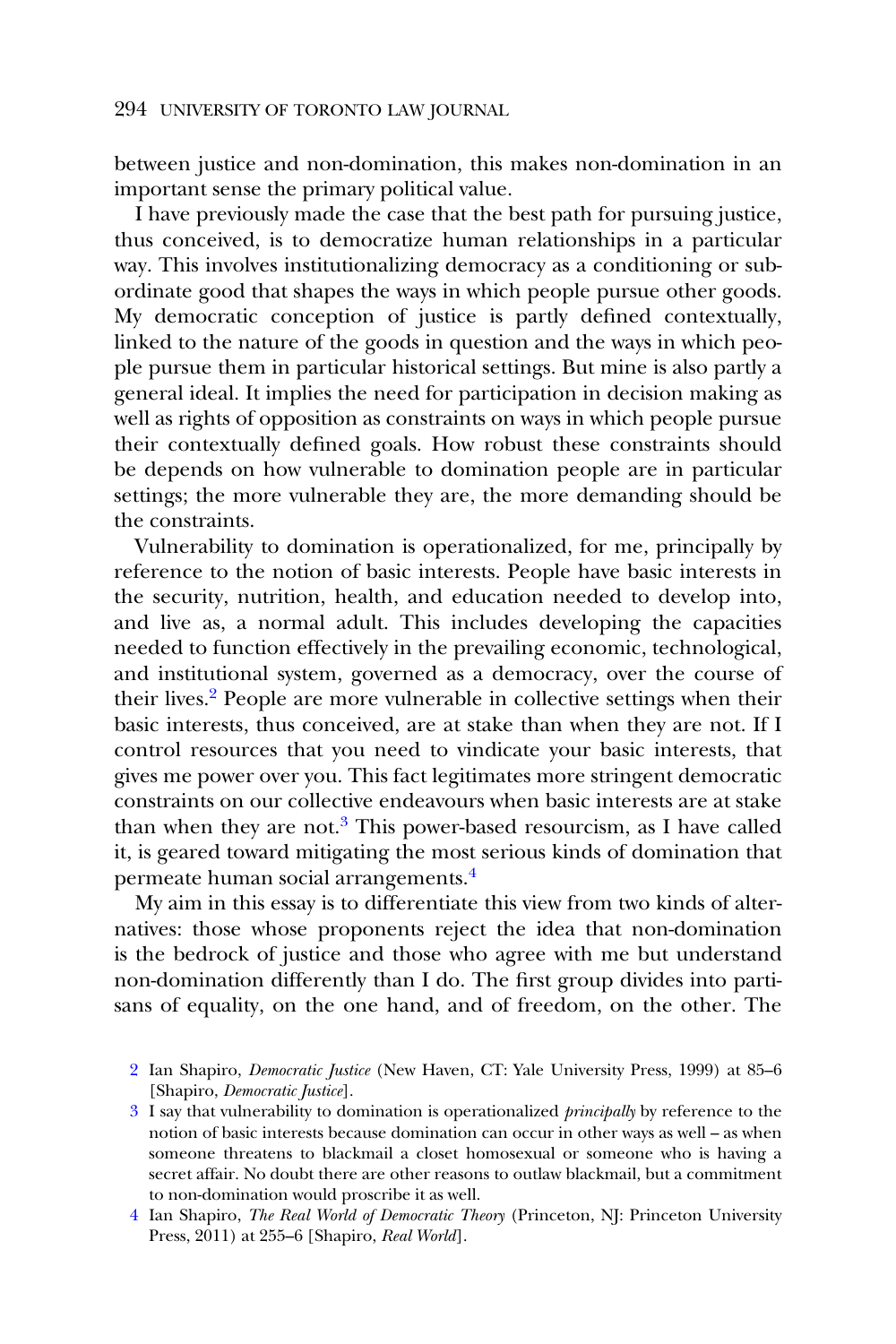egalitarians generally think of themselves, like me, as writing about justice, mostly in the wake of the 'equality of what?' debate spawned by Amartya Sen's contention that debates about justice are always, at bottom, debates about some kind of equality.<sup>5</sup> Proponents of freedom are sometimes less clear about their ideal's relation to justice, or at least less explicitly so – perhaps because some of them are sceptical of the very idea of justice.<sup>6</sup> Regardless of whether they see freedom as a feature of justice or an alternative to it, they treat it as the coin of the realm in judging the legitimacy of political institutions. For present purposes,  $\vec{I}$  will assume that, like Robert Nozick, freedom's partisans regard their understanding of it as the bedrock of justice.<sup>7</sup> The friends of equality occupy my attention in Part II, followed by those of freedom in Part III. Having explained why non-domination is a preferable bedrock ideal to those put forward in either of these camps, I turn, in Part IV, to competing conceptions of non-domination put forward by Jürgen Habermas, Michel Foucault, Michael Walzer, Quentin Skinner, and Philip Pettit. There is considerable overlap among these various views, and between them and mine, but there are also notable disagreements. I spell out what is at stake in the alternative formulations, indicating why my own conception, rooted in power-based resourcism, is preferable.

# II Justice, equality, and non-domination

If non-domination is the bedrock of justice, one might reasonably ask whether its appeal trades on a prior commitment to equality. On this view, non-domination's moral pull is really the moral pull of equality. If that were true, then energy spent justifying non-domination would be better deployed in making the egalitarian case on which it ultimately depends. This approach seems to me ill-considered, however, partly because non-domination is only trivially associated with equality as a political ideal and partly because endorsing non-domination instead of

<sup>5</sup> See Amartya Sen, 'Inequality Reexamined' (Occasional Paper No 2, Yale University, 1989) at 15; see also Sen's book of the same title, Amartya Sen, Inequality Reexamined (Cambridge, MA: Harvard University Press, 1992). For criticism, see John Kane, 'Justice, Impartiality, and Equality: Why the Concept of Justice Does Not Presume Equality' (1996) 24 Political Theory 375. For Sen's response, see Amartya Sen, 'On the Status of Equality' (1996) 24 Political Theory 394 [Sen, 'Status']; and for Kane's rebuttal, see John Kane, 'Basal Inequalities: Reply to Sen' (1996) 24 Political Theory 401 [Kane, 'Basal Inequalities'].

<sup>6</sup> See Friedrich A Hayek, The Mirage of Social Justice (Chicago: University of Chicago Press, 1976).

<sup>7</sup> Robert Nozick, Anarchy, State, and Utopia (New York: Basic Books, 1974) [Nozick].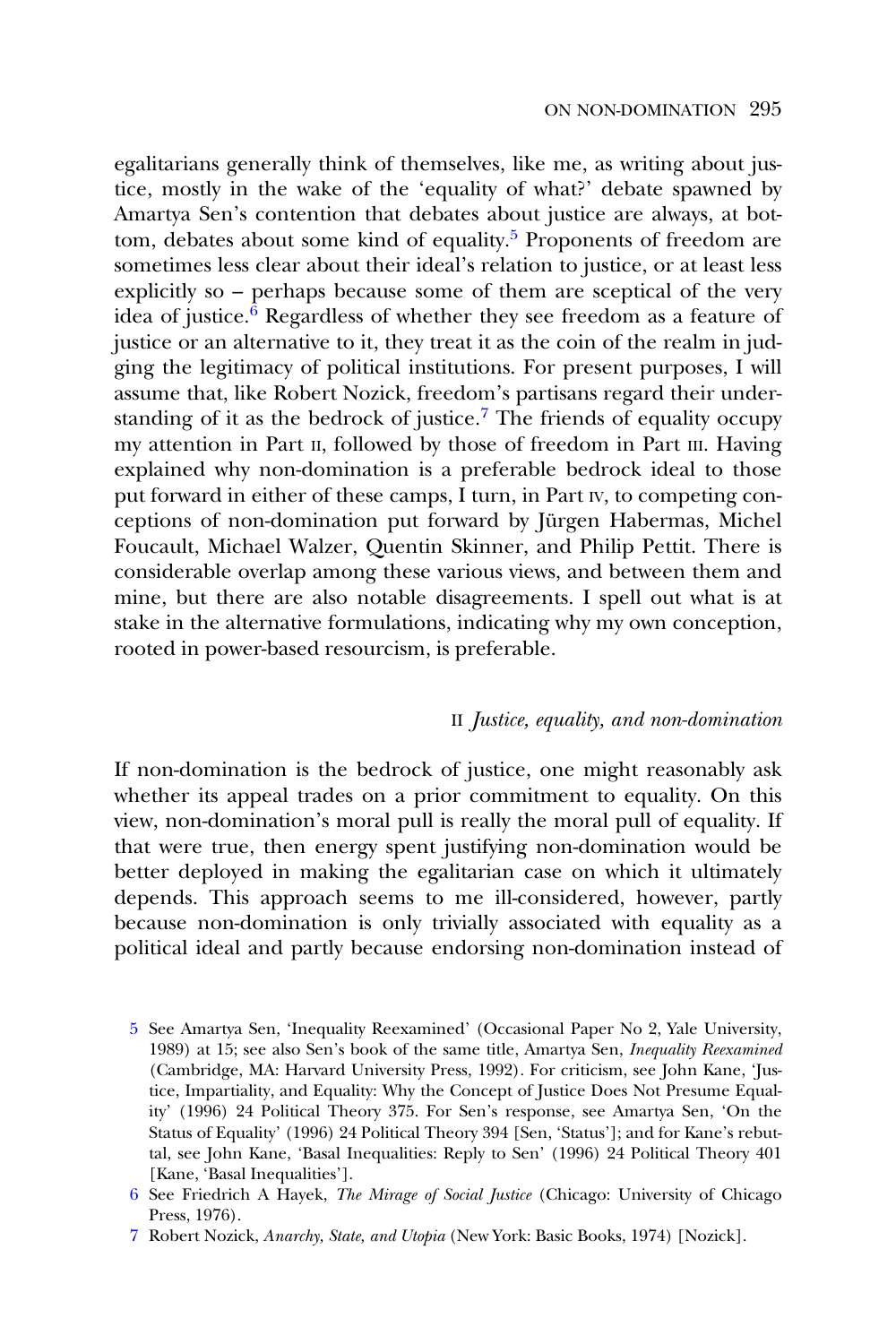equality makes it possible to avoid a number of the philosophical and political difficulties associated with egalitarianism.

When I say that egalitarianism as I conceive it is only trivially associated with non-domination, I do not mean to deny that there is an ultimate sense in which proponents of non-domination acknowledge the moral equality of persons – what Sen describes as basal equality.<sup>8</sup> But it is the idea of non-domination, not that of equality, that does the heavy lifting in my argument. Nor do I deny that a commitment to non-domination has distributive implications, some of which – as we shall see – will be congenial to many who count themselves egalitarians. But I do want to deny that non-domination's *raison d'être* is to promote equality. I agree with John Kane that there is nothing in the meaning of justice that implies an egalitarian presumption.<sup>9</sup> It is when egalitarian distributive arrangements serve the goal of non-domination that they are desirable from the standpoint of justice.

There has been an influential tendency among contemporary political theorists, at least since John Rawls, to deny this: to think that justice begins with a presumption in favour of equality. The nature of this alleged link turns out, on inspection, to be elusive. Sometimes Rawls writes as if it were embedded in the very meaning of justice, as teased out in his examination of our intuitions about justice via the original position in which readers are invited to speculate about justice while they were denied knowledge of their particular circumstances. A different supposed path to equality is Rawls's trenchant argument that the differences among us, whether rooted in nature or nurture, are morally arbitrary. A third potential basis for a presumption in favour of equality is Rawls's Kantian interpretation of the principles of justice as procedural expressions of the categorical imperative. A final putative path from justice to equality passes through Rawls's admonition that the state should stand neutral among permissible conceptions of the good life. I take each of these up in turn.

# A THE ORIGINAL POSITION AND THE LOGIC OF JUSTICE

Rawls's device of reasoning behind a veil of ignorance does not generate a commitment to equality; rather, it presumes prior acceptance of an egalitarian presumption. His claim is that, under conditions of moderate scarcity, the principle of insufficient reason that operates behind the veil of ignorance would lead any rational person to choose equality unless an unequal distribution could be shown to operate to everyone's

<sup>8</sup> Sen, 'Status,' supra note 5 at 395–6.

<sup>9</sup> Kane, 'Basal Inequalities,' supra note 5 at 403–5.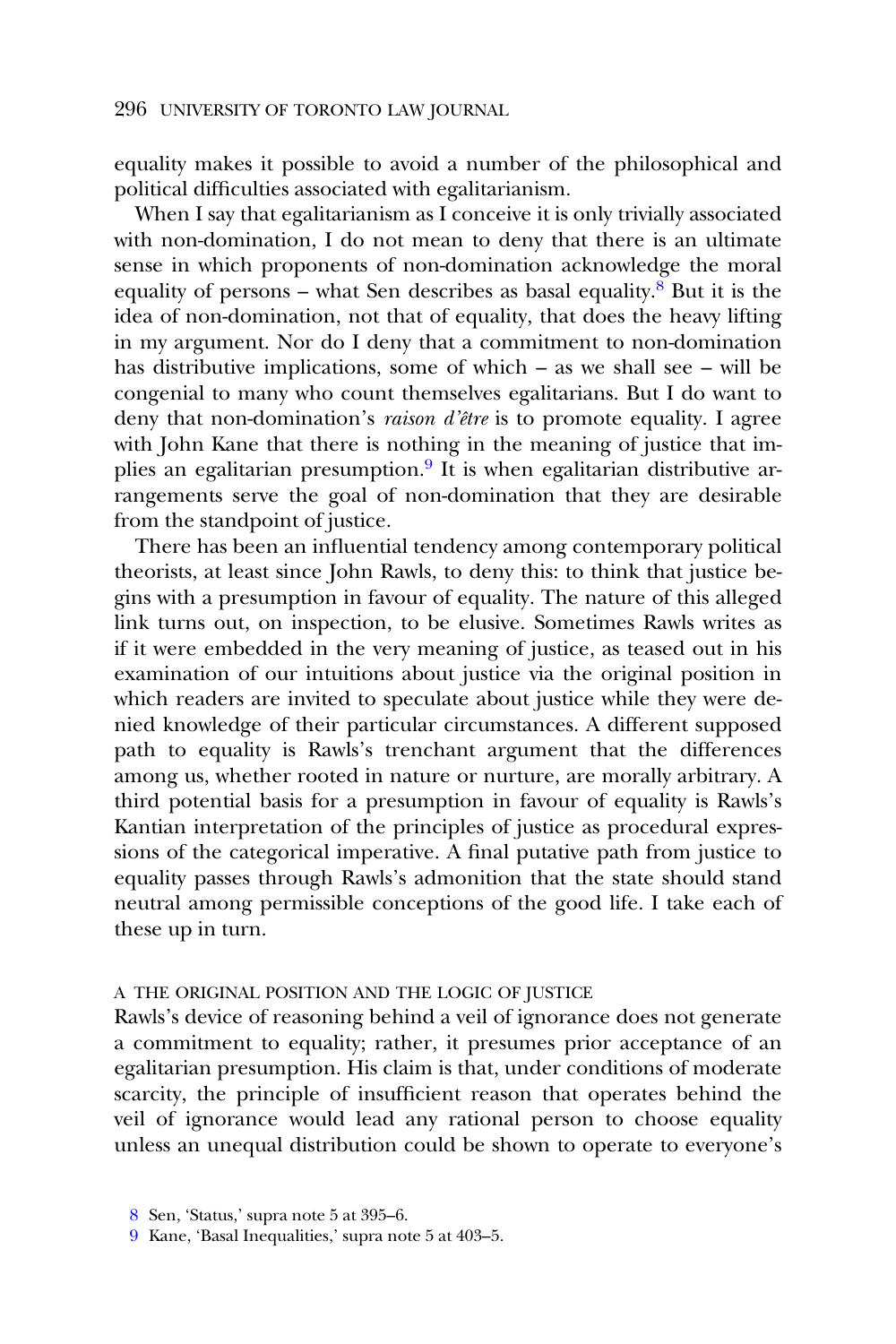advantage.<sup>10</sup> But the original position is an expository device, not an argument for equality – or, indeed, for any other distributive principle. Rawls himself notes that it is inspired by a conception of fairness according to which the best way to divide a cake is to require the cutter to take the last slice.<sup>11</sup> Assuming rational self-interest, she will divide it equally so as to maximize the size of her slice. Granting the assumptions, arguendo, this does nothing to establish the desirability of an equal division. If we knew, for instance, that one of the recipients had not eaten for three days, another had three cakes in his bag, and a third was a diabetic who would be made sick by eating cake, then any intuitive appeal of 'the cutter takes last' rule would quickly evaporate. The cake-cutter's rule seems attractive only in light of a prior commitment to equality. What it offers is a way for self-interest to get people there; nothing less, nothing more.

The same is true of the claim that people would endorse an egalitarian presumption behind the veil of ignorance. Rawls explicitly structures the choice situation to produce this result, so it cannot furnish an argument in favour of the desirability of the result. Had he asked them to make other assumptions behind the veil of ignorance, no doubt they could have been induced to pick a different principle. For instance, as Harsanyi noted in an early critique, had people been characterized as more risk embracing than Rawls characterizes them as being in the original position, then they would have been more apt to choose utilitarianism over his conception of justice.<sup>12</sup> If there is to be a presumption in favour of equality, it stands in need of a justification that is independent of an expository device which assumes that its desirability has already been established.

# B MORAL ARBITRARINESS

What is Rawls's independent argument for an egalitarian presumption? One candidate is his moral arbitrariness thesis, the claim that differences among us – whether products of nature or nurture – are accidental from a moral point of view. Rawls is right to say that distributive outcomes that

- 10 For the 'veil of ignorance,' see Rawls, Theory, supra note 1 at 118–23. In the final formulation of his principles, ibid at 52–6, Rawls opts for the standpoint of the worst off as the standpoint of justice, but this is only because of the assumption that if the person most adversely affected by a policy would choose it, then so would everyone else. In this way, the standpoint of the worst off functions as a proxy for the standpoint of all. Questions can be raised about the plausibility of these moves; see Ian Shapiro, Evolution of Rights in Liberal Theory (London: Cambridge University Press, 1986) at 226–30 [Shapiro, Evolution].
- 11 Rawls, Theory, supra note 1 at 74.
- 12 John Harsanyi, 'Can the Maxim in Principle Serve as a Basis for Morality? A Critique of John Rawls's Theory' (1975) 69 American Political Science Review 594.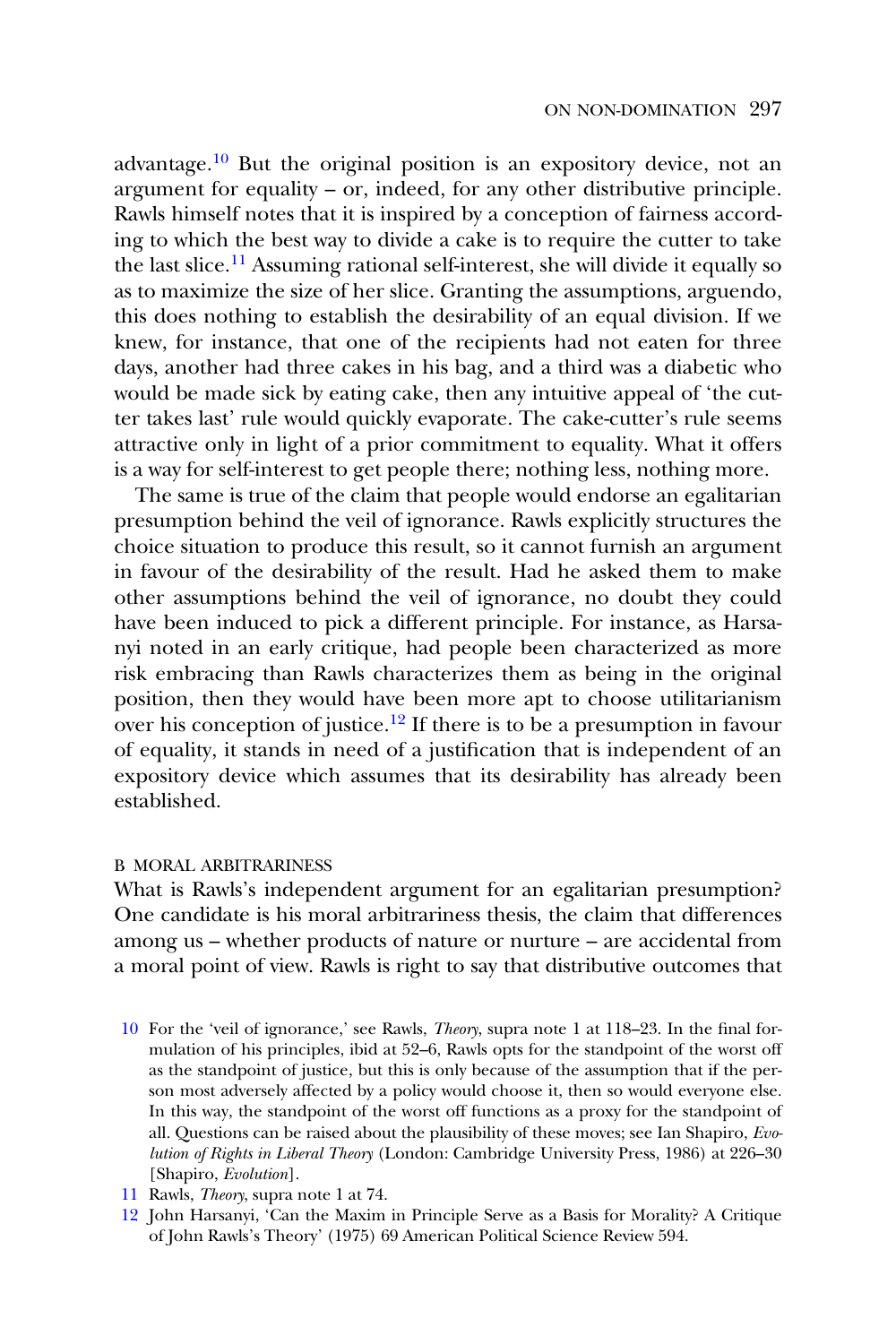are shaped by those differences stand in need of justification. His argument about moral arbitrariness is persuasively subversive of any version of the thesis that losses (or gains) should lie where they fall.<sup>13</sup> Indeed, I have argued elsewhere that Rawls is insufficiently thoroughgoing in his defence of this thesis. His attempt to distinguish capacities, which are said to be distributed in morally arbitrary ways, from the choices people make about how to use those capacities, which are not, fails. There is no good reason to suppose that differences in the capacity to decide to use one's capacities more or less effectively are any less arbitrary, from a moral point of view, than are differences in the capacities themselves. $14$  This is, to be sure, a disconcerting conclusion; it threatens to obliterate widespread convictions about ownership and personal responsibility. But that does not mean that Rawls supplies us with convincing reasons to avoid it.

The impulse to defend an egalitarian presumption in the literature since Rawls has been animated by fending off what G A Cohen identified in 1989 as 'the anti-egalitarian right.' <sup>15</sup> The motivating worry was that any conception of fair distribution that ignored rewarding effort and ambition would be so implausible that no one would give it the time of day. This is, indeed, a real possibility unless some limits can be put on moral arbitrariness. It was, presumably, considerations of this sort that motivated Rawls's unsuccessful attempt to distinguish capacities from the uses to which they are put that I have just mentioned. Similar considerations lead Ronald Dworkin to propose a view of distributive justice that takes account of the Rawlsian insight about moral arbitrariness but is nonetheless 'ambition sensitive.' Dworkin's view requires a view of equality by reference to which 'people decide what sorts of lives to pursue against a background of information about the actual costs that their choices impose on other people and hence on the total stock of resources that may fairly be used by them.'<sup>16</sup> This he tries to achieve by assigning 'tastes and ambitions' to the person, and 'physical and mental powers' to his 'circumstances,' arguing that the former, but not the

- 13 Rawls, Theory, supra note 1 at 12, 15, 72–3, 101–3, 507–11. In one of the earliest systematic statements of laissez-faire in torts, Oliver Wendell Holmes argued for a benchmark presumption that losses should lie where they fall; Oliver Wendell Holmes, 'Lecture III' in The Common Law by Oliver Wendell Holmes (Cambridge, MA: Harvard University Press, 2009).
- 14 Ian Shapiro, 'Justice and Workmanship in a Democracy' in Democracy's Place by Ian Shapiro (Ithaca and London: Cornell University Press, 1996) at 64–9; 73–5 [Shapiro, Democracy's Place].
- 15 GA Cohen, 'On the Currency of Egalitarian Justice' (1989) 99 Ethics 906 at 933 [Cohen, 'Egalitarian Justice'].
- 16 Ronald Dworkin, 'Equality of Resources,' pt 2 of 'What Is Equality?' (1981) 10 Philosophy and Public Affairs 283 at 288 [Dworkin].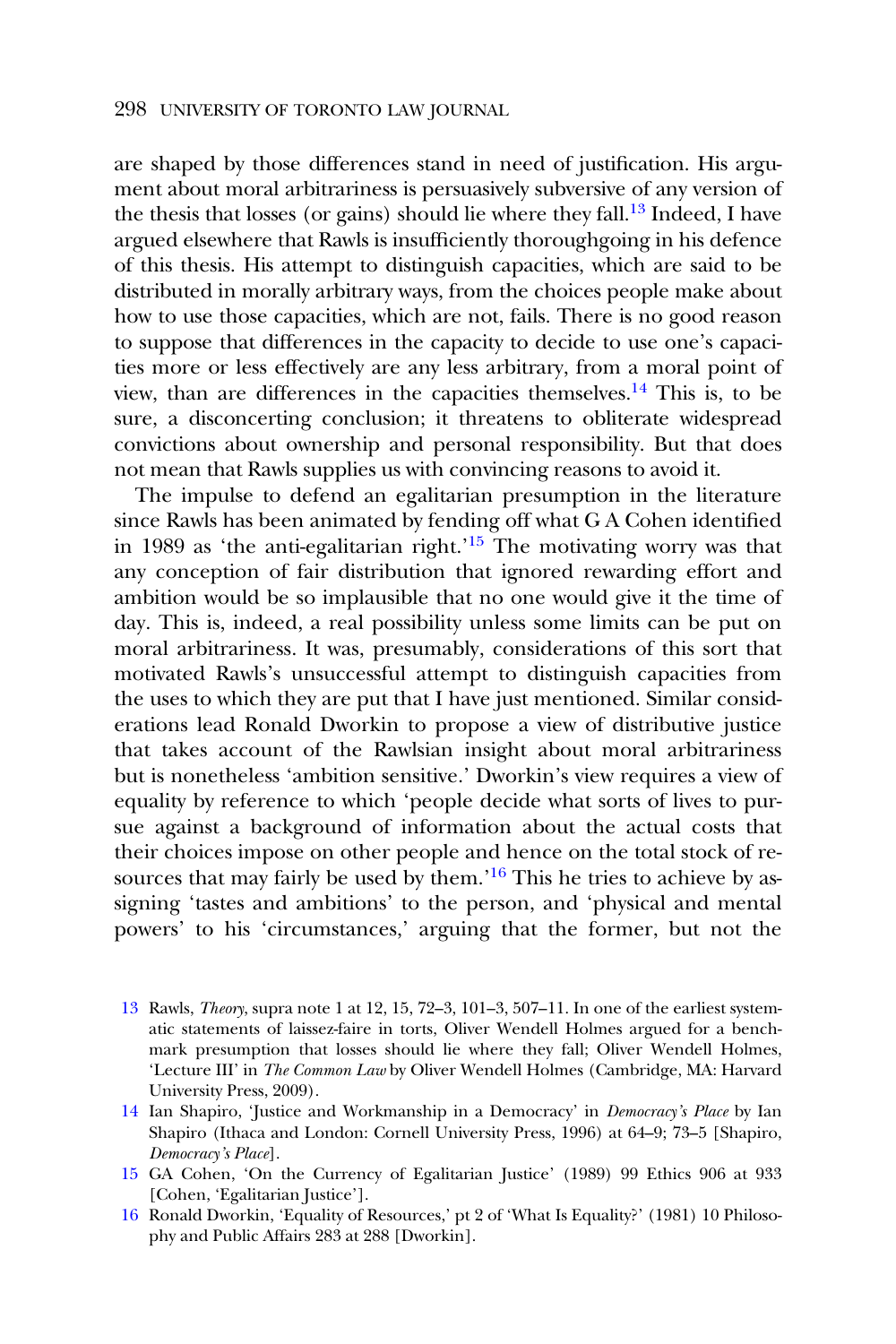latter, are irrelevant in deciding how resources should be distributed.<sup>17</sup> In this way, he hopes to rescue the idea of a responsible agent.

Dworkin's strategy also fails. The ambitions that it occurs to us to develop, no less than the volitions we are able to form, are greatly shaped – perhaps even determined – by our powers and capacities. When we describe someone as ambitious, we may be describing something basic to her psychology and constitution, but do we have any good reason to believe that this is a product neither of her physical and mental powers nor her upbringing and life circumstances? To 'think big,' to 'resolve to go for broke,' to steel oneself through self-control to perform demanding acts, do these reflect ambition or capacity? There are certainly circumstances in which we would say that lack of confidence is an incapacity that prevents the formation (not just the attainment) of particular ambitions. Different people have different capacities to form different ambitions, and those different capacities must be as morally tainted from Dworkin's point of view as any other capacities. Donald Trump is able to develop more far-reaching ambitions than, say, Homer Simpson due, at least partly, to luck in the genetic pool and the circumstances of his upbringing.

The idea that we form our ambitions in some way that is independent of our resources and capacities assumes, implausibly, that we can conceive of goals independently of our understanding of our capacities and life circumstances. This should be evident to anyone who tries to perform a thought experiment in which she is required to choose her future ambitions while kept in ignorance of powers, capacities, and circumstances. The world is riddled with what I have described as empathy gaps which limit the aspirations people find conceivable, let alone plausible, as a result of their lived experiences. You can readily imagine yourself stepping over a puddle, perhaps even swimming a wide river; but will it occur to you to consider possibilities that are on the far side of an ocean?18

Similar arguments can be made about the different abilities to form (or refrain from forming) different kinds of tastes, whether expensive, compulsive, or both. Are we to say of an alcoholic, whose affliction is so severe that he cannot even form the desire not to be an alcoholic, that the preference for alcohol results from his *taste* rather than his *incapac*ity? I think not.<sup>19</sup> With all acquired tastes (not just the expensive),

<sup>17</sup> Ibid at 302.

<sup>18</sup> See Ian Shapiro, The State of Democratic Theory (Princeton, NJ: Princeton University Press, 2003) at 128–39 [Shapiro, State].

<sup>19</sup> Dworkin is partly aware of this difficulty. The case he considers is one in which someone has an incapacitating obsession that he wishes he did not have. Dworkin deals with this by arguing that such cravings should be thought of as handicaps and thus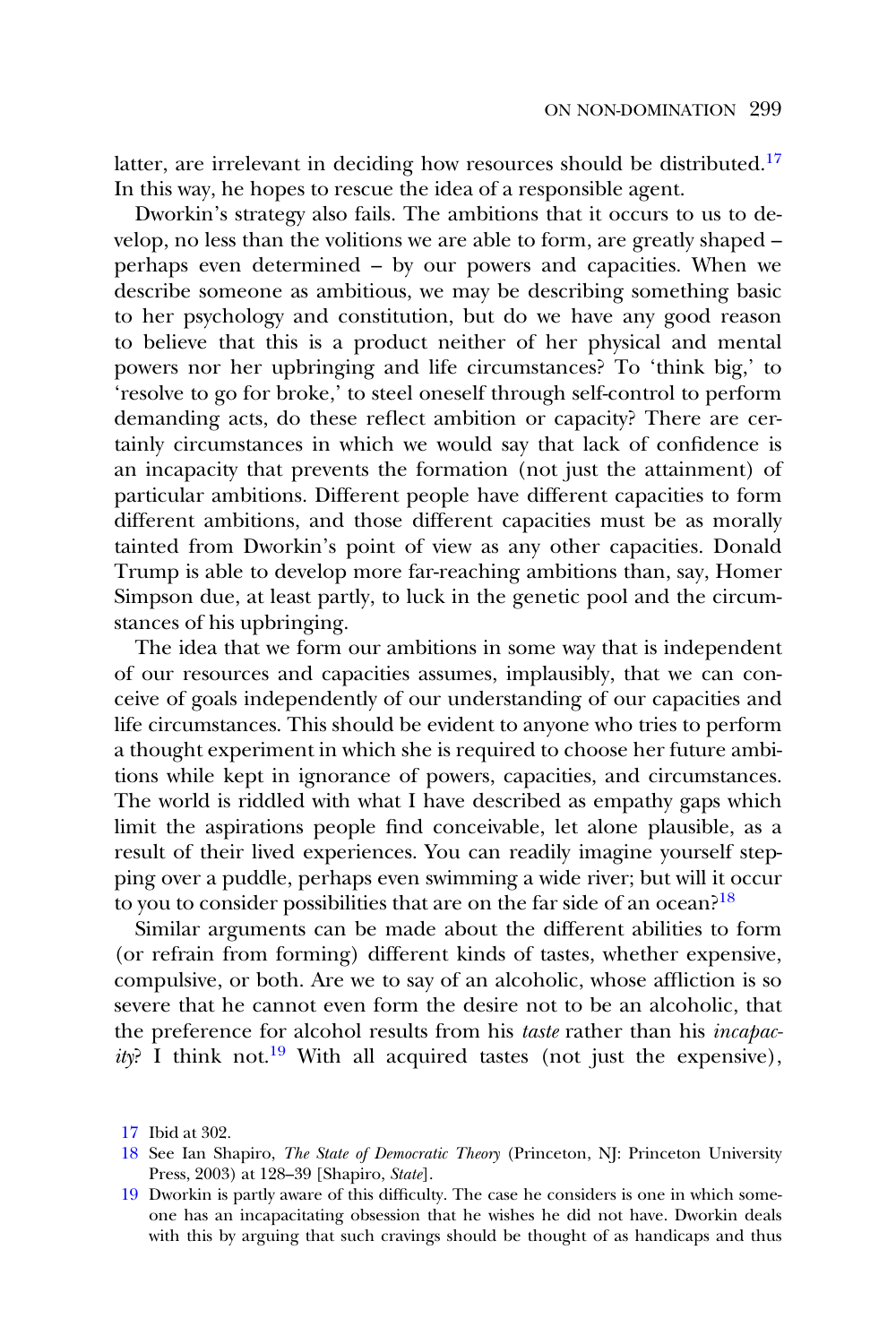experiencing the taste is by definition conditional on the exercise of pertinent capacities. A taste for good beer or even just for beer, a taste for a particular kind of music, perhaps even for any music – these can be developed only through the exercise of relevant capacities. We would not attribute a taste for music to someone who was born deaf, although we might intelligibly say that such a person could wish she could have such a taste. Likewise with beer and someone who lacks functioning taste buds or a sense of smell. Dworkin's motivating intuition here is that people should be held responsible only for the choices they make in life, not for things over which they have no control. A variant of this thesis might be defensible, but his treatment of it is no more persuasive than Rawls's. The result is that Dworkin has not, as Cohen claims, 'performed for egalitarianism the considerable service of incorporating within it the most powerful idea in the arsenal of the anti-egalitarian right: the idea of choice and responsibility.'20

Cohen himself had a go at this problem, but not with any more success than Dworkin or Rawls. Cohen tries to diminish the problem by insisting that we should not confuse the valid claim that our capacities for effort are 'influenced' by factors beyond our control with the false claim that people like Nozick mistakenly attribute to egalitarians like Rawls, that those capacities are 'determined' by factors beyond our control. Pointing to this distinction enables Cohen to say that, although not all effort deserves reward, some effort does deserve reward, so that effort is partly praiseworthy and partly not – although he concedes that, in practice, 'we cannot separate the parts.'<sup>21</sup>

To the extent that this is a practical problem, it is a devastatingly large one, given that the topic at hand is whether and to what extent the state should engage in redistribution or other remedial action to compensate for differences in outcomes resulting from these practically inseparable parts. But it is in any case misleading to say that it is only a practical problem. Once we concede that the very decision to choose to

handled via a hypothetical insurance scheme. Dworkin asks us to speculate about whether, ex ante, people with a given finite supply of resources to spend on insurance would have insured against turning out to have the handicap in question; see Dworkin, supra note 16 at 283–90. I have noted the difficulties with this scheme in Shapiro, Democracy's Place, supra note 14 at 70–1. It is, in any case, irrelevant to the point being made here, which is that the obsession may itself incapacitate a person from forming the relevant second-order desire to make Dworkin's hypothetical insurance solution work.

- 20 Cohen, 'Egalitarian Justice,' supra note 15 at 933.
- 21 See Nozick, supra note 7; GA Cohen, 'Equality of What? On Welfare, Goods, and Capabilities' in Martha Nussbaum & Amartya Sen, eds, The Quality of Life (Oxford: Oxford University Press, 1993) at 14–5.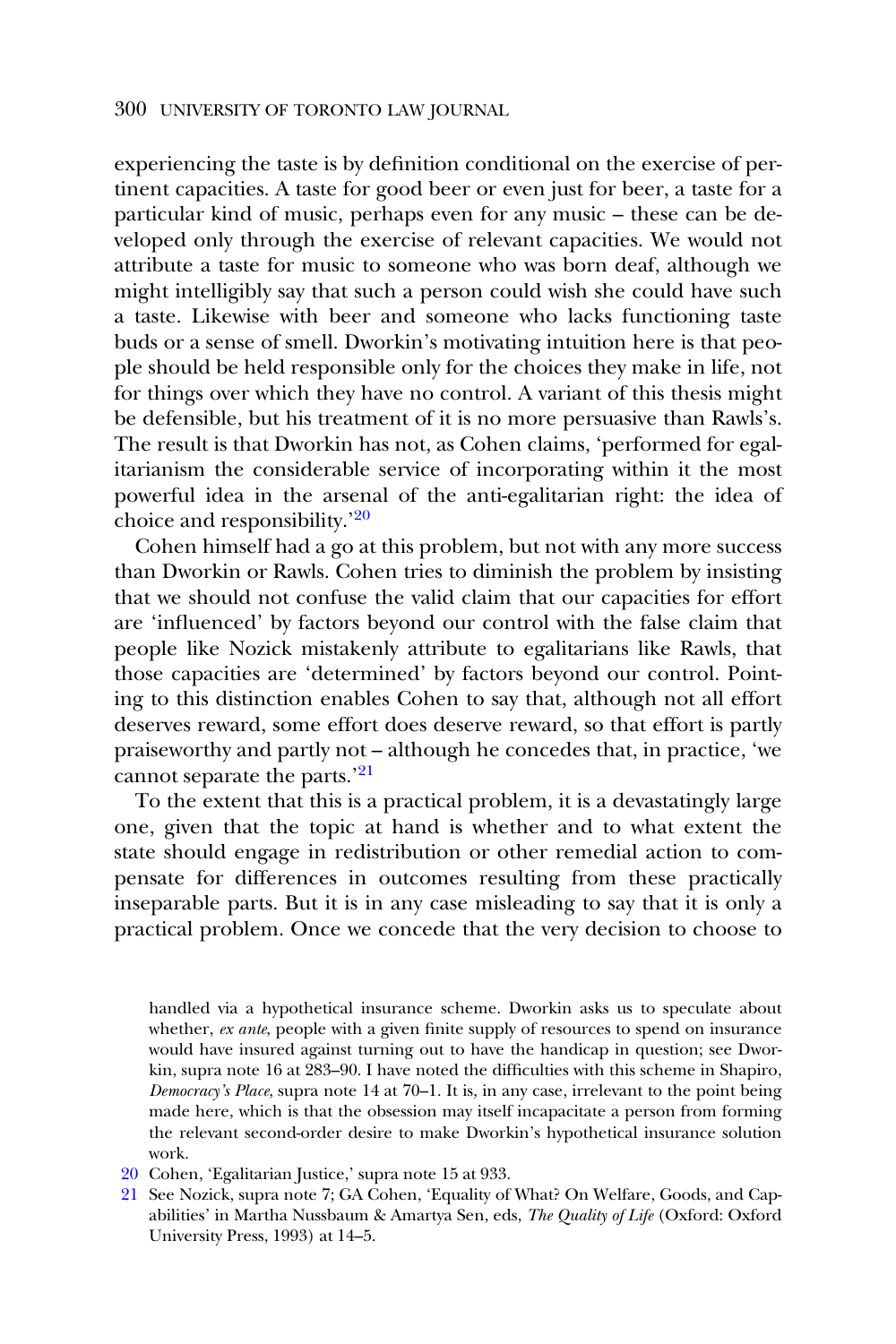expend effort is influenced by morally arbitrary factors, it becomes evident that the difficulty becomes one of principle rather than practicality. Certainly, Cohen offers no account of how that component of effort meriting reward might, in principle, be singled out.

Rawls, Dworkin, and Cohen all write as if the moral-arbitrariness argument generated an egalitarian presumption that would be so radical that no one would take it seriously unless some limits could somehow be put on it. They think that this is essential in order to rescue the idea the people should be held responsible for the choices they make, so that they can fairly be said to deserve the resulting benefits or costs. Yet the ongoing attempts to articulate the limits in question fail, as I have just noted, because the moral arbitrariness noose throttles the notions of choice and responsibility if it kills anything at all.

But Rawls, Dworkin, and Cohen fail to appreciate that rescuing the ideas of choice and responsibility in order to save a suitably chastened egalitarian presumption is unnecessary if that presumption is thought to rest, in turn, on embracing Rawls's moral-arbitrariness argument. This is true for the simple reason that Rawls's moral-arbitrariness argument, while valid, generates no distributive presumption of any kind. To be sure, differences in our ambitions, tastes, and volitions depend vitally on forces beyond our control; as such, they are morally arbitrary for the same reason that differences in our capacities and circumstances are morally arbitrary. All such differences stand in need of justification. But the same is true of similarities in our ambitions, tastes, and volitions. They are morally arbitrary for the same reason that similarities in our circumstances and capacities are morally arbitrary. They, too, stand in need of justification. As Susan Hurley puts it, there is 'no more a priori reason to regard difference of position as a matter of luck than to regard sameness of position as a matter of luck: people may not be responsible for either.<sup>'22</sup> Rawls's moral-arbitrariness argument establishes nothing more than that every distributive arrangement stands in need of a justification. There is no presumptive benchmark.

<sup>22</sup> Susan Hurley, 'Luck and Equality' (2001) Supp 75 Proceedings of the Aristotelian Society 51 at 56. As she elaborates, '[C]onsiderations of responsibility do not direct us to take equality as the default position: they neither specify nor justify doing so. The immediate consequence of this point is that luck-neutralizing per se does not require us to neutralize only one kind of relation that is a matter of luck and not another . . . People are not responsible for equal amounts of manna, or any other particular amounts; they are not responsible for it at all'; ibid at 56–7. See generally Susan Hurley, Justice, Luck, and Knowledge (Cambridge, MA: Harvard University Press, 2003) at 146–80.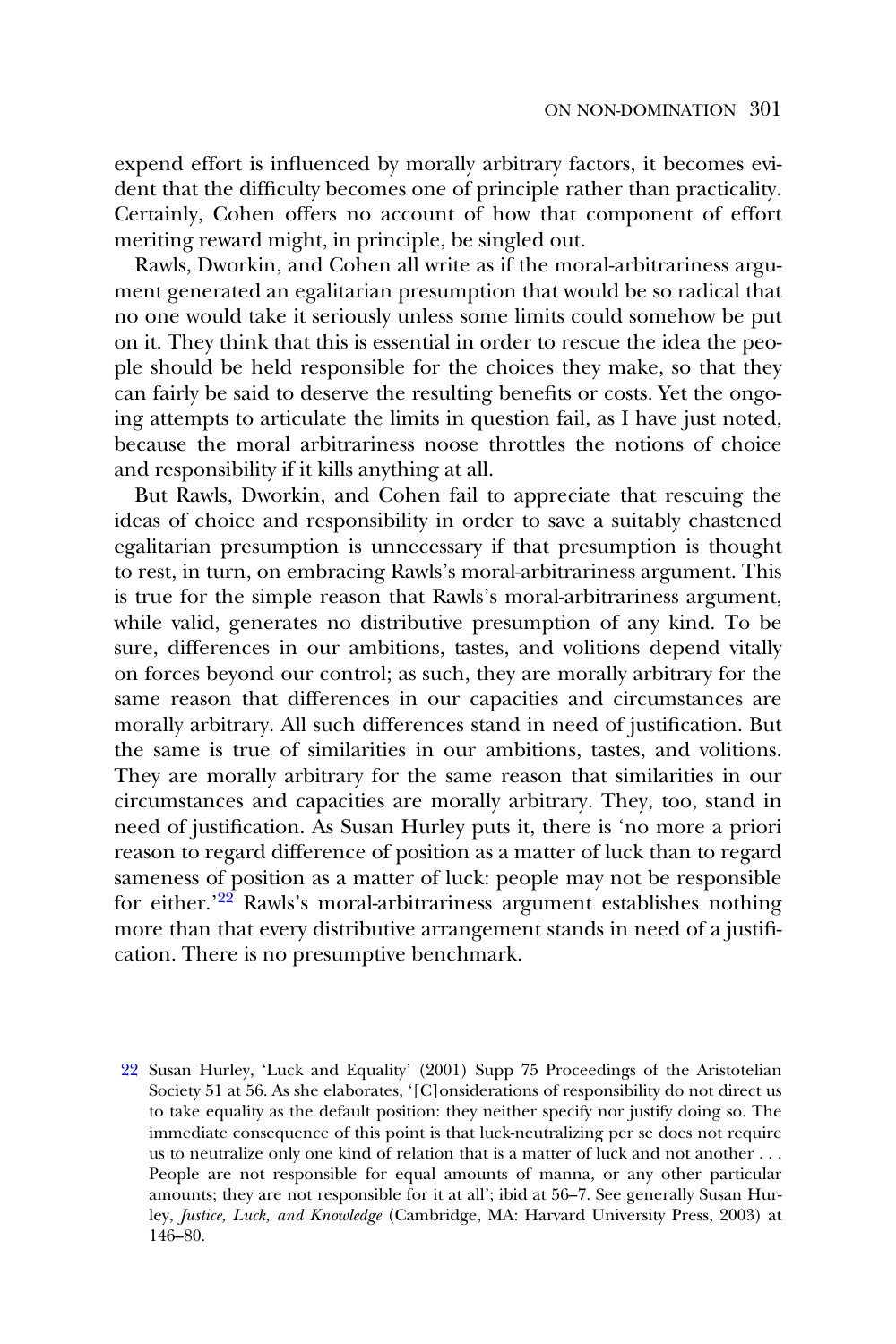#### 2.3. THE KANTIAN INTERPRETATION

Perhaps Rawls's most plausible candidate for an independent justification of his egalitarian presumption is the so-called Kantian interpretation of his principles as procedural expressions of the categorical imperative.23 But a commitment to Kantian autonomy does not entail embracing any particular distributive regime any more than the commitment to moral arbitrariness does. The injunction never to use people exclusively as means to your own ends could no doubt be shown to rule out slavery, but no protagonist in the distributive justice literature of whom I am aware is advocating the establishment of slavery. The example of slavery is, in any case, instructive here inasmuch as the Kantian objection is not to the distributive dimensions of a slave economy but rather to the abnegation of a person's humanity by making them the property of another. The Kantian objection to slavery would stand even in the face of arguments showing that slaves enjoyed distributive benefits that might otherwise be denied them. 'We give our slaves more than you pay your workers' would not pass muster as a defence of slavery, even if it was true.<sup>24</sup> (Similar points could be made about Apartheid, 'separate but equal,' and related dehumanizing statuses. They are often accompanied by distributional inequity, but it is the dehumanization, not the inequity, that makes them objectionable).

There are two different objections to distinguish in considering Rawls's Kantian interpretation of the principles he promotes. The less fundamental one is to observe that, if our goal were to do our best to preserve the autonomy of all (and assuming that we could operationalize that aspiration in an intelligible fashion), what would be needed is a matter for political economists and policy wonks. How much, if any, in the way of redistribution toward equality would be effective in achieving that goal depends on complex considerations about the effectiveness and costs of different redistributive instruments, about the incentive-effects of redistribution on growth, and about the relations between the size of the economic pie and the benefits that trickle down to the least well endowed. Rawls genuflects in this direction when he declares his theory to be agnostic as between capitalism and socialism.<sup>25</sup>

<sup>23</sup> Rawls, Theory, supra note 1 at 226.

<sup>24</sup> Why the case against slavery should be detached from claims about its economic benefits has been eloquently put in Robert William Fogel, Without Consent or Contract: The Rise and Fall of American Slavery (New York: Norton, 1994) at 388–417.

<sup>25</sup> Rawls, Theory, supra note 1 at 242. Kant was well aware of this, insisting that 'welfare does not have any ruling principle' because it depends 'on the will's material aspect, which is empirical and thus incapable of becoming a universal rule'; Immanuel Kant, The Contest of Faculties in Hans Reiss, ed, Kant's Political Writings, translated by HB Nisbet (London: Cambridge University Press, 1970) 176 at 183–4.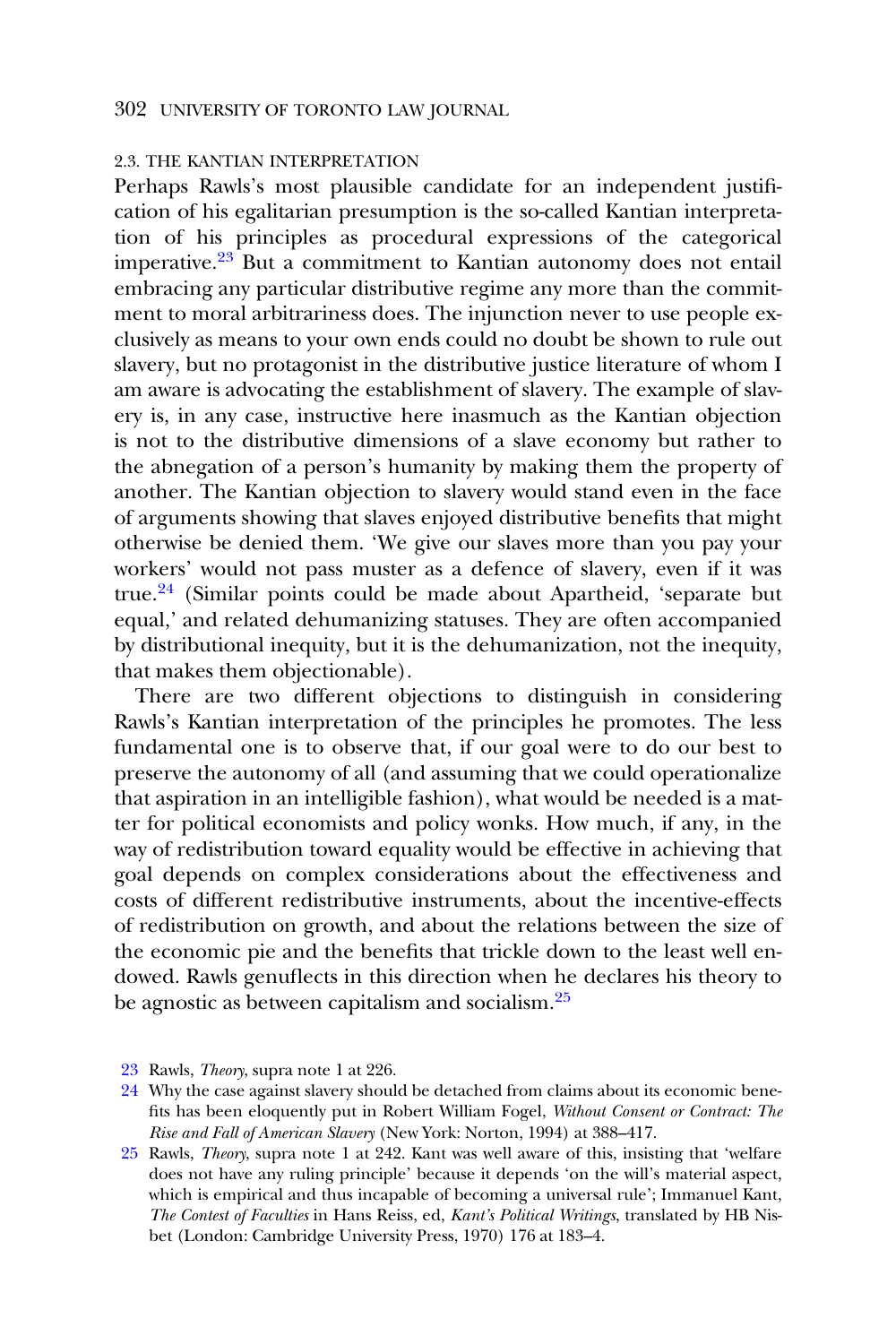But a deeper objection rears its head when we start to wonder whether preserving everyone's autonomy is even intelligible as a distributional idea. The transition from Kantian universalism to an egalitarian presumption must involve some version of the claim that we are bound to respect the autonomy of all equally. But what can this mean when the injunction we are seeking to obey assumes that we should concede (as Kant, realistically, did) that people use one another as means all the time and merely instructs us not to use one another exclusively as means to our own ends? It is difficult to see how this can have any distributive dimension at all. Treat everyone with consideration? With the same amount of consideration? What could such an injunction actually mean? Kant's dictum seems more likely to generate aphorisms of good conduct and manners ('Don't be rude!' 'Don't be a bully!' 'Don't be gratuitously mean!') than any distributive principle. The Kantian interpretation of Rawls's principles is just not enough to generate an egalitarian presumption because it is not enough to generate any distributive presumption.

But why should we want to commit to an egalitarian distributive presumption? Michael Walzer pointed out over a quarter of a century ago that it is not inequality as such that people find objectionable so much as the uses people make of unequally distributed assets. In particular, it is when people use the resources in their control to dominate others that we take exception to their having those resources. It is the use of wealth to corrupt a politician or to 'buy' a place in college for an otherwise undeserving child that generates resentment.<sup>26</sup> Walzer's solution, to build barriers between the spheres in which different goods appropriately hold sway, confronts difficulties, as I note in Part IV.A below. But they do not detract from the force of his telling underlying intuition that it is domination rather than inequality that is objectionable.

In arguing against an egalitarian presumption, I should not be construed as throwing my lot in with those who maintain that arguments about justice should abjure distributive considerations. Marx famously held that, to understand the dynamics of exploitation, we must forsake the realm of distribution for that of production.<sup>27</sup> More recently, such theorists as Iris Marion Young and Nancy Fraser have suggested that the distributive paradigm should give way to a focus on recognition and domination. $28$  I am less than entirely clear about what the term

27 Karl Marx, Capital, vol 1 (London: Penguin Books, 1976) at 270–82.

<sup>26</sup> Michael Walzer, Spheres of Justice: A Defense of Pluralism and Equality (New York: Basic Books, 1984) at 3–30 [Walzer].

<sup>28</sup> Iris Marion Young, Justice and the Politics of Difference (Princeton, NJ: Princeton University Press, 1990) at 15–65; Nancy Fraser, 'From Redistribution to Recognition? Dilemmas of Justice in a "Postsocialist" Age' (1995) 212 New Left Review 68.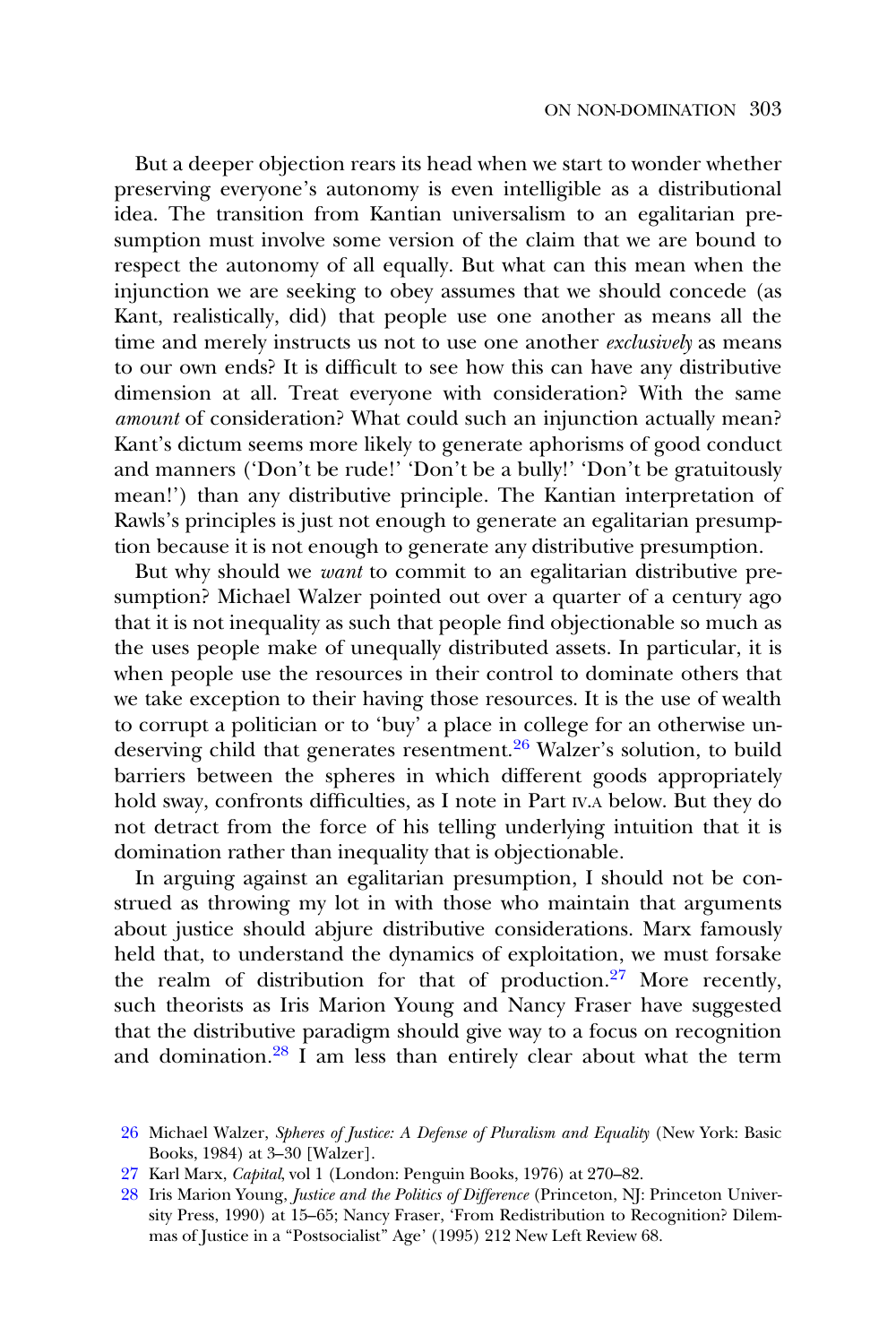'paradigm' means in these arguments. I think that proponents of these views are wrongheaded if they maintain that we can reason fruitfully about justice in the absence of distributive considerations or even that, in the absence of distributive considerations, we can reason fruitfully about the dimensions of justice to which the theorists in question point. Marxian exploitation is, in significant part, about the distribution of work, recognition is about the distribution of status, and domination is about the distribution of power. Moreover, as I spell out in the course of discussing Philip Pettit's view in Part IV.E below, there are many settings in which achieving non-domination requires attention to – and sometimes redistribution of – material and other resources. Rather than conceive of non-domination as an alternative to distributive justice, we do better to think of non-domination as the essence of justice and acknowledge that it is often intimately linked to distributive considerations. To think otherwise leads down the path of symbolic victories that, at best, obscure what justice requires and often work at cross-purposes with it.

# D EQUALITY AS NEUTRALITY?

Yet another Rawlsian contender for equality as the bedrock of justice piggybacks on the idea of neutrality. Rawls's theory of justice as fairness requires the state to be neutral among competing 'permissible' conceptions of the good life and the comprehensive doctrines that give rise to them. For Rawls, this means guaranteeing the opportunity to pursue any such conception and prohibiting government from favouring any particular one or giving 'greater assistance to those who pursue it.' Instead, the state is admonished to adopt what we might think of as a disestablished stance toward permissible conceptions of the good life: it should guarantee the freedom to pursue any of them, but it should not promote one – or some – above the others. $29$ 

This might seem like an unequivocal, bedrock egalitarianism, since the protections and guarantees of disestablishment are equally available to all – but this is not really so. Notice, for one thing, that Rawls is unperturbed by the unequal effects of his institutional neutrality. He acknowledges that his favoured regime would have 'important effects and influences on which comprehensive doctrines endure and gain adherents over time' which it would be 'futile to try to counteract.'<sup>30</sup> Furthermore,

<sup>29</sup> See John Rawls, 'The Priority of Right and Ideas of the Good' [Rawls, 'Priority'] in John Rawls, Collected Papers, ed, Samuel Freeman (Cambridge, MA: Harvard University Press, 1999) 449 at 457-61 [Rawls, *Collected Papers*]; and Rawls, *Theory*, supra note 1 at 354–5. Rawls does invoke the idea of disestablishment in this context but, for reasons elaborated in the next paragraph, it seems to me to capture the essence of his claim.

<sup>30</sup> Rawls, 'Priority,' ibid at 460.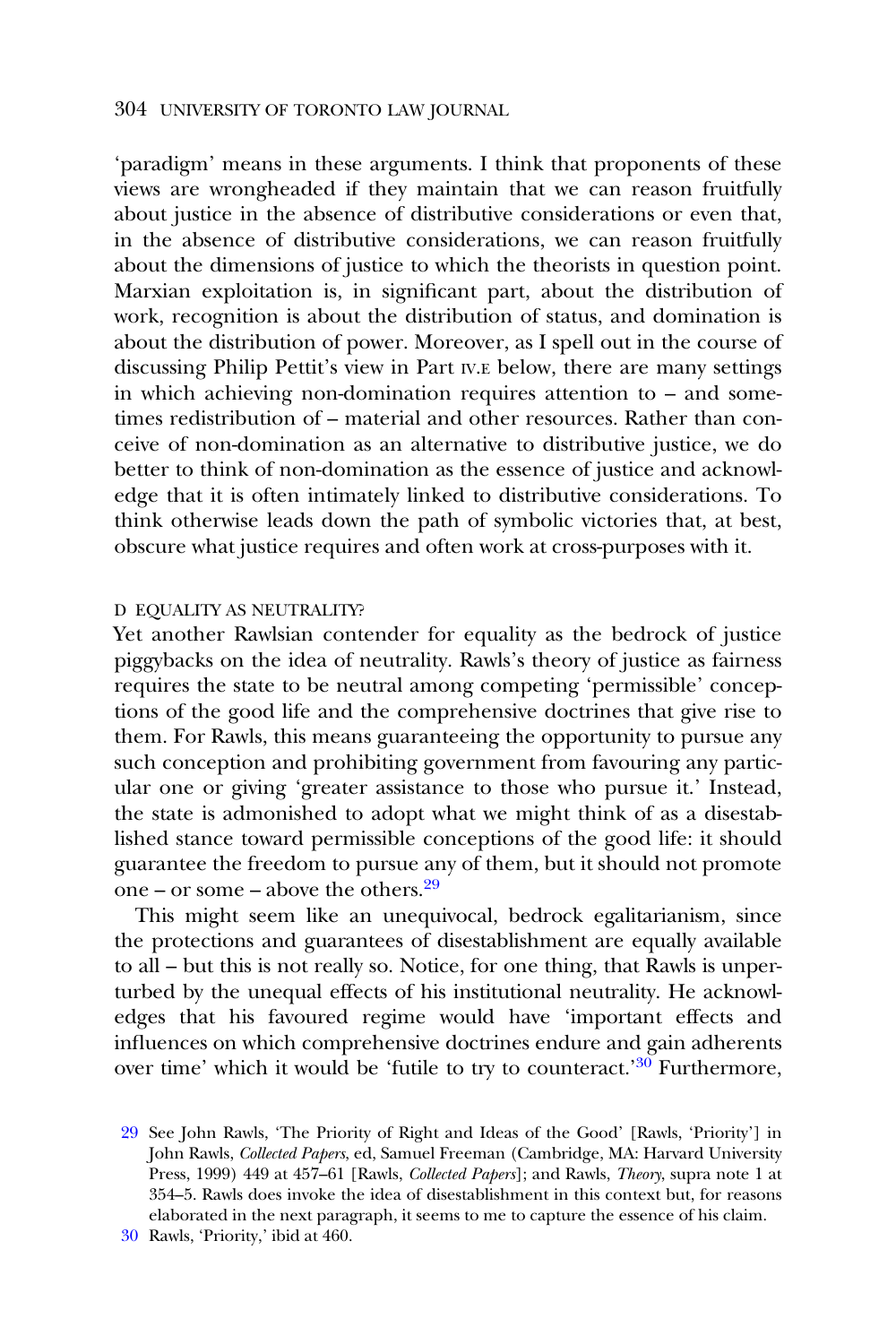Rawls's neutrality rule is anti-egalitarian in a more immediate sense than is captured by this admission because different permissible comprehensive doctrines do not fare equally well under its strictures. Most obviously, someone who either has no religion or whose comprehensive doctrine includes the belief that religious practice has no place in the public square gets exactly what she wants from Rawls's scheme, whereas someone who favours an established church (not to mention a fundamentalist one) does not. The defence of Rawls's 'neutral' stance toward permissible conceptions of the good, after all, is never that all will fare equally well, but rather that all will enjoy as much freedom as it is possible to have, consistent with guaranteeing a like liberty to all. $31$  The partisan of an established church has more religious freedom in the dis-established regime than would the nonconformist in a regime with an established church, but it remains true that the former fares less well than the latter in Rawls's disestablished regime. Concededly, there is a residual sense in which this principle treats adherents to all comprehensive doctrines alike: they are all guaranteed the maximal religious freedom that is compatible with a like liberty for all. But try selling that as equal treatment to someone who favours religious establishment. Equality is not doing the contentious work here.

More important, the preceding discussion only deals with the state's appropriate stance toward comprehensive doctrines and permissible conceptions of the good. It does not touch the procedures by which Rawls classified them as permissible or impermissible to begin with. He is unequivocal that the process for doing that is not procedurally neutral. As noted in Part II.A above, procedures behind the veil of ignorance are self-consciously gerrymandered to induce the reader to embrace Rawls's conception of justice-as-fairness – including the thin theory of the good that sets the limits of permissibility. It follows that judgments about acceptability of comprehensive doctrines and conceptions of the good cannot be said to result from a neutral process. As for later formulations, Rawls remains forthright that justice as fairness cannot guarantee 'an equal opportunity to advance any conception of the good.' It allows the pursuit only of permissible conceptions, defined as 'those that respect the principles of justice.'<sup>32</sup> The only sense in which the mature Rawls appeals to procedural neutrality is in claiming that it embodies 'a political conception that aims to be the focus of an overlapping consensus.' Famously, the overlapping consensus 'includes all the opposing philosophical and religious doctrines likely to persist and to gain adherents in a

<sup>31</sup> Rawls, Theory, supra note 1 at 220, 266.

<sup>32</sup> Rawls, 'Priority,' supra note 29 at 459.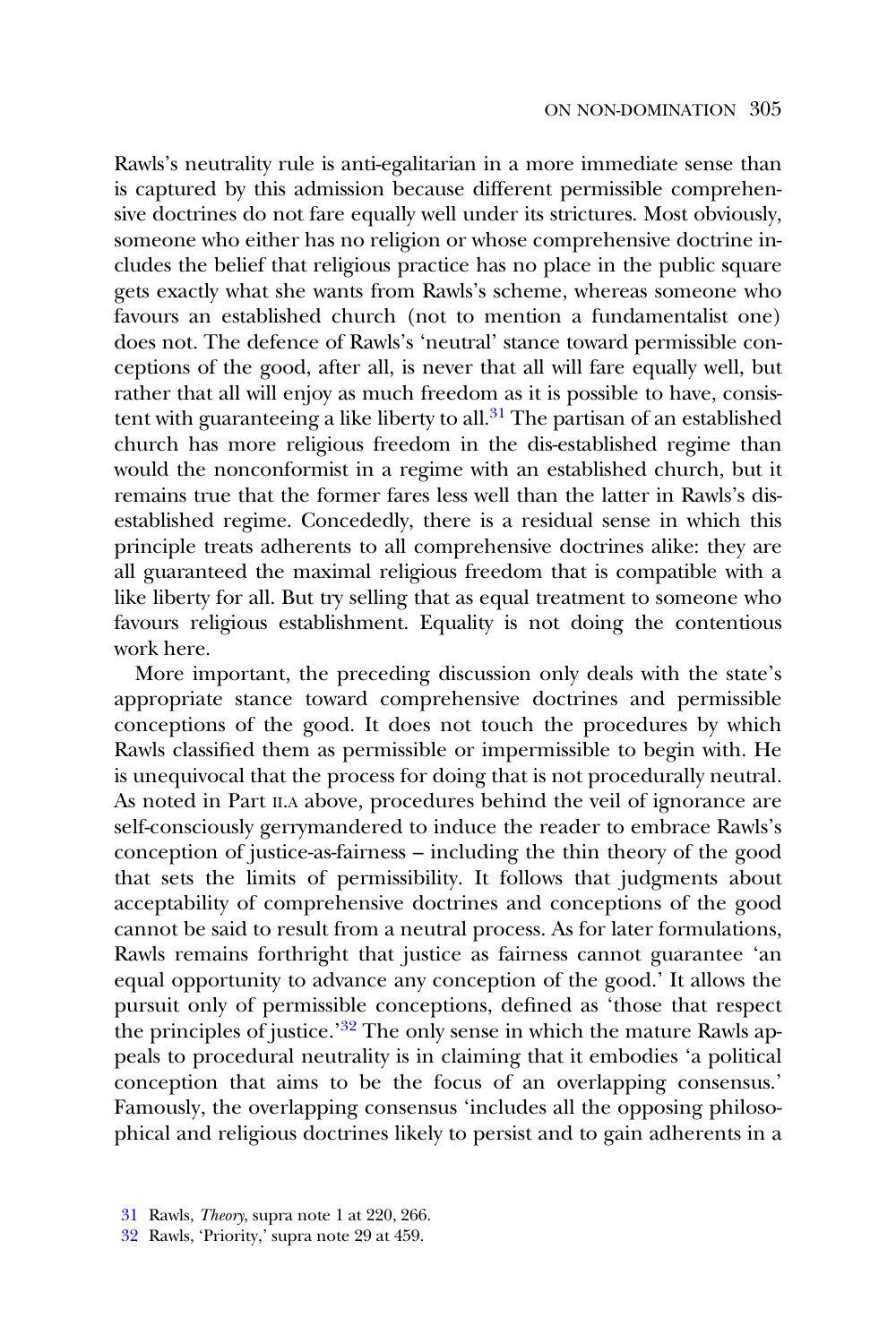more or less just constitutional democratic society.' <sup>33</sup> The overlapping consensus 'seeks common ground – or if one prefers, neutral ground – given the fact of pluralism.'<sup>34</sup> Whatever this means, it cannot be that the justness of a political order depends on its embodying neutrality as common ground because the defence of neutrality as common ground is that it is (said to be) compatible with a just political order. The defence of procedural neutrality is not itself procedurally neutral. A fortiori it cannot be a stalking horse for a bedrock commitment to equality.<sup>35</sup>

# III Domination: A particular kind of unfreedom

If inequalities are objectionable only to the extent that they facilitate domination, the question arises as to what domination is. How do we know it when we see it? And why should we care about its presence? This requires attending to the relations between non-domination and freedom. If we think of freedom as the summum bonum, as some theorists propose that we do, then non-domination would stand in the same relation to freedom as I have just been arguing equality stands to nondomination. Non-domination would be an instrumental good, when it is a good, geared to realizing freedom. I want to say something different. Non-domination is more closely related to freedom than it is to equality; indeed, it is a kind of freedom. As a result, the literature on freedom is, indeed, relevant to understanding the sources of domination and its amelioration, as we will see. But non-domination merits independent

<sup>33</sup> John Rawls, 'Justice as Fairness: Political Not Metaphysical' (1985) 14 Philosophy and Public Affairs 223 at 225–6 [Rawls, 'Justice as Fairness'].

<sup>34</sup> Rawls, 'Priority,' supra note 29 at 459.

<sup>35</sup> A similar difficulty arises in Charles Larmore's defence of neutrality. He argues that when people disagree about something that is an obstacle to the agreement they are trying to reach, both should prescind from the beliefs that the other rejects to see if there is neutral common ground 'with the hope of either resolving the dispute or bypassing it.' He calls this 'moral norm of equal respect' neutral in that it is 'compatible with a wide range of views about the good life on which reasonable people disagree'; see Charles Larmore, Patterns of Moral Complexity (London: Cambridge University Press, 1987) at 53, 65–6. But as James Fishkin notes, there is no reason to believe that this neutrality-as-common ground principle will yield any particular political conclusions – let alone those that Larmore claims for it – such as religious toleration or something like Rawls's difference principle; see James Fishkin, Book Review of Patterns of Moral Complexity by Charles Larmore, (1989) 17 Political Theory 153 at 153–6. Even if it did, this would not amount to a justification of it, as Larmore concedes in his response to Fishkin, 'Although I try to explicate the content of equal respect, I offer no justification of this norm itself. I have no idea of how such a justification would proceed . . .'; Charles Larmore, 'Liberal Neutrality: A Reply to James Fishkin' (1989) 17 Political Theory 580 at 581.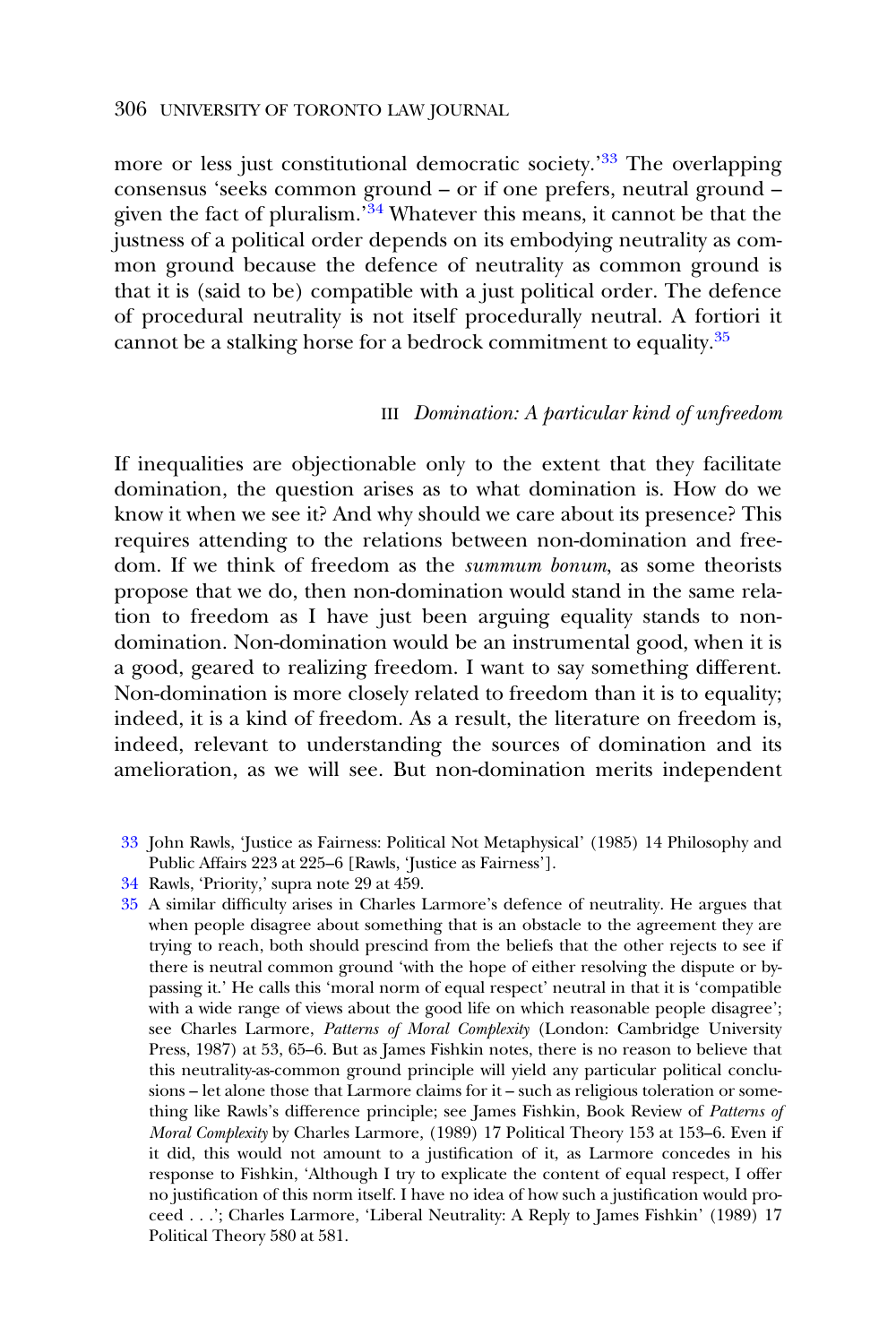demarcation so as to avoid our being caught up in controversies that need not be resolved in order to make a compelling case for nondomination as the bedrock of justice.

Non-domination is a negative term, defined as the antithesis of domination. I will have more to say later about its negative and reactive character. Here, my focus is on the particular kind of constraints on freedom at which it is directed. That is, before focusing on non-domination, we should say something about domination. Four features of domination merit particular attention.

Domination is, first, a type of unfreedom that involves a significant human element. A natural chasm or a medical condition can limit our freedom, but we would not identify either as a source of domination. We experience domination when our freedom is curtailed because we are in the power of others, be they slaveholders, torturers, spouses, or employers. This is not to insist that domination always results from conscious human agency. Domination can be experienced as a by-product of political, social, and economic structures. Such structures are not reducible to human agency, but they could not exist without it. This human element differentiates domination from other kinds of unfreedom, and it means that appeals to eliminate sources of domination are always in some sense – however attenuated – directed at changing things that human beings do.

Domination is a distinctive kind of unfreedom also in that it is generally taken to be alterable by those who are responsible for it. A parent's freedom is curtailed by a crying infant, but this is not domination because the infant is powerless to do anything about it. When a person or state of affairs is indicted as responsible for domination, the presumption is triggered that relevant agents can behave differently in ways that would alleviate the domination – at least, in principle. People can, of course, be wrong about what will work; they may attribute their powerlessness to the vindictiveness of an angry god who can be appeased only by making a human sacrifice. Or they may correctly identify ethnic hatred as a source of their oppression and be right that, in principle, it could be eliminated; yet, no one may know how to accomplish this, in fact. Describing unfreedom as domination alludes to the possibility of its elimination; realizing that possibility is another matter.

This is not to say that all sources of domination in the world can be curtailed. Limiting the power of investment bankers might involve enhancing that of government regulators, and it is an empirical question whether the regulators are more or less prone than the bankers to engage in domination. Foucault may have been right that throwing off one domineering yoke typically creates new possibilities for domination, but it is an open question whether this is always so. Even if it is, some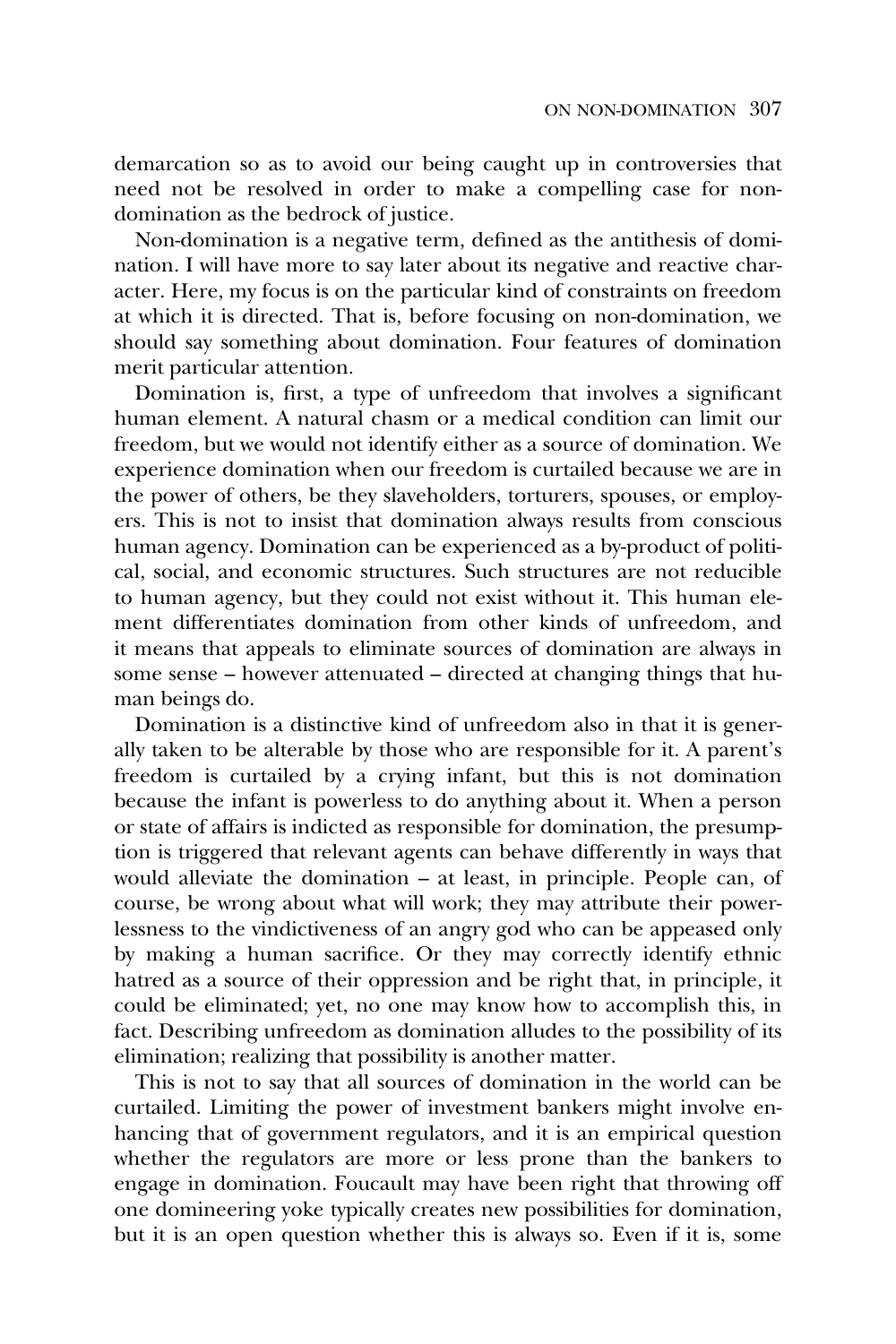# 308 UNIVERSITY OF TORONTO LAW JOURNAL

kinds of domination will be more severe than others, and some kinds will be borne by people who are more vulnerable to its deleterious effects than are others. Any full-blown account of non-domination would have to investigate these differences. My power-based resourcism is intended as a step in that direction.

Domination is, third, a kind of unfreedom that carries the whiff of illicitness. Our freedom is often curtailed when we are in the power of others, but this is not domination unless that power is somehow abused or pressed into the service of an illegitimate purpose. Children are in the power of parents, students of teachers, workers of employers; in all these cases, their freedom is limited. But we only think of it as domination if those in positions of authority abuse their power in some way, as when an employer or teacher demands sexual favours as a condition for promotion or a good grade. When people accuse one another of domination, they do it in order to question the legitimacy of a power relationship. Even domination fantasies underscore this; they involve fetishizing dungeons, slavery, or other illicit forms of control. When we say someone is domineering, we express disdain; calling them powerful has no necessary negative valence. Wars of domination are not regarded as just; whereas wars to escape its yoke are seen as defensible. There are exceptions, to be sure. Sports teams can be said to dominate one another without prejudice to the dominator, and economists sometimes talk neutrally of one choice as dominating another, but these really are exceptions. Domination, as such, is seldom defended as desirable. When it is, as by Nietzsche, this is generally condemned as an amoral promotion of an übermensch syndrome – or worse.36

This inevitably raises the question: who identifies illicitness, and how? I have adopted a two-pronged approach to this challenge, involving qualified deference to contextual knowledge or 'insiders' wisdom.' The idea is to agree, but only up to a point, with Alasdair MacIntyre and Michael Walzer that the values guiding human social practices should be defined by the participants via procedures that have evolved over time as

36 Nietzsche's defence of the will to power is, in any case, an account of the desire not to dominate others but to behave with indifference toward them. Indeed, he blamed the advent of democracy for the political and social domination – such as barbaric criminal punishments – that he identified around him. He had contempt for the individualism of his day, but this was because he saw it as a perversion of the romantic individualism, marked by the single-minded pursuit of greatness, that he treasured; Friedrich Nietzsche, The Genealogy of Morals in The Birth of Tragedy and the Genealogy of Morals, translated by Francis Golffing (New York: Anchor Books, 1956) 147 at 158– 229. Arguably this takes self-absorption to the point of narcissism, which is, perhaps, one reason why Nietzsche so often appeals to teenagers when they first dabble in philosophy but seems puerile to more mature minds.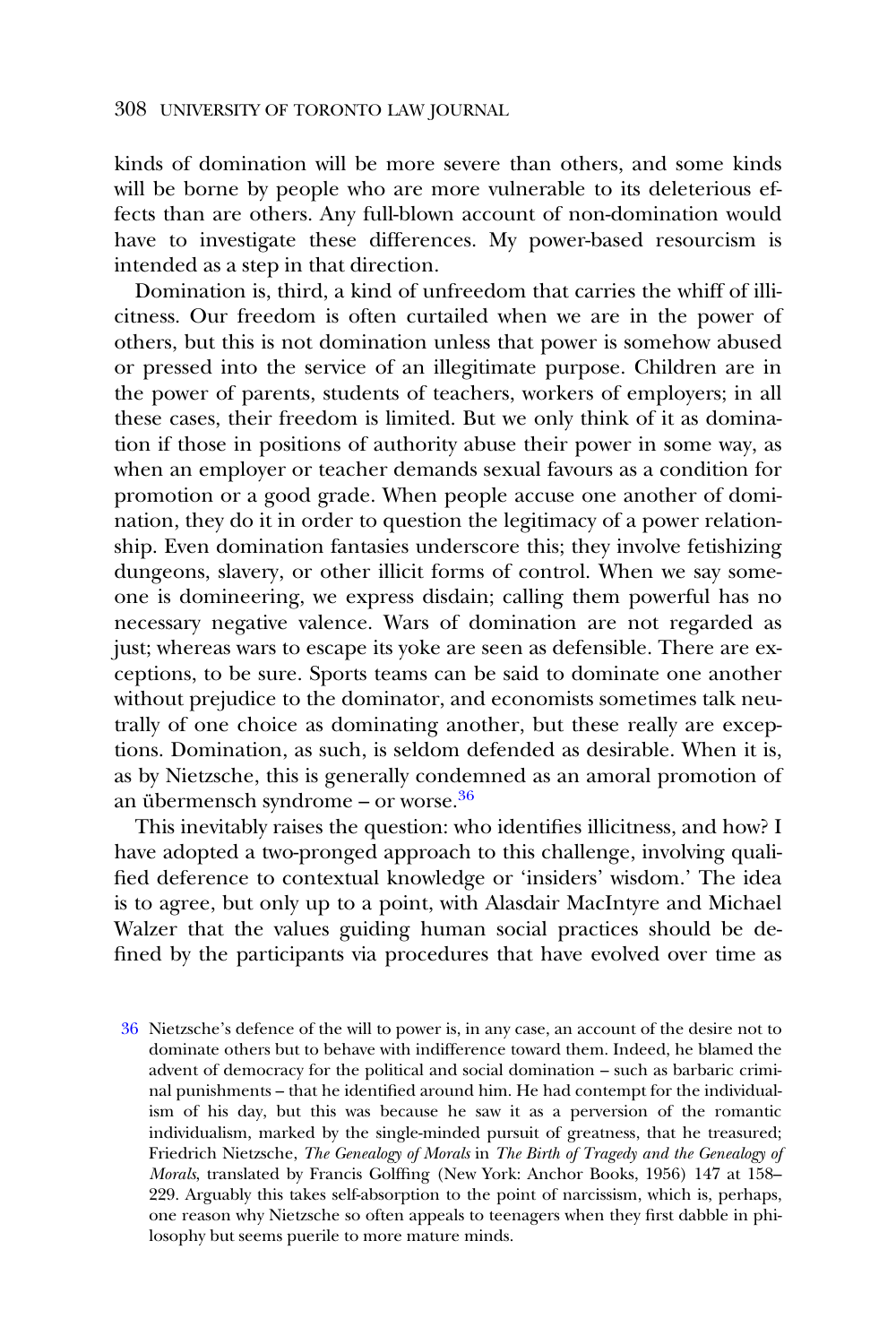appropriate for those choices. $37$  Insiders command the relevant streetlevel knowledge to distinguish licit from illicit uses of authority. But our deference to them should be qualified because external judgments appropriately kick in when basic interests are at stake. So it makes sense to respect parental judgments about the medical treatment of their children, but not when the child of Christian Scientists will die as a result of being denied a blood transfusion. It makes sense to defer to managerial practices that have evolved within firms and universities, but not when they become smokescreens for perpetrating rape. And it makes sense to require schools to accommodate parents in matters of sexual mores, but not when it comes to denying children vital knowledge about sexually transmitted diseases. If basic interests are compromised or threatened, the state rightly takes an interest, though what it should do depends on the seriousness of the threat to basic interests and the availability of remedial instruments that do not create more serious forms of domination than those that they prevent.<sup>38</sup>

Fourth, a distinctive kind of particularism is invoked when people speak of domination and non-domination that need not be present when they speak of freedom or the lack of it more generally. This particularism is linked to domination's rootedness in human collective arrangements. If domination is always, ultimately, because of the actions or practices of others, then any charge about domination naturally leads to pointed questions about those actions or practices. Whose? What? How do they produce control, and why is it illicit? As we will see, this means that arguments about domination involve relational claims that are invariably rooted in specifics. Perhaps people are unfree in some existential sense if determinism is true, if we are 'being towards death,' as Heidegger said, $39$  or for some other reason unrelated to human social relations. Domination, however, is rooted in the particular.

A different tack, taken by Philip Pettit, is to treat non-domination as the political mechanism to realize the philosophical ideal of freedom. I will have more to say about Pettit's institutional arguments in Part IV.E. Here I will just say that to treat non-domination as the instrument for achieving freedom, as Pettit does, undersells non-domination's importance as a normative ideal in its own right rather than as an instrument

<sup>37</sup> Alasdair MacIntyre, After Virtue, 2d ed, (Notre Dame, IN: University of Notre Dame Press, 1984) at 181–203; Walzer, supra note 26 at 10–20.

<sup>38</sup> In this, there is a parallel with Rawls's metric of justice inasmuch as he endorses interpersonal judgments about primary goods but not about the uses people make of those goods in their life plans; see Shapiro, *Democratic Justice*, supra note 2 at chs 2-3.

<sup>39</sup> Martin Heidegger, Being and Time, translated by John Macquarrie & Edward Robinson (New York: Harper and Row, 1962).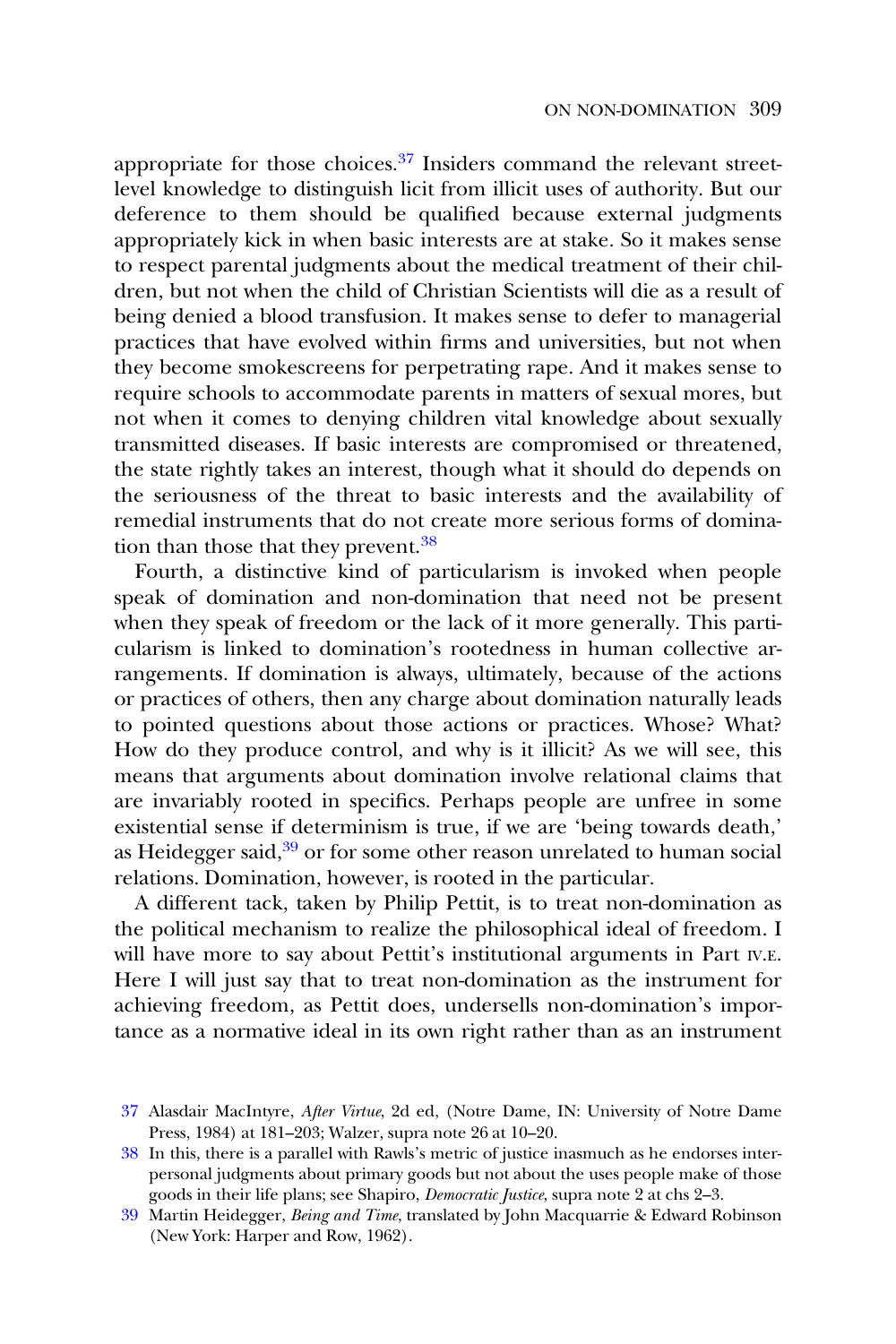to achieve some other benefit. Moreover, I worry about a defence of non-domination that makes it hinge on our first buying a particular contestable view of freedom. Pettit contends that non-domination is the best available instrument to realize his theory of freedom as 'discursive control.' Some elements of this account of freedom are appealing to me; others I find problematic.<sup>40</sup> I think it is a mistake to hold the case for non-domination hostage to prior resolution of these issues.<sup>41</sup>

Max Weber held that existence of domination requires 'the actual presence of one person successfully issuing orders to others.'<sup>42</sup> My conception is broader in that I think domination can (and often does) occur without explicit orders emanating from identifiable agents. Domination can result from inadvertent and unconscious actions as a byproduct of the distribution of resources, and it can be embedded in structural relationships. My conception is narrower than Weber's, however, in that I regard domination as arising only from the illicit exercise of power. Compliance is often compelled in armies, firms, sports teams, families, schools, and countless other institutions, but this is not domination unless it is deployed for an illegitimate purpose. In sum, my conception of domination differs from other types of unfreedom in that it focuses attention on particular and alterable human sources of illicit control. The difficulties inherent in generalized commitments to freedom or equality are thereby avoided. As a result, I think that the ideal of non-domination offers a superior basis for political analysis and argument. It can appeal to people who think freedom and equality the highest goods because it captures much of what motivates them to prize those ideals in the first place (I take this to be a plus). We might regard it as part of the overlapping consensus or the incompletely theorized agreement among liberals, who value freedom, and egalitarians, who value equality.<sup>43</sup>

- 40 In particular, I am leery of any conception of freedom that requires a prior commitment to agreement and shared goals. Philip Pettit, A Theory of Freedom (London: Oxford University Press, 2001) at 67ff; also Pettit, Republicanism: A Theory of Freedom and Government (London: Oxford University Press, 1997) [Pettit, Republicanism], discussed in Part IV.E below.
- 41 In fairness to Pettit, he does not deny that there may be defences of non-domination other than the one he supplies. His argument, after all, is in the first instance a theory of freedom, not one of non-domination – so one could read him as saying that embracing his account of freedom as discursive control is sufficient to justify nondomination as he understands it but not necessary.
- 42 Max Weber, Economy and Society, ed by Guenther Roth & Claus Wittich (Berkeley, CA: University of California Press, 1968) at 53.
- 43 See Rawls, 'Justice as Fairness,' supra note 33; Cass R Sunstein, 'Incompletely Theorized Agreements' (1995) 108 Harv L Rev 1733.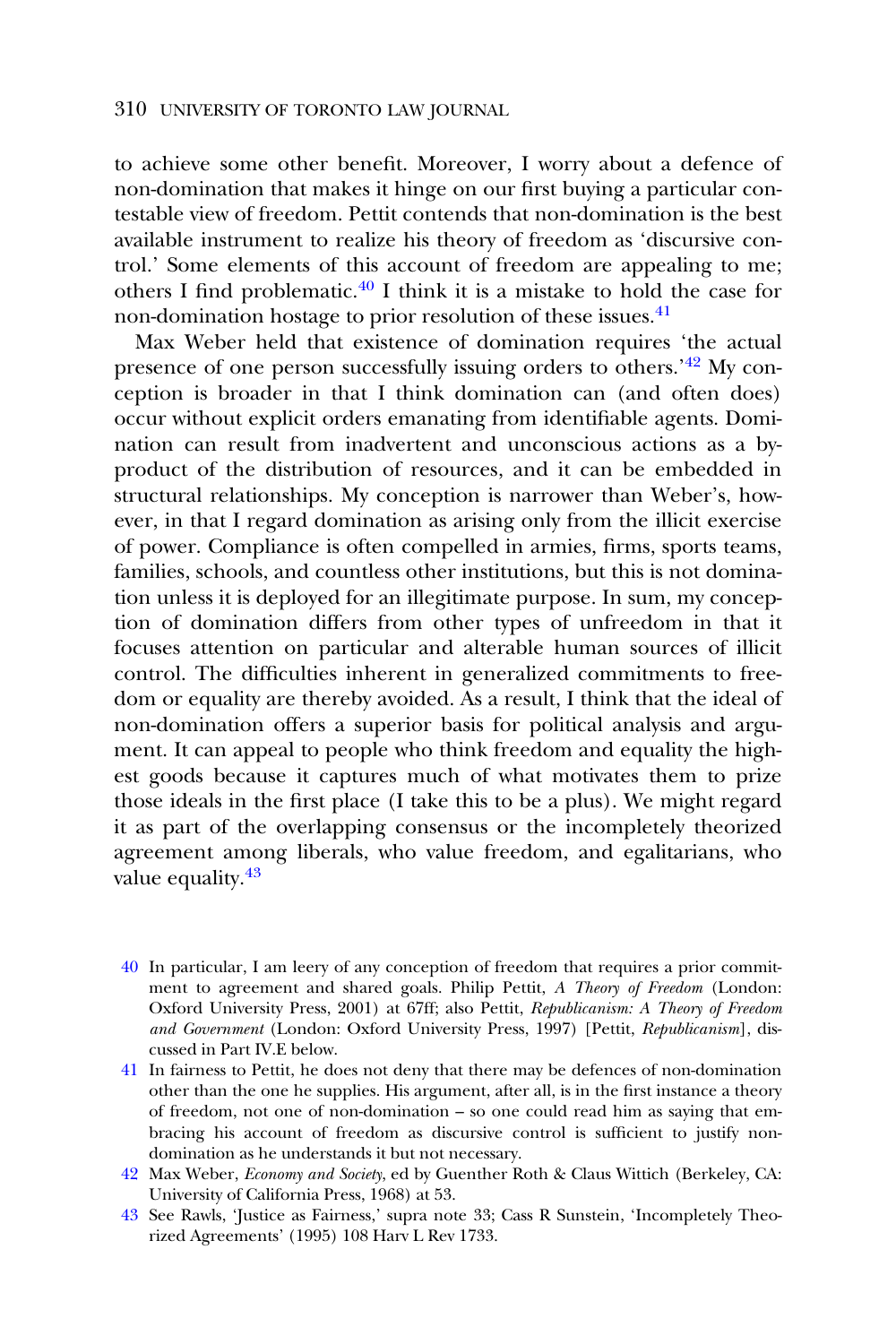#### IV Conceptions of non-domination

The preceding discussion suggests that non-domination is to be preferred as a bedrock political commitment either to freedom or to equality, but it does not tell us everything we need to know about non-domination. In recent decades various commentators have countenanced the idea, but they have meant different things by it. In addition to Walzer, Jürgen Habermas, Michel Foucault, Quentin Skinner, and Philip Pettit have also appealed to the ideal of non-domination in their political arguments. Each of their views has something to commend it, but each also exhibits limitations, which, I explain, combine to suggest the wisdom of embracing my alternative account of non-domination.

# A HABERMAS

Habermas is well known for grounding his account of democratic politics, with its guiding normative idea of legitimacy, in what people would agree to in the absence of coercion.<sup>44</sup> Just how he unpacks the notion of uncoerced agreement has evolved over time, from earlier accounts of an 'ideal speech situation' to his more recent writings on law and democracy.<sup>45</sup> Running through his different formulations is the notion of uncoerced rational agreement. Habermas wants to specify procedures and constraints that would enable people to reach genuine agreement, where this means that they would neither be confused by superstition or ideology nor cowed by imperatives for subservience. People would be persuaded of the best argument because it is the best argument. In one way, his account is less ambitious than is Rawls's: Habermas does not specify particular institutions or distributive arrangements that he believes would be selected under his ideal conditions. These are not subjects for armchair philosophy on his account; they would result from people's uncoerced deliberations. This renders Habermas immune from the difficulties that Rawls confronts in trying to establish that the

<sup>44</sup> For all intents and purposes, Habermas's use of the term 'legitimacy' is equivalent to what I mean by 'justice.'

<sup>45</sup> On the ideal speech situation, see Jürgen Habermas, 'Wahrheitstheorien' in Helmut Fahrenbach, ed, Wirklichkeit und Reflexion (Pfüllingen: Neske, 1973) at 211; and, 'Reflections on the Linguistic Foundations of Sociology' in On the Pragmatics of Social Interaction by Jürgen Habermas (Cambridge, MA: MIT Press, 2001) 1. For subsequent formulations, see Jürgen Habermas, Between Facts and Norms: Contributions to a Discourse Theory of Law and Democracy (Cambridge, MA: MIT Press, 1998); Jürgen Habermas, 'Rightness versus Truth: On the Sense of Normative Validity in Moral Judgments and Norms' in Truth and Justification by Jürgen Habermas (Cambridge, MA.: MIT Press, 2003) 237.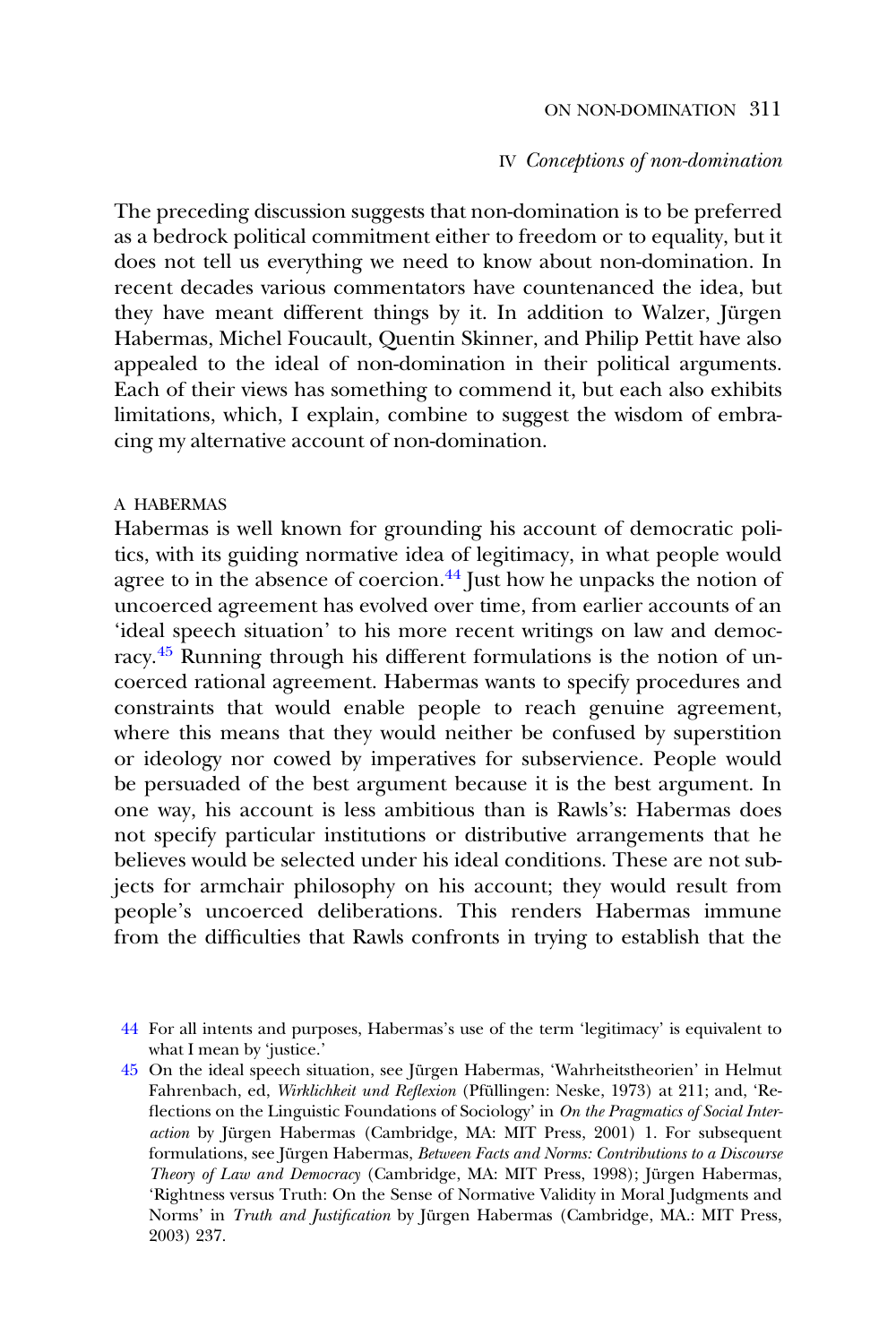institutions he favours would be chosen in the original position or be supported by his overlapping consensus. $46$ 

Habermas's position is more demanding than Rawls's, however, in that there is no analogy in his evolving account to Rawls's 'political, not metaphysical' move. An Enlightenment Kantian to the core, Habermas expects not only that people can agree on the right answers to normative questions about politics but also that, if they deliberate properly and in good faith, they can also agree on why they are the right answers. Indeed, without this second-order agreement, their deliberation cannot be called authentic. And while, unlike Rawls, Habermas does not rule out religious and other sectarian motivations for their arguments, he expects people to agree that only secular reasons will be accepted as telling in formal deliberative settings such as parliamentary debates or in legislative processes.<sup>47</sup> His discourse ethics will not settle for mere tactical coalitions or any kind of modus vivendi. His ideal is deliberative agreement in a public square, modelled on his vision of the kind of engaged public intelligentsia that he believes existed in nineteenth-century Europe but in his view has been compromised by the subsequent evolution of modern economies, societies, and polities.48

Habermas's defenders sometimes emphasize that his accounts of ideal speech and communicative ethics are not meant to describe actual deliberative settings: they embody no more than a regulative ideal that is designed to help us reason about the appropriate constraints on, and preconditions for, democratic politics.<sup>49</sup> Perhaps so, but his regulative ideal nonetheless rests on at least two extravagantly demanding assumptions. The first is that people are all Kantians at heart; that everyone can be brought to accept that only views that they can translate into a compelling secular idiom may legitimately hold sway in public political debate. Since there is no good empirical reason to believe this, Habermas's position amounts to unilateral privileging of secular universal views, a kind of rationalist overreaching that assumes what he needs to

- 46 See Shapiro, The Moral Foundations of Politics (Princeton, NJ: Yale University Press, 2003) at 109–41.
- 47 Jürgen Habermas, 'Religion in the Public Sphere: Cognitive Presuppositions for the "Use of Reason" by Religious and Secular Citizens' in Between Naturalism and Religion: Philosophical Essays by Jürgen Habermas (Cambridge, UK: Polity Press, 2008) 114; Jürgen Habermas, '"The Political": The Rational Sense of a Questionable Inheritance of Political Theology' in Jonathan Van Antwerpen, ed, The Power of Religion in the Public Sphere (New York: Columbia University Press, 2011) 15.
- 48 Jürgen Habermas, The Structural Transformation of the Public Sphere: An Inquiry into a Category of Bourgeois Society (Boston, MA: MIT Press, 1991).
- 49 See Kevin Olson, 'Deliberative Democracy' in Barbara Fultner, ed, Jürgen Habermas: Key Concepts (Durham, NC: Acumen Press, 2011) 140.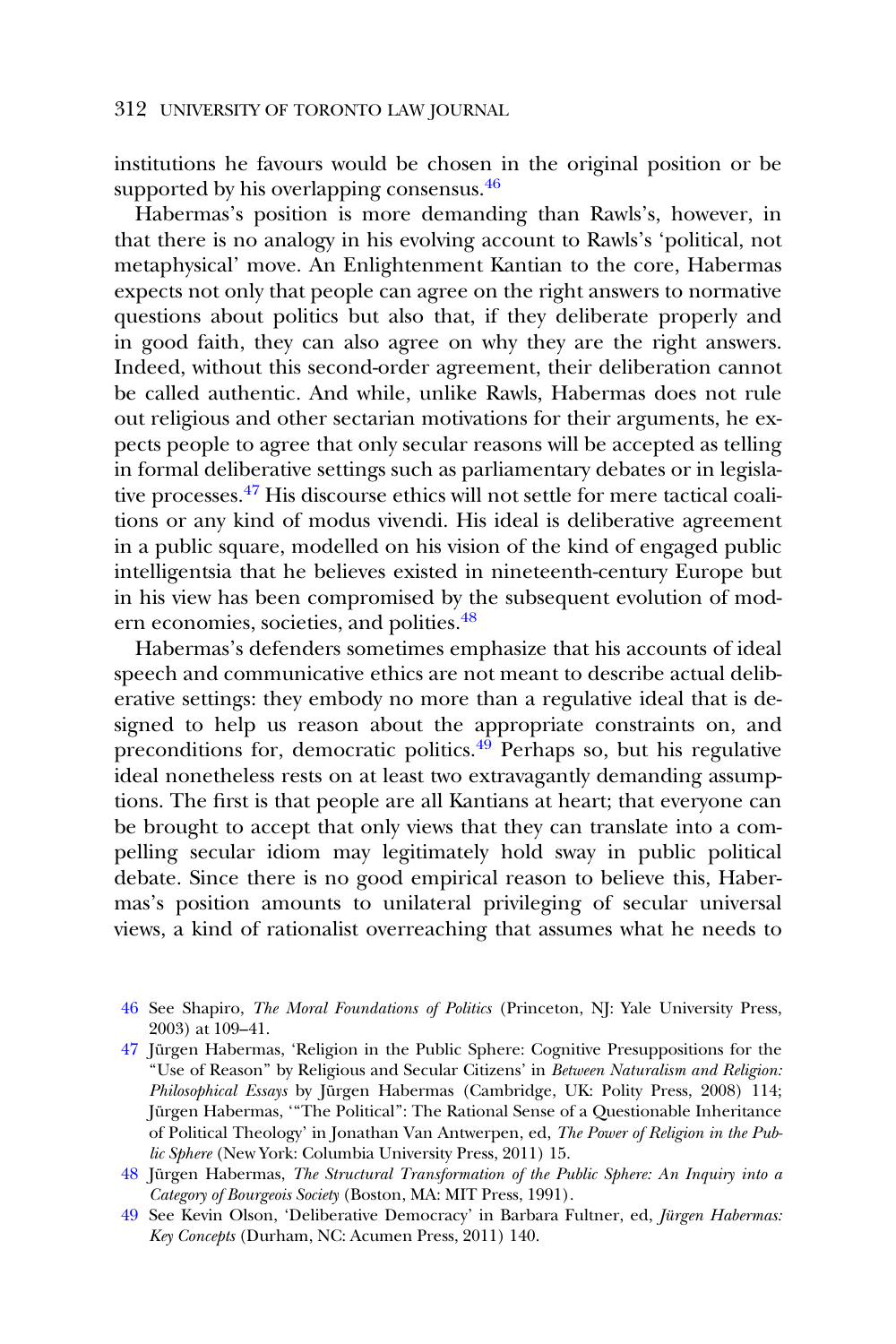establish. This might be congenial to people who already agree with Habermas, but it is unlikely to persuade those most in need of persuasion.<sup>50</sup> Imagine trying to convince a religious fundamentalist that requiring their religious views to be defensible in a secular idiom if they are to play a role in politics does not amount to bias. The goal of limiting domination should not be held hostage to the possibility, however speculative, that minds might in principle meet.

The second profligate assumption is that a set of constraints could be established that would banish the threats of power and coercion from political debate. This is needed for his venture to get off the ground because deliberation in power-laden settings is inherently suspect. Even if, per impossible, procedures could be devised to achieve this result, it is unclear what would have been established. The Habermasian enterprise consists of setting as preconditions for democratic politics the very issues that give rise to the need for them. It is just because power is endemic to human interaction that imperatives arise to manage power relations so as to mitigate the possibility of domination when it cannot be escaped. But for these imperatives to be useful they must be rooted in an understanding of how power actually operates, not in a series of speculations about what the world would be like if it were not there.<sup>51</sup> The Habermasian gambit ignores the reality that motivates this project: that power relations are endemic to human interaction. Without them, democratic politics would be unnecessary.

### B FOUCAULT

Foucault's view of domination is more appealing than is Habermas's because it is rooted in the recognition of the ineradicable character of power. In a series of histories of human social relations ranging from family life to sexuality, to insanity, to imprisonment and other forms of social control, he has exposed the dark underbelly of the Enlightenment.<sup>52</sup>

- 50 See Maeve Cooke, 'Violating Neutrality? Religious Validity Claims and Democratic Legitimacy' in Craig Calhoun, Eduardo Mendieta, & Jonathan Van Antwerpet, eds, Habermas and Religion (Cambridge, UK: Polity Press) [forthcoming in 2012].
- 51 See Shapiro, State, supra note 18 at 33–4 for elaboration; see also Albena Azmanova, The Scandal of Reason (New York: Columbia University Press, 2011) at ch 2.
- 52 Michel Foucault, The Archaeology of Knowledge and the Discourse on Language (New York: Pantheon, 1972); Michel Foucault, Madness and Civilization: A History of Insanity in the Age of Reason (New York: Vintage Books, 1988); Michel Foucault, Discipline and Punish: The Birth of the Prison (New York: Vintage Books, 1995); Michel Foucault, The History of Sexuality (New York: Vintage Books, 1990); Jürgen Habermas, Legitimation Crisis, translated by Thomas McCarthy (Boston, MA: Beacon Press, 1975); Jürgen Habermas, The Theory of Communicative Action, vol 1 (Boston. MA: Beacon Press, 1984); Jürgen Habermas, 'Three Normative Models of Democracy' (2006) 1 Constellations 1.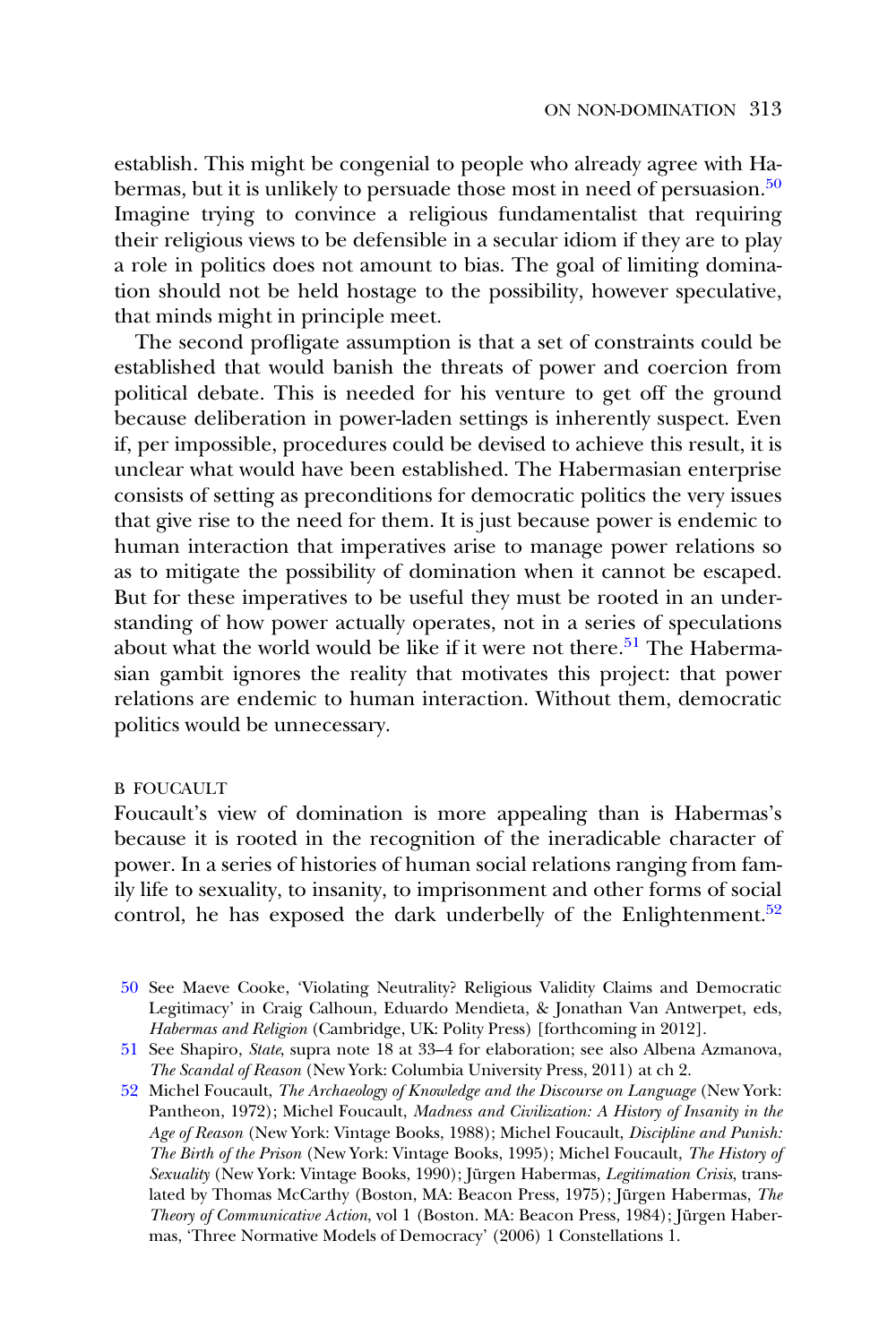#### 314 UNIVERSITY OF TORONTO LAW JOURNAL

Foucault offers riveting illustrations of the ways in which naked coercion was displaced by subtler mechanisms of control – often masquerading as instruments of liberation. Compelling as Foucault's histories frequently are, from my point of view here, his outlook falls short in three ways.

It is, first, too reductionist. I am enough of a Foucauldian to believe that speculating about what politics would be like in the absence of domination is a fool's errand, but I differ in thinking that there is more to human interaction than the power relations that suffuse it. Put this way, Foucault might not have dissented from my claim, but he never said anything to suggest that the power dimensions of human interaction were importantly distinguishable from its other features. Power, surely, is exercised in classrooms, firms, families, and churches in the normal course of events, but much else happens in them as well: enlightenment, production, love, and worship. Reducing these activities to the power relations that permeate them misses the basic challenge from the standpoint of non-domination: to enable people, as much as possible, to pursue the activities that give life its meaning and purpose while limiting the potential for domination that accompanies those activities. It was this that led me to develop the notion of democracy as a conditioning or subordinate good, aimed at domesticating the power dimensions of human interaction while leaving the other goods people pursue as unfettered as possible.

Foucault's outlook lacks the tools, moreover, to distinguish licit from illicit exercises of power. The pursuit of goods inevitably involves exercising power – if only because so much of human social life is hierarchically ordered. But hierarchies are not intrinsically objectionable. As I noted in Part II.C, it is the abuse of hierarchies for illicit purposes that is objectionable. To be sure, whether or not a hierarchy is being thus abused will – and should – often be in contention. This is why I argue for mechanisms to facilitate that contention and for a series of interrogatories about hierarchies that are designed to flush out illicit uses and prevent the atrophy of legitimate hierarchies into systems of domination. These interrogatories concern the extent to which particular hierarchies are inevitable, escapable, chosen, insular, or self-liquidating.<sup>53</sup>

A third, concomitant, failure is that Foucault's work fails to differentiate among illicit uses of power. In his terms, he does nothing to help us distinguish among more and less malevolent forms of domination. On my account, by contrast, domination that involves peoples' basic interests is worse than that which does not. A billionaire may be in a position to dominate a spouse who knows that she stands to lose millions in the

<sup>53</sup> See Shapiro, Democratic Justice, supra note 2 at ch 3 for elaboration.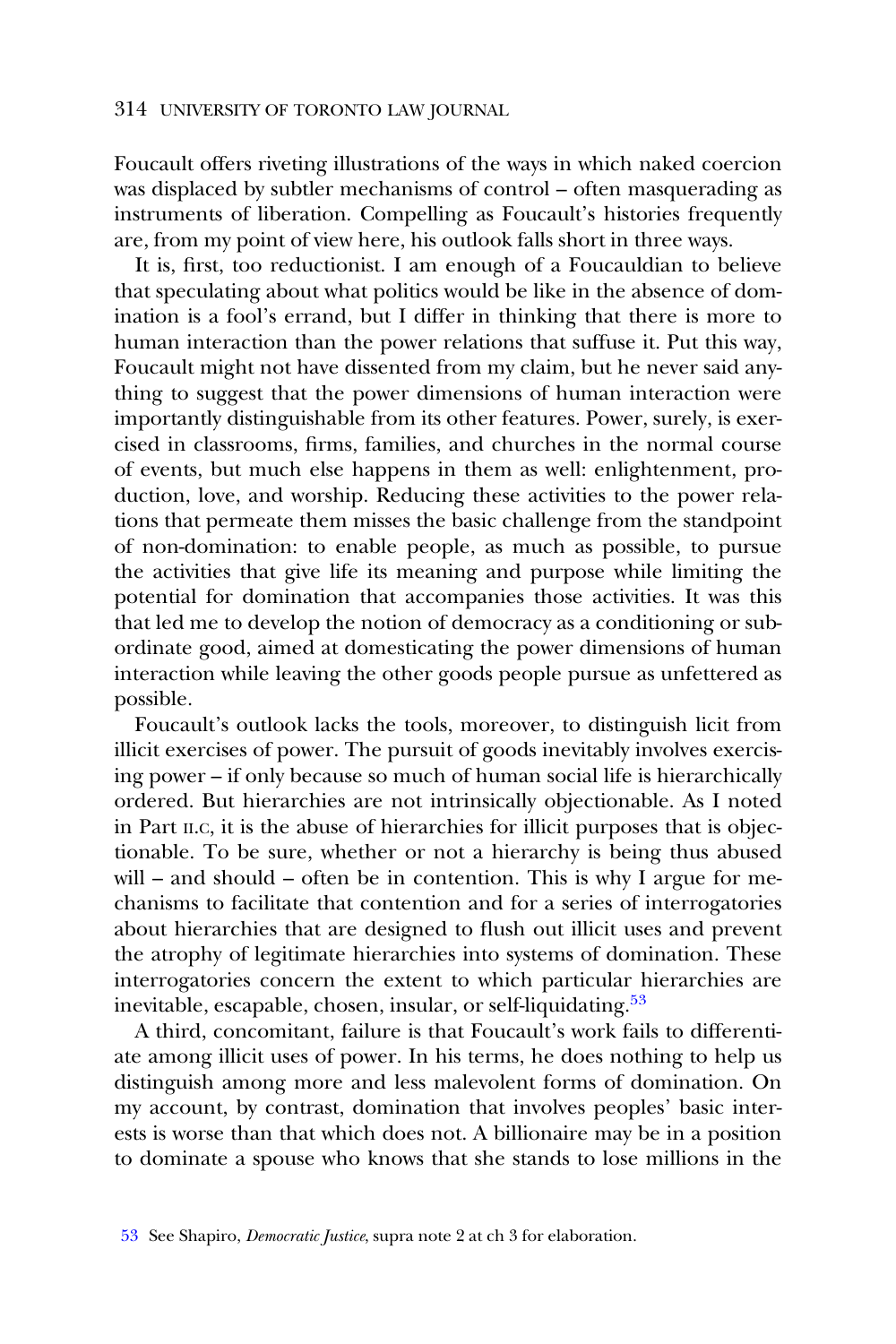event of a divorce due to a prenuptial agreement, but this warrants less concern than a spouse who faces destitution in the event of divorce if she is not guaranteed the basic necessities for survival. Both are relationships of domination, but one is worse. Just *because* ubiquitous power relations make the potential for domination ever-present, it matters to be able to decide which are the most important from the standpoint of justice. My power-based resourcism facilitates the relevant comparative judgments.

# C WALZER

Walzer's view has the merit of focusing on the ways in which people deploy the resources they control to dominate one another. He is right, moreover, that using resources germane to one sphere of human activity to achieve influence in another can be a source of domination because it is often a source of illicitness. Yet while he makes a good case for resisting this kind of domination, he has surprisingly little to say about how such resistance can be made effective – about how the boundaries between spheres should be kept robust. Nor does he have anything to say about how disagreements over what the goods germane to different spheres should be settled.<sup>54</sup> In contrast, I maintain that every domain of human interaction should be subject to democratic conditioning constraints. These vary with time and circumstance, but they always include mechanisms to participate in decision making about the nature of the goods in question and rights of opposition to try to get them changed.

Walzer is also wrong to think that transgressing the boundaries he describes is the only, or even the principal, source of domination in the world. As recently as the 1950s, in most American states, there was no such thing as marital rape by conclusive legal presumption and the doctrine of interspousal tort immunity shielded husbands from liability for assault and other forms of harm perpetrated on their wives. After decades of opposition from the women's movement, both the marital-rape exception and interspousal tort immunity have been abolished – but this had nothing to do with insulating the sphere of domestic life from the norms outside it. On the contrary, it required a frontal assault on the accepted values governing the definition of marriage and actively transgressing the boundaries that protected the 'integrity' of the family from egalitarian values that prevailed outside. $55$  My notion of democracy as

<sup>54</sup> For elaboration see Ian Shapiro, Political Criticism (Berkeley, CA: University of California Press, 1990) at ch 3.

<sup>55</sup> On the changing laws of marital rape in the United States, see Diana EH Russell, Rape in Marriage, 2d ed (Bloomington, IN: Indiana University Press, 1990); Rebecca M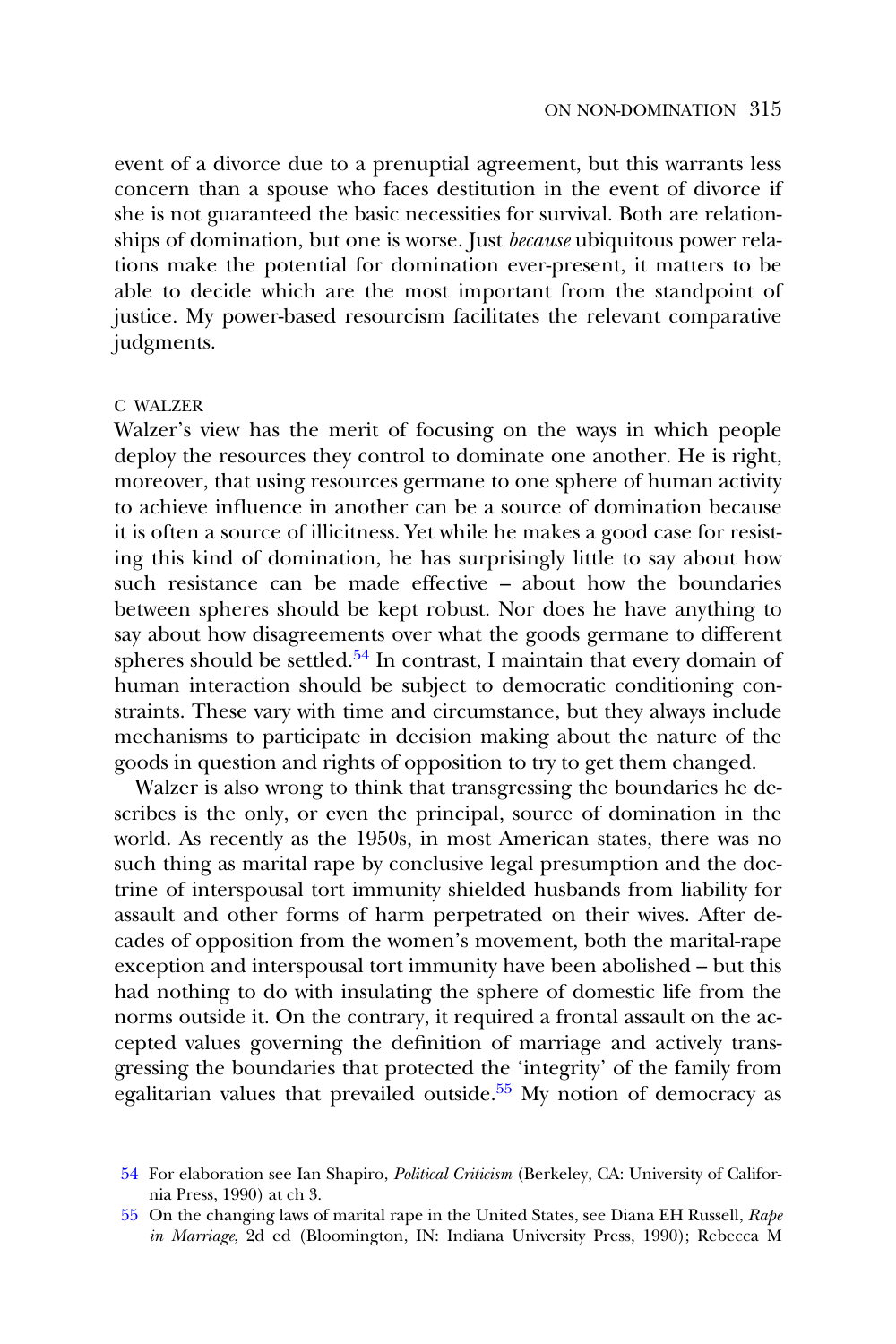#### 316 UNIVERSITY OF TORONTO LAW JOURNAL

a conditioning good involves deference to prevailing values but only to the extent that this does not render people vulnerable to domination by compromising their basic interests. Being vulnerable to someone who can rape or assault you with impunity compromises your basic interests.

#### D SKINNER

Quentin Skinner approaches non-domination through the lens of what he calls the 'neo-Roman' or republican conception of freedom. In his view, the neo-Roman account captures the best understanding of the negative libertarian tradition which he hopes to rescue from Hobbes and his successors. Although the Hobbesians might have 'won the battle,' Skinner is not ready to throw in the towel and admit defeat in the longer war. His project is to make a compelling case that the republican tradition offers a version of negative liberty that is superior to the Hobbesian one, a version that appeals to the idea of an independent status that is marked by the absence of domination.<sup>56</sup>

As Skinner notes in Hobbes and Republican Liberty, while there is some variation in how Hobbes defined liberty in various writings, in Leviathan he seems clearly to be operating with a prototype of the negative liberty view. By defining liberty in terms of the absence of external impediments, describing the liberty of the subject by reference to 'the Silence of the Law and what the Sovereign hath praetermitted: such as is the Liberty to buy, and sell, and otherwise contract with one another; to choose their own aboad, their own diet, their own trade of life, and institute their children as they themselves think fit; & the like,'<sup>57</sup> Hobbes seems clearly to be thinking of individual freedom as connoting a zone of action in which the individual is left alone by the state to do as she or he pleases. Despite his soon-to-be-anachronistic absolutism, then, Hobbes won the historical battle, on this reading, by advancing the negative libertarian view of freedom.

I have noted elsewhere that there is some plausibility to this account,<sup>58</sup> but, by failing to appreciate what is problematic in the distinction between negative and positive freedom, Skinner draws the wrong moral and political conclusions. The difference between negative and positive freedom is usually seen as residing in the fact that, whereas negative

Ryan, 'The Sex Right: A Legal History of the Marital Rape Exception' (1995) 20 Law and Social Inquiry 941.

<sup>56</sup> Quentin Skinner, Hobbes and Republican Liberty (London: Cambridge University Press, 2008) at 216.

<sup>57</sup> Hobbes, Leviathan, ed by Ian Shapiro (Princeton, NJ: Yale University Press, 2010) at 133, 129.

<sup>58</sup> Shapiro, Evolution, supra note 10 at 39–40, 276–7.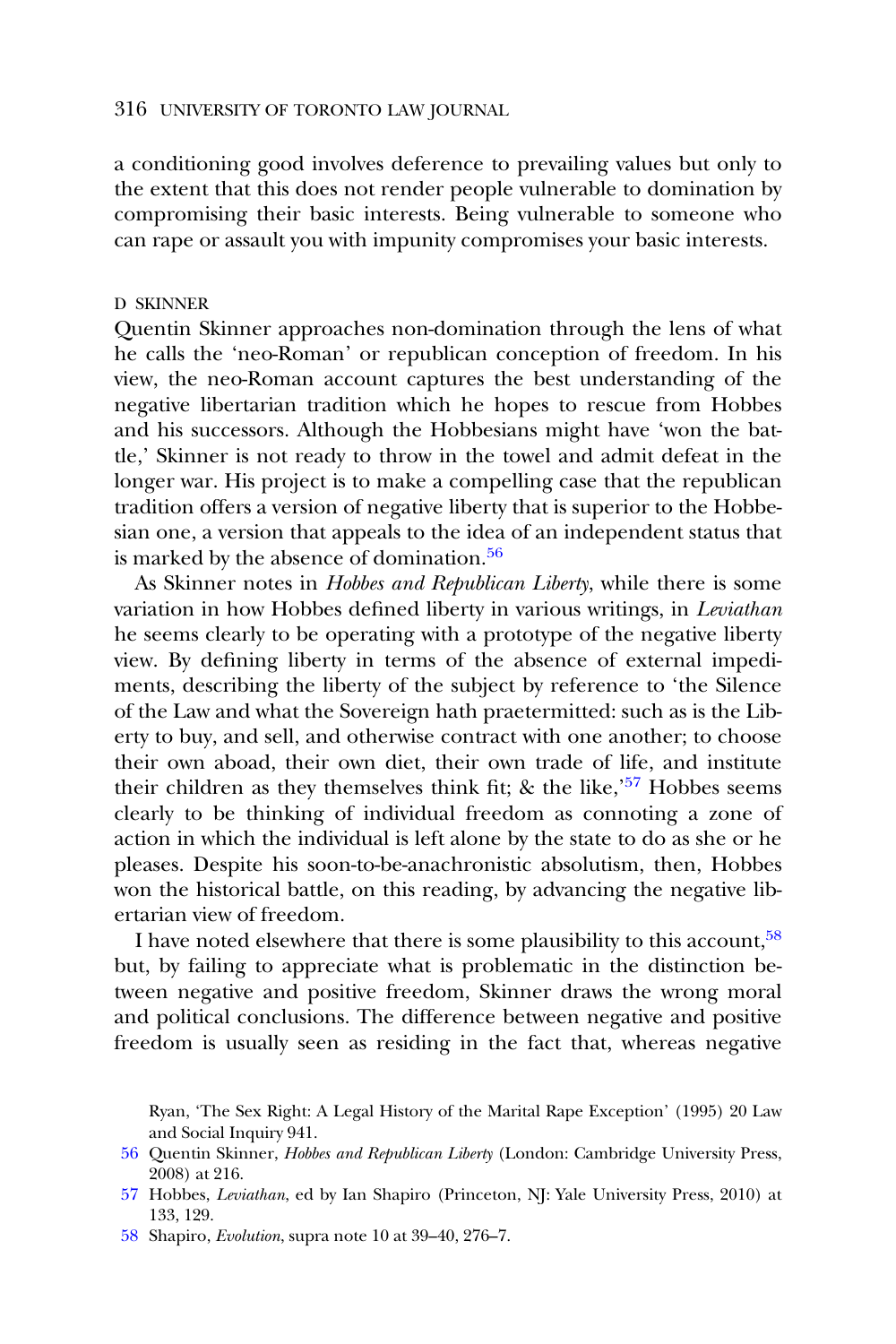libertarians focus primarily on impediments to action, positive libertarians are centrally concerned with what the agent is able to do. Writers like Rousseau and Hegel are seen as positive libertarians because they conceive freedom as what Charles Taylor has described as an 'exercise' concept rather than an 'opportunity' concept. For positive libertarians, freedom consists in exercising human capacities to achieve our characteristic potential, and we are unfree to the extent that this possibility is attenuated or blocked by deleterious social arrangements.<sup>59</sup> Positive libertarians generally link individual freedom to participation in social and political institutions – participation in ways that will lead people to realize their potential.

It has been conventional since Berlin wrote to criticize positive libertarians on the grounds that their doctrine wrongly assumes that we can know what people's potential is, so that we can then design collective arrangements to facilitate their attaining it.<sup>60</sup> The limiting case of this difficulty is embodied in Rousseau's slogan that, by being required to obey the general will, people can be 'forced to be free.'<sup>61</sup> If people are coerced into certain types of collective participation in order to achieve a particular goal or conception of the good life, then it is hard to see in what meaningful sense they can be said to be free. As a result, Berlin and his followers are often taken to be right in maintaining that the positive conception of freedom is incoherent.

Skinner wants to go part of the way with Berlin, agreeing that the positive conception is problematic. Yet Skinner believes that the Machiavellian, or neo-Roman, conception of freedom that he champions has been misclassified as a positive one on the grounds that it requires active participation of citizens – in the military as well as in the civic life of the republic. But, for Skinner, Machiavelli's requirement of civic service is an instrumental requirement of freedom for republican citizens. It is necessary so that they can protect themselves from the external domination of aggressive neighbours and the internal domination of powerhungry domestic elites. As a result, Skinner resists the suggestion that a negative conception of freedom cannot include requirements of civic service, holding that it is, indeed, superior to the Hobbesian negative conception.62 Freedom is the antithesis of slavery on this account; we are

- 60 Isaiah Berlin, 'Two Concepts of Liberty' in Four Essays on Liberty by Isaiah Berlin (Oxford: Oxford University Press, 1990) 118.
- 61 Jean-Jacques Rousseau, The Social Contract (New York: Penguin Classics, 1968) at 64.
- 62 Quentin Skinner, 'The Idea of Negative Liberty: Philosophical and Historical Perspectives' in Richard Rorty, J B Schneewind, & Quentin Skinner, eds, Philosophy in History (London: Cambridge University Press, 1984) 204 [Skinner, 'Negative Liberty'].

<sup>59</sup> Charles Taylor, 'What's Wrong with Negative Liberty' in Alan Ryan, ed, The Idea of Freedom (Oxford: Oxford University Press, 1979) at 179.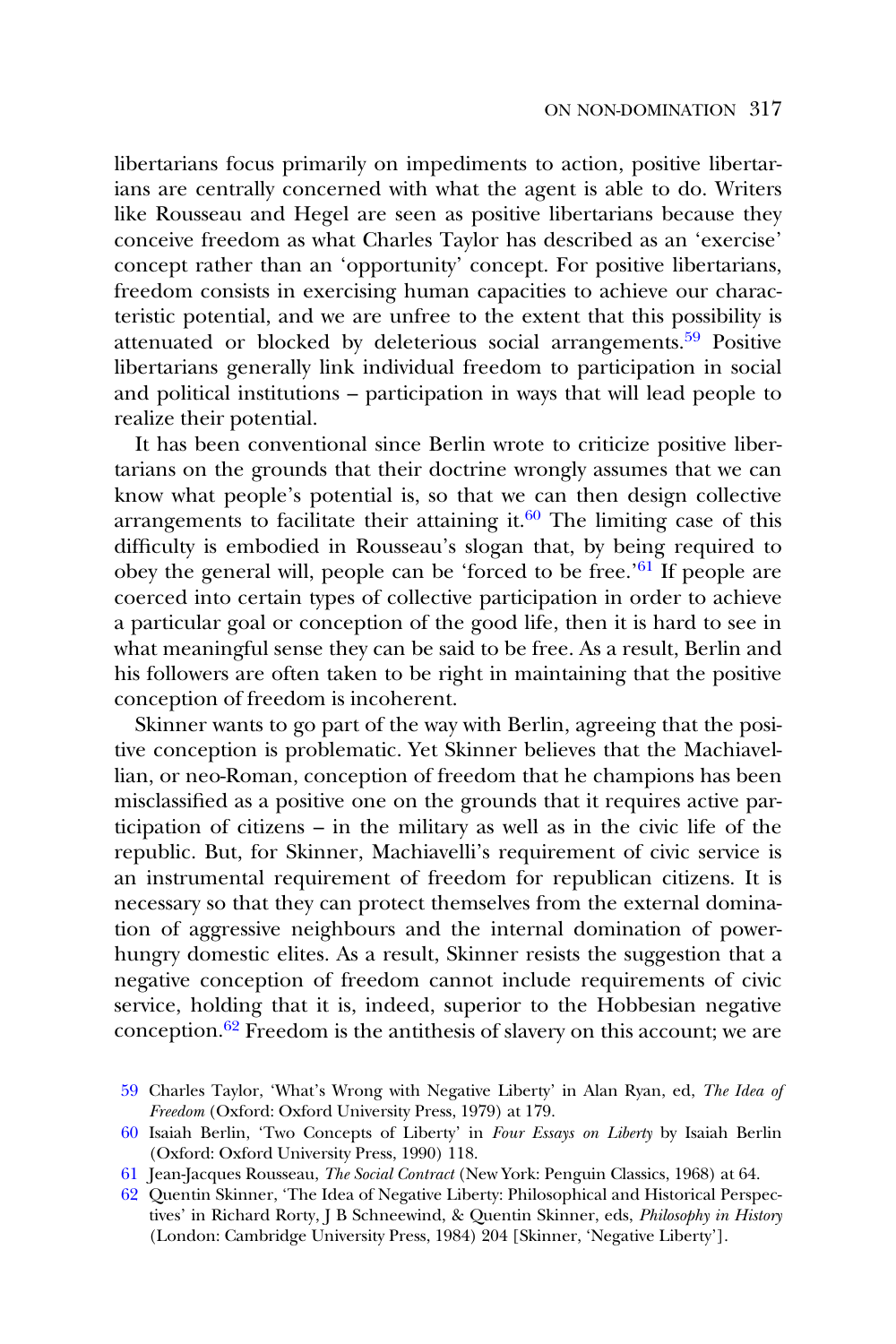#### 318 UNIVERSITY OF TORONTO LAW JOURNAL

free when we are independent beings and virtuous acts of public service are necessary to secure that status. As Skinner puts it, '[T]he paramount distinction in civil association is between those who enjoy the status of *lib*eri homines or "freemen" and those who live in servitude.' <sup>63</sup>

Skinner's focus on domination as the relevant source of unfreedom for politics is appealing. But by buying into the negative/positive liberty dichotomy in order to rescue the negative view from Hobbes and his successors, Skinner misses what is at issue in the debate and what is most objectionable about the Hobbesian account of freedom. In my view, we should agree with Gerald MacCallum that the debate between negative and positive libertarians diverts attention from what matters most in arguments about freedom and domination and perpetuates arguments that cannot be resolved because protagonists on both sides are right about the demerits of each other's arguments.<sup>64</sup>

MacCallum points out that any assertion about freedom minimally involves reference to agents, restraining (or enabling) conditions, and action. It always makes sense to ask of any use of the term: who is free, from what restraint (or because of what enabling condition) to perform which action? My suggestion is that we endorse MacCallum's account but modify it by noting that, when we talk about *political* freedom, a fourth term enters, having to do with legitimacy; it may be thought of by reference to the question why, in virtue of what authority, is the agent free? Whereas freedom as MacCallum describes it is a triadic relation ranging over agents, restraining (or enabling) conditions, and actions; I supplement his account by arguing that political freedom or liberty is best thought of as a quadratic relation in that it ranges over each of these three and authorizing conditions as well.<sup>65</sup> This reference to authorizing conditions is vital to my account of non-domination, as it provides both the invitation and the basis to distinguish licit from illicit constraints on, or exercises of, freedom.

- 63 A comparable conception informs the picture affirmed by JGA Pocock and others, who offer 'civic humanist' readings of the motivations of the American revolutionaries, one that embodies the ideal of the independent yeoman farmer; see JGA Pocock, The Machiavellian Moment: Florentine Political Thought and the Atlantic Republican Tradition (Princeton, NJ: Princeton University Press, 1975); also Gordon Wood, The Radicalism of the American Revolution (New York: AA Knopf, 1992); Bernard Bailyn, The Ideological Origins of the American Revolution (Cambridge, MA: Belknap Press of Harvard University Press, 1967).
- 64 Gerald MacCallum, Jr, 'Negative and Positive Freedom' in Peter Laslett, WG Runciman, & Quentin Skinner, eds, Philosophy, Politics and Society, 4th series (Oxford: Basil Blackwell, 1972) [MacCallum]; Ian Shapiro, 'Gross Concepts in Political Argument' in The Flight from Reality in the Human Sciences by Ian Shapiro (Princeton, NJ: Princeton University Press, 2005) 152.

<sup>65</sup> Shapiro, Evolution, supra note 10 at 14–9.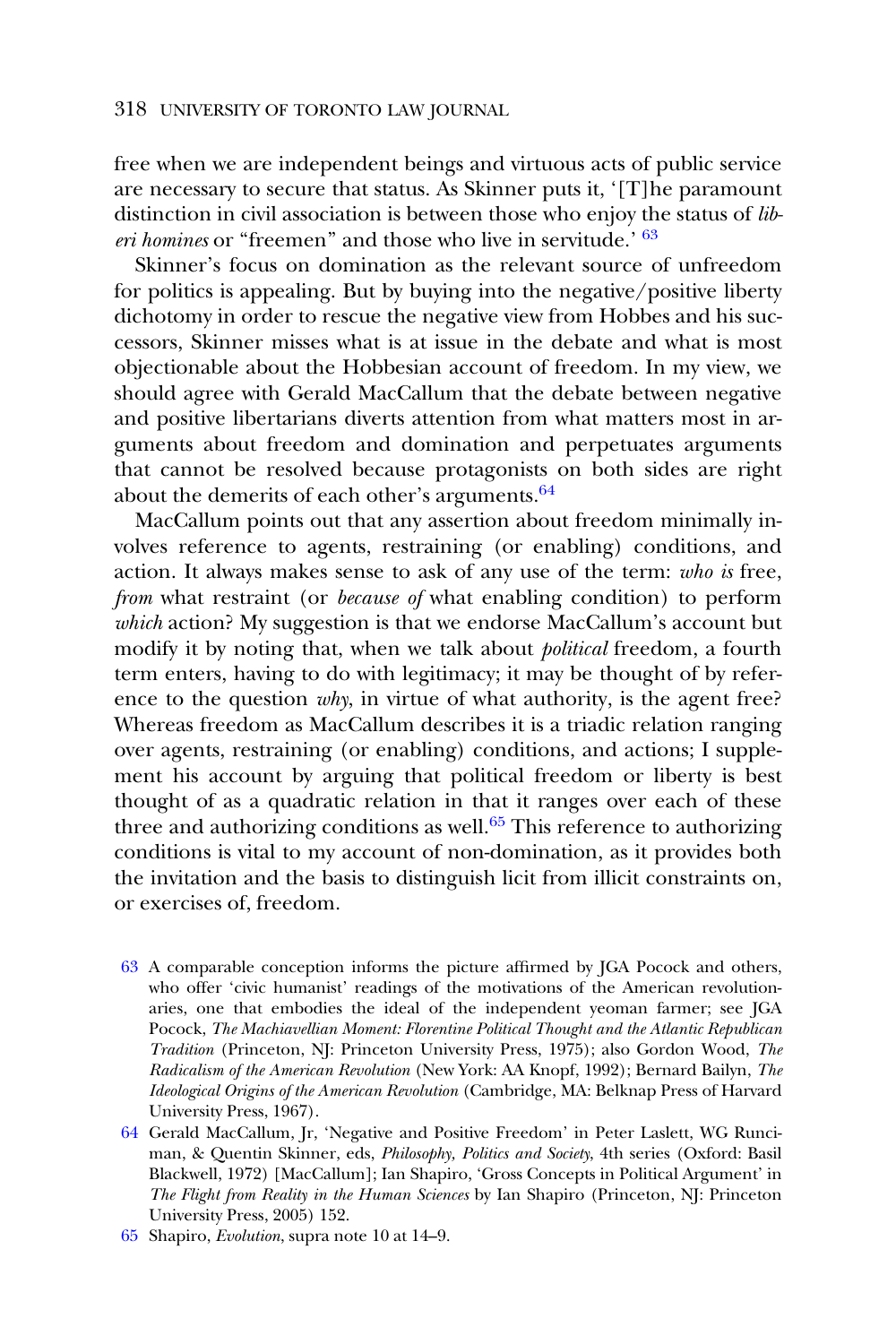Skinner contends that, claims to the contrary notwithstanding, Mac-Callum's account is really a version of the doctrine of negative liberty: '[I]insofar as MacCallum's analysis suggests a negative understanding of freedom as the absence of constraints upon an agent's options (which it does), this ['that the only coherent account that can possibly be given of the concept of liberty is the negative one'] is also the implication of his account and of those that depend on it.'<sup>66</sup> But this claim misses MacCallum's point. His argument is that all accounts of liberty contain both negative and positive elements, some of which are usually implicit, that negative libertarians focus mainly on constraints while positive libertarians concern themselves with enabling conditions.

To be sure, MacCallum acknowledges that all intelligible concepts of freedom or liberty involve some notion of constraints or their absence, but just because this element could never amount to an account of freedom, talk of freedom from constraint or restraint does not make an account 'negative.' The opposition itself should be eschewed, on his account, because constraints and enabling conditions can easily be redescribed as one another. In effect, arguments between negative and positive libertarians are analogous to arguments over whether a prisoner is unfree because of the presence of a locked door or the absence of a key. It is thus, in MacCallum's view, misleading to think of negative or positive language as indicative of any significant conceptual difference.<sup>67</sup>

Skinner's discussion in Hobbes and Republican Liberty builds on his earlier discussion of MacCallum, and what he says there about republican liberty makes it clear that he has not appreciated the force of MacCallum's thesis. In terms of my modified version of MacCallum's schema, by focusing centrally on the independent status of the agent, Skinner wants to reduce liberty to the first and fourth terms in the quadratic relation, inasmuch as the status of the agent as a freeman or slave depends on the prevailing legitimating authority. That this is a partial account of freedom becomes evident when we reflect on the fact that it is silent about the second and third terms in the relation – the actions to be performed and the restraints (or enabling conditions) that hamper (or facilitate) their performance.

Why does it matter? The answer that motivated MacCallum and motivates me is that what is consequential in discussions about freedom is not which vocabulary is used but rather what different people are actually able to do or are prevented from doing in the world. Skinner would be correct to say that a slave is unfree even if a comparatively benign

<sup>66</sup> Skinner, 'Negative Liberty,' supra note 62 at 196, n 8.

<sup>67</sup> MacCallum, supra note 64 at 182, n 9.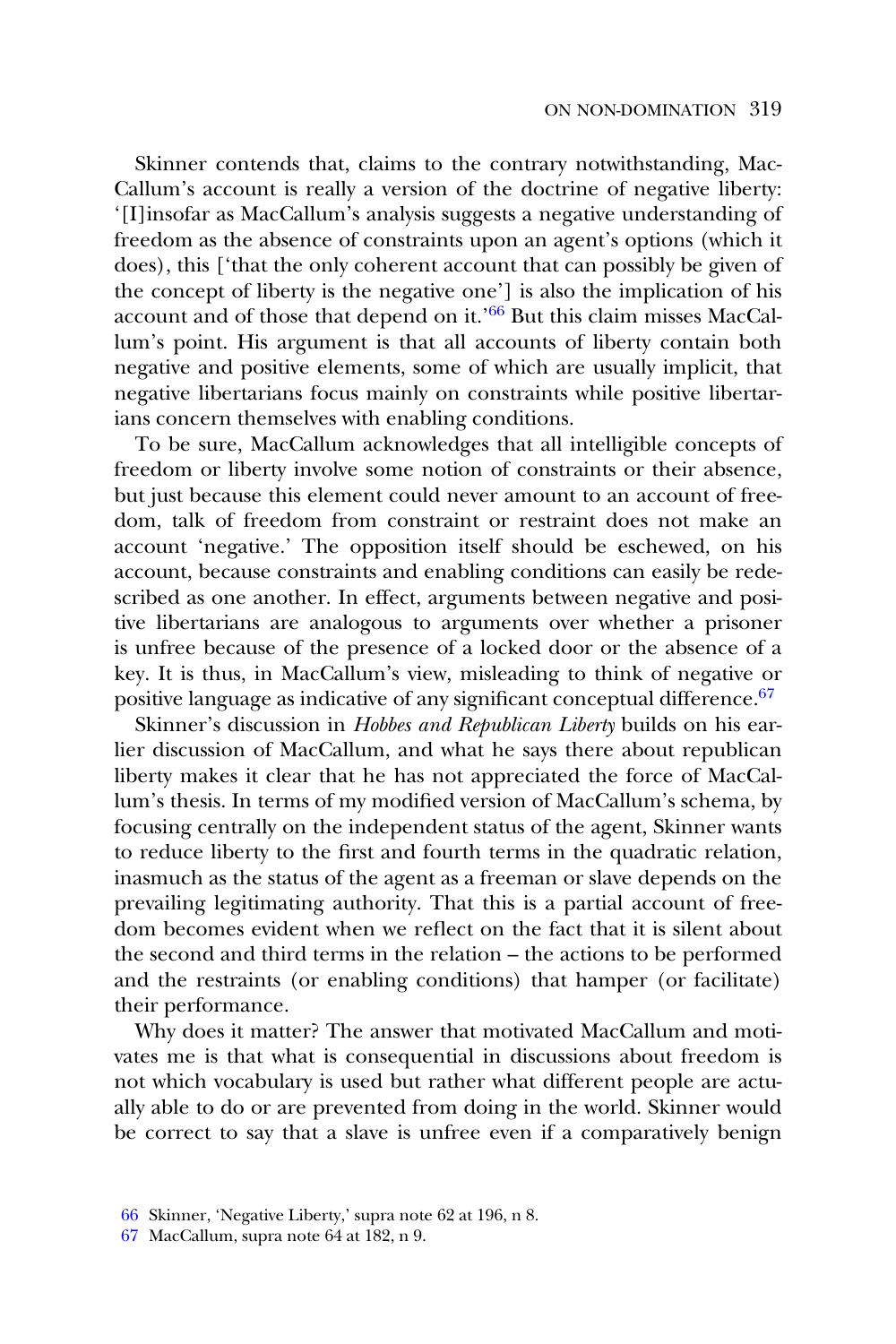slave-owner allowed him or her some discretionary resources and a range of choice because of the slave's compromised status as a person.<sup>68</sup> But as I noted in Part II.C, virtually every political theory on offer today condemns slavery, so that establishing Skinner's case does not settle much that is at stake among the various contending views. To this, Skinner might respond that his neo-Roman ideal rules out other subservient statuses as well, such as serfdom, apartheid, patriarchy, and caste systems. I am happy to concede this as well but continue to wonder who the serious protagonist is on the other side.

Anatole France famously mocked 'la majestueuse égalité des lois, qui interdit au riche comme au pauvre de coucher sous les ponts, de mendier dans les rues et de voler du pain.'<sup>69</sup> The elimination of formal subservience is surely consequential from the standpoint of non-domination – when status hierarchies are present, they invariably become a focus of contention – but eliminating them is seldom sufficient to undermine domination. Someone with the status of a free citizen might confront such enormous obstacles to performing a range of actions routinely enjoyed by others that we would be disinclined to regard him as immune from domination. In recent decades, many corporations have fired employees and then rehired them as independent contractors at reduced salaries and without employment benefits to do the same jobs that they were doing before. Their *status* as independent persons has been enhanced, but it would be hard to make a convincing case that they are less vulnerable to domination than they were previously.

This is MacCallum's point: instead of trying to reduce freedom to one or another of its relational components we should embrace his antireductionist account. The schema itself is formal and empty, reflecting what we might describe the analytical grammar of freedom. MacCallum's hope is that, rather than continue to engage in endless debates about 'kinds' of freedom, by embracing his account we can change the subject and focus instead on the conditions in the world that shape not only the status of agents but also the actions they might aspire to perform and the resources and constraints affecting those aspirations. Hobbes's nascent negative libertarian view is surely impeachable from this perspective, but the deficiency is not remedied by counterposing to it a neo-Roman view that reduces claims about freedom to claims about the status of agents.

<sup>68</sup> This is not an exact analogue of the Hobbesian account, in which the subject, though dependent for his freedom on the sovereign's silence, is not owned by him.

<sup>69</sup> Anatole France, Le Lys Rouge (Paris: Calmann-Lévy, 1992 [1894]) at 118.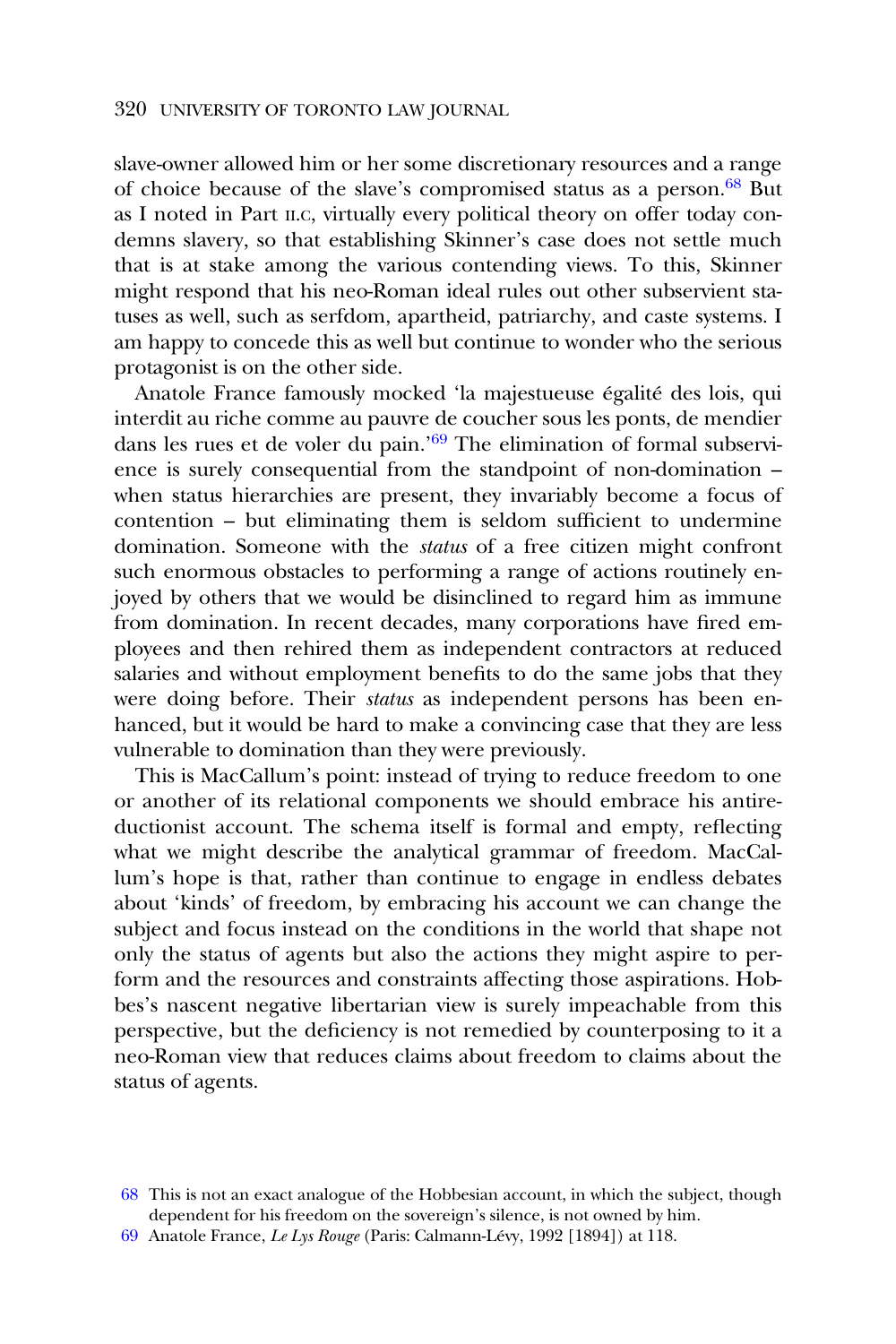#### E PETTIT

Considered from the standpoint of actual institutional arrangements, Skinner's account is conducted at a pretty high altitude. Pettit's discussion in his book on Republicanism: A Theory of Freedom and Government and subsequent writings has the advantage of engaging with institutional arrangements more directly. And there is much in what he has to say that is congenial from the perspective of my institutional arguments. I agree with his contention that democratizing power relations is generally the best path to mitigating domination. More particularly, I agree with his claim that this implies not only a presumption in favour of inclusive participation in decisions by which one is affected but also a presumption that people should always be free to oppose decisions ('contestation' is his term) with which they disagree – even when these decisions have been arrived at by legitimate democratic means.<sup>70</sup> I also agree that it is the capacity to interfere with someone, rather than actual interference, that is often key to having power over them and that needs institutional managing with an eye to preventing domination.<sup>71</sup>

Despite these points of agreement, Pettit and I have substantial disagreements. These derive from the fact that Pettit's discussion pays surprisingly little attention to the relative seriousness of different kinds of domination, that his definition of domination blinds him to the ways in which power can be used to undermine domination as well as to cause it, (conversely) that his account of social movements and civic associations underestimates the ways in which they can operate to foster domination rather than undermine it, and that his account of the democratic state as the principal instrument for resisting domination is, in reality, hamstrung to the point of impotence by his republican theory of institutions.

The first set of disagreements is rooted in Pettit's decision to define domination exclusively by reference to the capacity for arbitrary interference in the choices of another, without attending to the nature or importance of those choices. At the outset of his discussion, he doffs a genuflecting cap to the proposition that 'domination in some areas is likely to be considered more damaging than it is in others; better be dominated in less central activities, for example, rather than in more central ones.' <sup>72</sup> But he never defines centrality, and considerations

<sup>70</sup> It is not entirely clear to me what the ultimate basis for this presumption is, in Pettit's account. On my view, it derives from the fact that there is no perfect democratic decision rule, which carries the implication that even the best democratic procedures will leave some people not only feeling aggrieved but legitimately aggrieved.

<sup>71</sup> Pettit holds that having the power to interfere arbitrarily with another is by itself domination, whereas I say that it creates the possibility for domination. As I explain below, this difference partly accounts for Pettit's schizoid attitude toward the state.

<sup>72</sup> Pettit, Republicanism, supra note 40 at 58.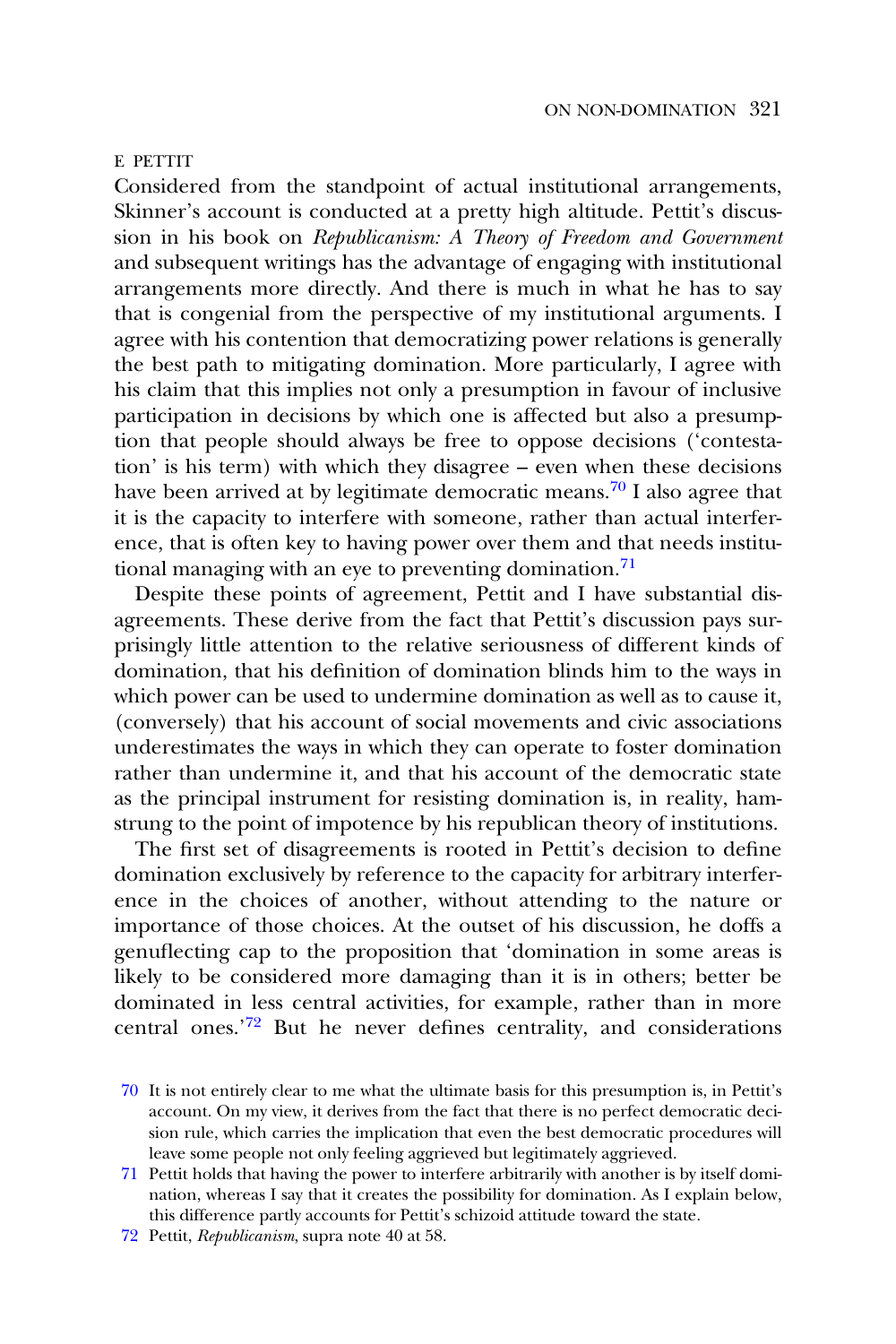having to do with it play no role in his institutional recommendations, as we shall see. He talks briefly about how 'extensive' domination is, by which he means the number of issues over which people are free to choose, and at greater length about the 'intensity' of domination.<sup>73</sup> It is less than entirely clear just what this means, but it has to do with the degree to which those with power can act with impunity. Absolute tyrants exercise domination with greater intensity than opportunistic spouse batterers who figure they can count on lax enforcement of the laws against spouse-beating.<sup>74</sup> But neither the number of choices nor the intensity of domination goes to the importance of the choice in question, about which Pettit has virtually nothing to say.

The implications of this omission become clear in his discussion of egalitarianism. He distinguishes 'material' from 'structural' egalitarianism. By 'structural,' Pettit means the 'powers' which 'include all those factors that are liable to affect political, legal, financial, and social clout.' <sup>75</sup> He thinks both relative and absolute equality with respect to these things is important because whether or not someone is a potential victim of domination depends not only his or her own powers, but also on the powers of others. 'In the land of the blind,' as he says, 'the oneeyed man is king.' <sup>76</sup> Because a person's 'absolute score in relation to the intensity of non-domination is a function of their relative score in regard to powers,' attending to the 'power-ratio in the society as a whole' is essential to Pettit's non-domination project.<sup>77</sup> With respect to these power ratios, Pettit argues, accordingly, that increasing inequality is presumptively a bad idea because there is what he calls 'diminishing marginal productivity' to increasing your relative power, whereas moves toward equality are desirable. <sup>78</sup>

Leaving the plausibility of these claims to one side, $79$  Pettit distinguishes them from what he has to say about 'material' inequities, where

- 73 Ibid at 113.
- 74 Ibid at 57.
- 75 Ibid at 113
- 76 Ibid at 113.
- 77 Ibid at 113–4.
- 78 Ibid at 115.
- 79 I doubt that they are true, at least not without very substantial qualifications of what Pettit says here. It is far from obvious, for example, that countries lacking nuclear weapons would become more secure if every other country got them. If Iran develops nuclear weapons, it might be more likely to be attacked by Israel than if it does not, and the likelihood of attack would not decrease at a diminishing marginal rate with the number of weapons it creates. It is more likely to be a step function. Analogous considerations often apply to the dealings among individuals within countries, where arms races can be counterproductive in defusing potential conflicts. Nozick, supra note 7, might have been too quick to assume that power is a natural monopoly, as I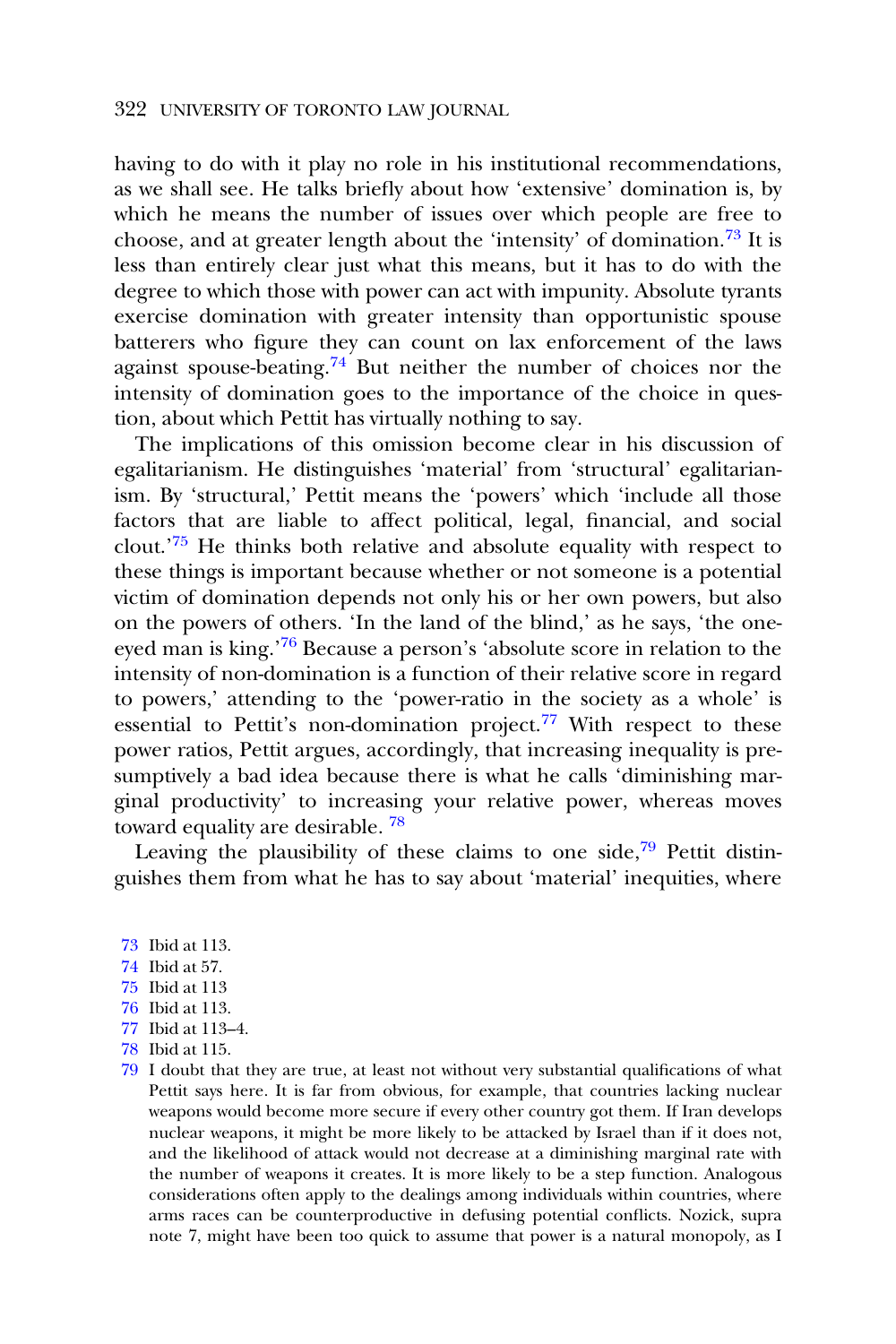there is no egalitarian presumption. The reason is that attempts to impose egalitarian redistribution may themselves involve domination on the part of the state, and this is not offset by the same kind of diminishing marginal productivity as holds with respect to powers. 'The money that will enable me to do something, poor as I am, will enable you to do exactly the same things.'<sup>80</sup> Pettit concedes that the utility derived from money might be of diminishing marginal value, 'but the capacity to buy things, and its capacity therefore to extend undominated choice, does not.' As a result, while his non-domination project is committed to 'structural egalitarianism,' it is 'not essentially committed to any sort of material egalitarianism.' 81

This myopic focus on the number of choices ignores how important the choices are from the point of view of avoiding domination, and it is also innocent of the ways in which material resources are often integral to resisting domination. Funding health insurance through the tax system reduces the exit costs for those who must otherwise obtain that insurance from employers and spouses and in this way limits their vulnerability to being dominated by the people they depend on. This is why I argue in Democratic Justice that, when the social wage is low, stringent democratic controls of domestic and work life are warranted from the standpoint of non-domination, though I also argue that the unappealing intrusiveness of stringent controls suggests that a high social-wage regime, with fewer intrusive controls, is preferable.<sup>82</sup> The less my ability to vindicate my basic interests depends on my relations with you, the less power you have over me – and hence the less capacity to dominate me. $83$ Pettit does, at one point, describe non-domination as a primary good.<sup>84</sup> This makes it odd that he ignores its evident connections to material resources. Locke says that 'a man can no more justly make use of another's

have argued elsewhere that he was (see Shapiro, Real World, supra note 4 at 159–62), but he was surely right that it exhibits some properties of a natural monopoly. I suspect that the relationship between relative power and security is sometimes U-shaped and that it becomes indecipherably complex once we move from the kind of twoplayer situations Pettit analyses here (Pettit, Republicanism, supra note 40 at 114–7) to interactions among multiple players who are engaged in numerous overlapping bilateral as well as multilateral power relations.

- 80 Pettit, Republicanism, ibid at 118.
- 81 Ibid at 118–9.
- 82 See Shapiro, Democratic Justice, supra note 2 at chs 5–6.
- 83 This power-based resourcism puts my argument squarely into the resourcist camp of Rawls, Dworkin, and Sen and others, but my focus differs from theirs in that I think the resources needed to vindicate basic interests should be guaranteed to people not so as to enable them to achieve some conception of welfare or the good life, but rather to protect them from vulnerability to domination by others.
- 84 Pettit, Republicanism, supra note 40 at 90–1.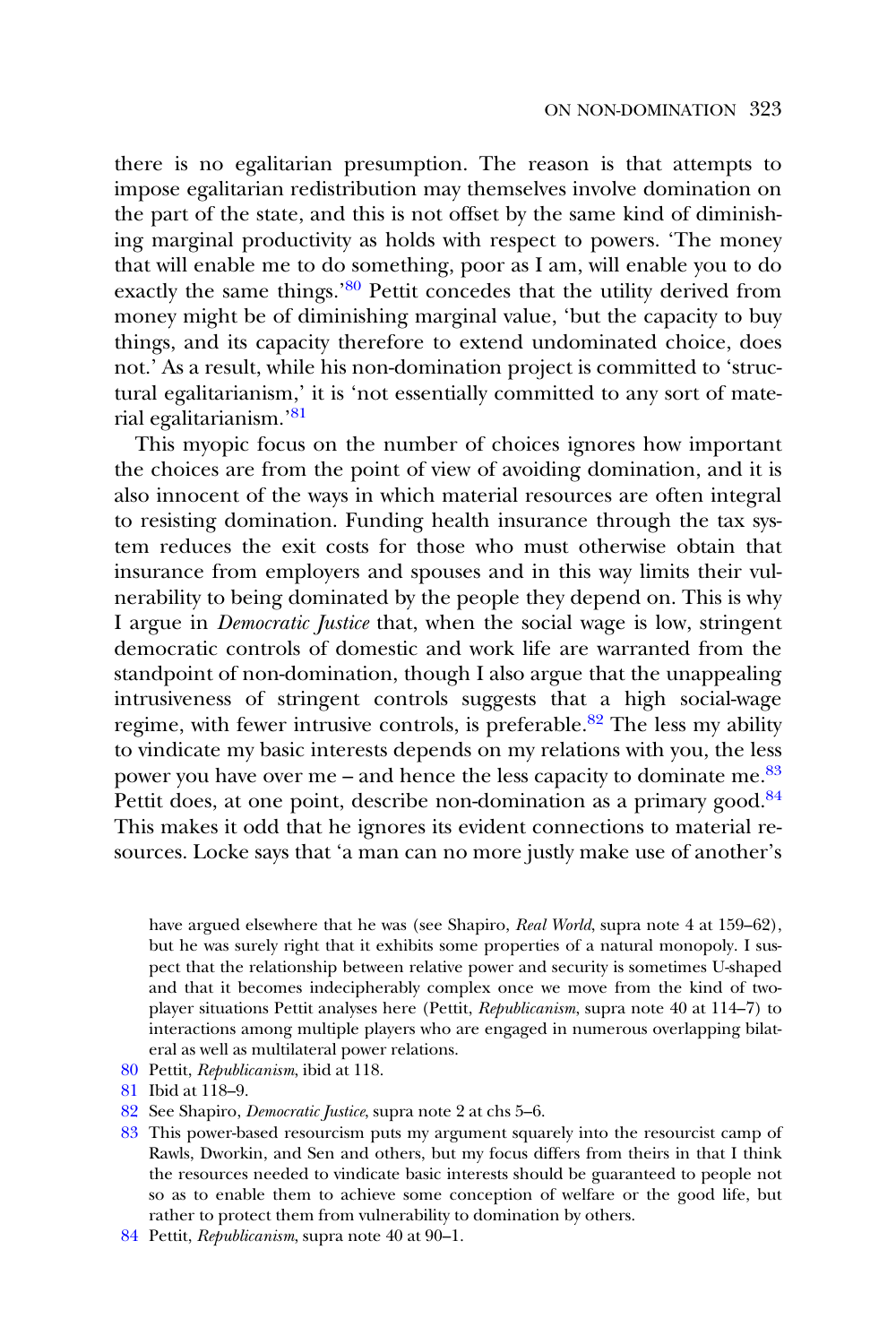#### 324 UNIVERSITY OF TORONTO LAW JOURNAL

necessity, to force him to become his vassal,' than can he 'with a dagger at his throat offer him death or slavery.'<sup>85</sup> If we agree with Pettit, as I think that we should, that the capacity to exert power (rather than its actually being asserted) is often key to domination, then we should resist his attempt to banish the material resources needed to vindicate people's basic interests from the theory of non-domination.

A second disagreement between us concerns Pettit's insistence that having the capacity for arbitrary interference in the lives of others constitutes domination of them, whereas, on my account, having that capacity does not itself constitute domination; rather it creates the potential for domination. This distinction might sound semantic, but it has significant consequences. The playground bully may have the capacity to beat up any of the smaller children, but may be widely known only to beat up black children. Does he dominate the children who are not black?86 Senator Joseph McCarthy had the capacity to interfere arbitrarily in the lives of many Americans, but those on the political left plausibly lived in fear of him in a way that others did not. To say that McCarthy dominated all Americans whom he could have interfered with misses this, trivializing the plight of those who had good reasons to live in fear of him. Today, the United States has the capacity for arbitrary interference in Cuba, Mexico, Canada, and Fiji, but it stands in very different relations to them from the standpoint of domination. Cuba has endured explicit coercive interference for decades; Mexico periodically feels the pressure of American 'soft power'; Canada is subject to the influence of a stronger but largely like-minded ally; and Fiji is unaffected by American power in any of the ways that are relevant to the other three.

Moreover, Pettit's position diverts attention from the ways in which interference can mitigate domination. The strongest child in the playground can be a bully, but he may instead be the person who protects weaker children from bullies. If this is common knowledge, then the mere fact that the strongest child has that inclination might deter the bully or embolden the weaker children to resist or report him. When Saddam Hussein's forces invaded Kuwait in 1990, US President George H W Bush led a coalition of forces to eject him. Bush saw this as an opportunity to institutionalize a new post-Cold-War world order geared to facing down international aggression and fostering expectations and incentives to minimize it in the future. He deployed American might in the service of that goal. This involved creating norms of international

<sup>85</sup> John Locke, First Treatise of Government in Ian Shapiro, ed, Two Treatises of Government and A Letter Concerning Toleration (Princeton, NJ: Yale University Press, 2003) 1 at §42.

<sup>86</sup> I am indebted to Rebecca Trupin for this example.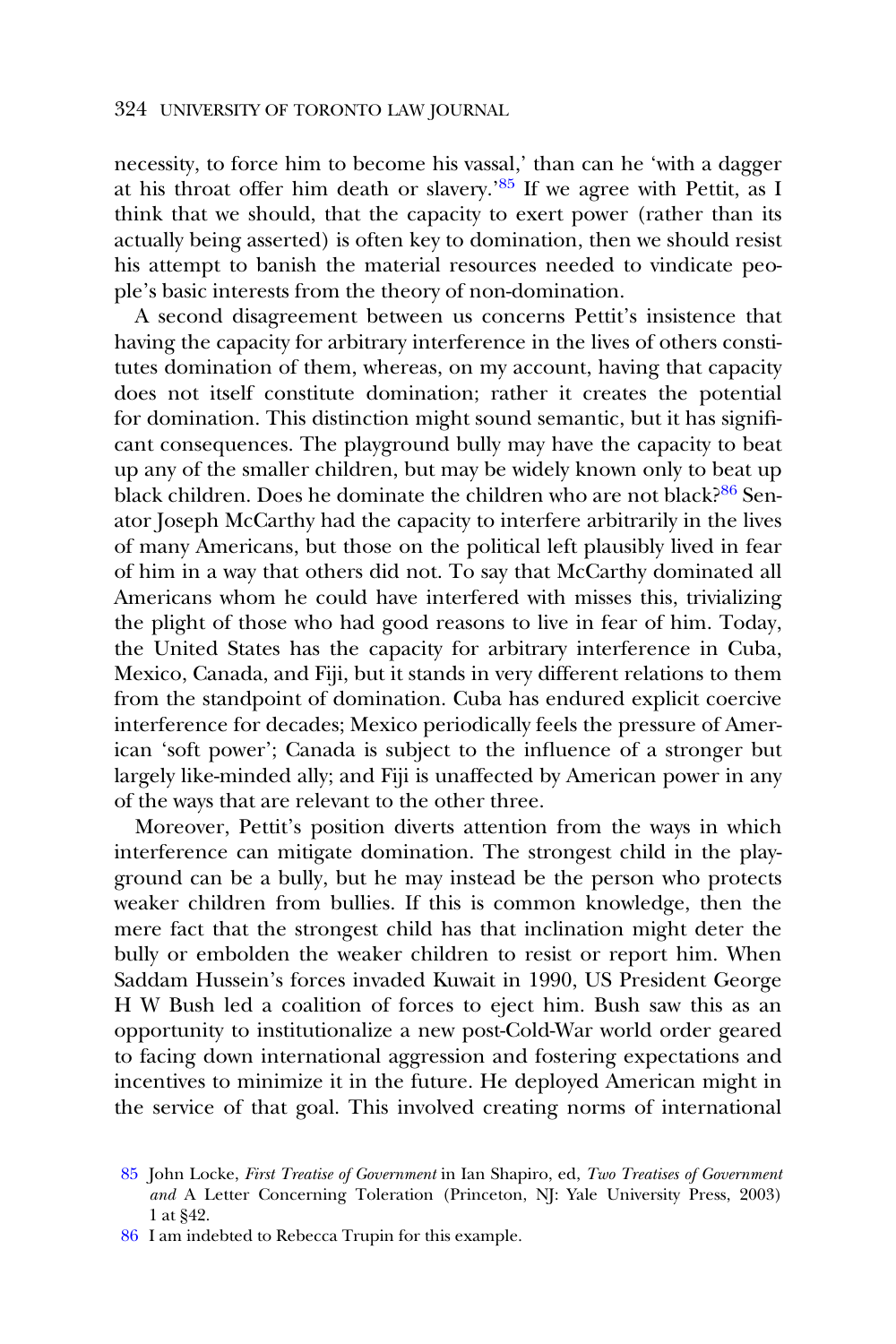authorization and regional participation in the containment effort and going no further than was necessary to block Saddam Hussein's aggression. In effect, Bush stopped the bully without himself becoming a bully.<sup>87</sup> Unfortunately, his son undermined those norms twelve years later by his unilateral invasion of Iraq to topple the regime – a rogue action of the sort that his father's policy had sought to forestall. Pettit's formulation is insensible to these distinctions and therefore also to the significance of the Obama administration's decision to revert to Bush elder's pursuit of multilateral containment in his approach to Muammar Qaddafi's aggression toward his opponents during the 2011 Libyan civil war.<sup>88</sup>

A third set of worries about Pettit's institutional arguments concerns the degree to which he believes that empowering social movements and other forms of civic association to resist majoritarian politics is advantageous from the standpoint of non-domination. In Pettit's vision of democracy, it is essential that people be 'able to contest decisions at will and, if the contest establishes a mismatch with their relevant interests or opinions, [be] able to force an amendment.'<sup>89</sup> His vision is one in which civic associations and social movements serve as oppositional buffers against majority tyranny, fielding complaints and organizing them into

- 87 This is not to defend everything Bush senior did in Iraq in 1991. In particular, his decision to encourage the Shiite uprising in the south then abandon it was at a minimum a tragic lapse of judgment that led to the avoidable slaughter of countless thousands of Iraqis; see 'War in the Gulf: Bush Statement' The New York Times (16 February 1991), online: [<http://www.nytimes.com/1991/02/16/world/war-gulf-bush-statement](http://www.nytimes.com/1991/02/16/world/war-gulf-bush-statementexcerpts-2-statements-bush-iraq-s-proposal-for-ending.html)[excerpts-2-statements-bush-iraq-s-proposal-for-ending.html>](http://www.nytimes.com/1991/02/16/world/war-gulf-bush-statementexcerpts-2-statements-bush-iraq-s-proposal-for-ending.html), and the April 1991 news conference in which Bush indicated that the US would not support the rebels: Dian McDonald, Wireless File, 179249, 'US Forces Won't Intervene in Iraq's Civil War' (4 April 1991), online: [<http://webcache.googleusercontent.com/search?q=cache: ?](http://webcache.googleusercontent.com/search?q=cache:?6Fik-lFWW34J:www.fas.org/news/iraq/1991/910404-179249.htm+US+Forces+Won) [6Fik-lFWW34J:www.fas.org/news/iraq/1991/910404-179249.htm+US+Forces+Won't](http://webcache.googleusercontent.com/search?q=cache:?6Fik-lFWW34J:www.fas.org/news/iraq/1991/910404-179249.htm+US+Forces+Won) [+Intervene+in+Iraq's+Civil+War.%22+President+Bush+](http://webcache.googleusercontent.com/search?q=cache:?6Fik-lFWW34J:www.fas.org/news/iraq/1991/910404-179249.htm+US+Forces+Won)firmly+reiterated+that+he+does [+not&cd=1&hl=en&ct=clnk&gl=us&source=www.google.com>.](http://webcache.googleusercontent.com/search?q=cache:?6Fik-lFWW34J:www.fas.org/news/iraq/1991/910404-179249.htm+US+Forces+Won)
- 88 This is not to defend all aspects of the Obama administration's policy toward Libya. Sometimes the moral urgency of a situation merits rapid intervention on the grounds that it is better to ask for forgiveness than permission; see Shapiro, Real World, supra note 4 at 25, 156–79. That situation arguably prevailed in Libya in March of 2011 when the Qaddafi regime was threatening mass extermination of opponents, but the mission evolved considerably thereafter. The policy of enforcing the 'no-fly' zones authorized by the UN Security Council morphed into an unauthorized campaign to achieve regime change. Among the necessary conditions for that high stakes gambit is a plausible belief that an indigenous democratic opposition exists that can take power and will be an improvement. As with the 2003 regime-change effort in Iraq, there was little evidence to support such a belief when the mission-creep got under way in Libya in the summer of 2011. When the Qaddafi regime crumbled in late August of 2011, the prospects for democracy in Libya's future remained unclear at best.

<sup>89</sup> Pettit, Republicanism, supra note 40 at 186.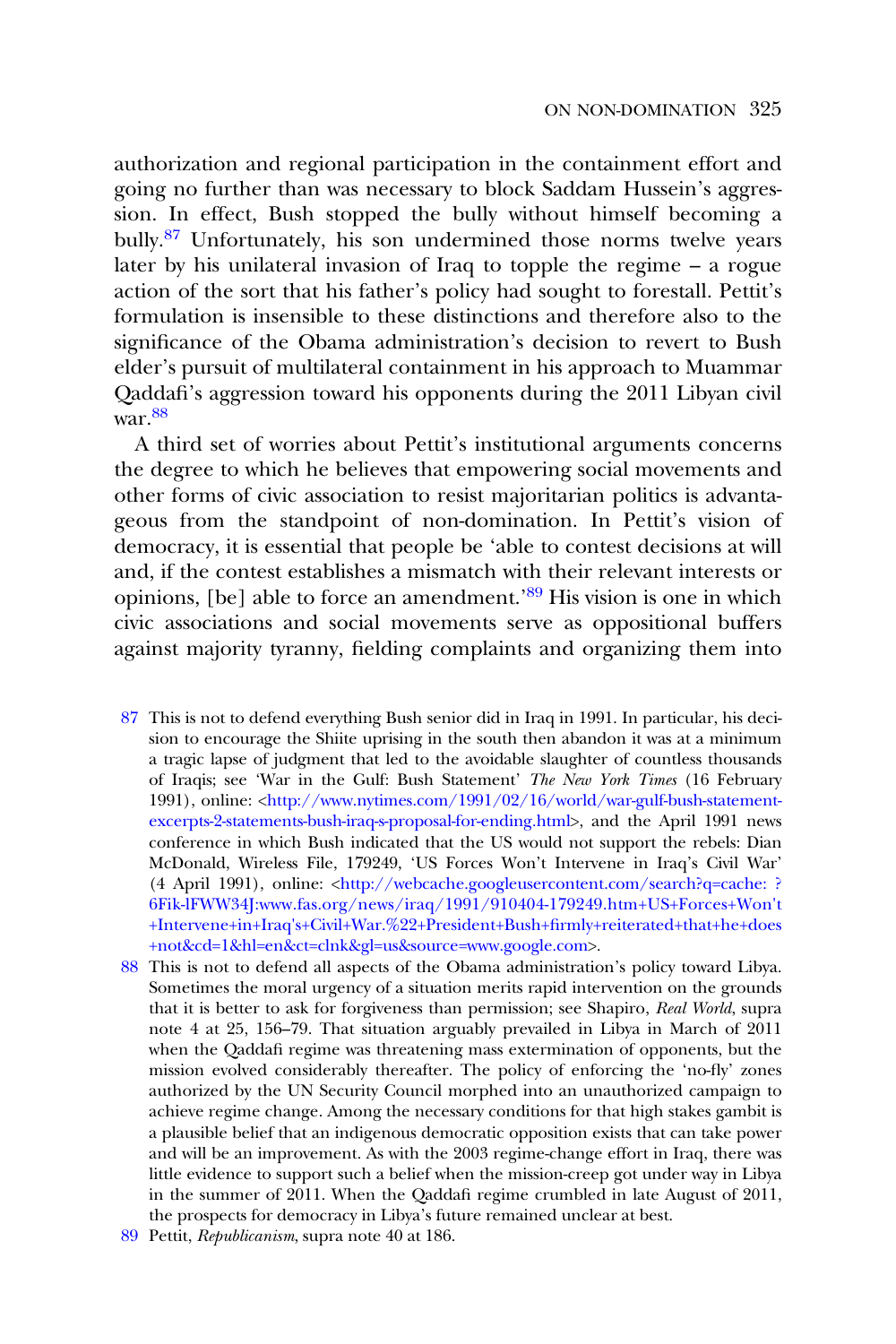effective contestatory politics in support of progressive change. The image that 'suggests itself,' he tells us, 'is that of popular movement, widespread controversy and debate, and progressive, legislative adjustment.'<sup>90</sup> As examples he cites the women's movement, the green movement, the gay rights movement, and the movements in support of ethnic minorities and Indigenous peoples. 'Any democracy that is going to serve republican purposes has to be able to give a hearing to evolving allegiances and commitments,' Pettit insists. It must be open to 'deep and wide-ranging transformations.' 91

One difficulty with this is Pettit's manifest assumption that social movements and civic associations will, in fact, be organized in support of change that Pettit regards as progressive. Opposition movements have, indeed, organized to advance the goals he enumerates, but they also organized to enact Proposition 13 in California to force repeal of the federal estate tax on multi-millionaires and to outlaw gay marriage and affirmative action. Perhaps the most effective such movement in the United States since 2009 has been the Tea Party movement that emerged to resist Barack Obama's agenda on health care reform, environmental legislation, and financial regulation. As these examples suggest, there is no particular reason to suppose that empowering social movements to resist democratic government will, on balance, lead to progressive change as Pettit supposes. He implicitly acknowledges as much in his endorsement of gag rules designed to depoliticize debates about criminal penalties, when he notes that 'challenges to criminaljustice practice are generally heard in a public, politicized forum, with a variety of bad effects.'<sup>92</sup> By this he means harsh sentences that experts know to be ineffective deterrents.<sup>93</sup> But perhaps people care more about retribution than they do about deterrence.<sup>94</sup> Who is Pettit to decide which issues should be subject to empowered civic contestation and which be taken off the political table by gag rules? His Republicanism might be an appealing manifesto for the Sensible Chaps Party. Whether it supplies a sound political basis for limiting domination is dubious.

Pettit underestimates the difficulties of his position, I think, partly because of his faith in deliberation to push politics in what he takes to be felicitous directions. He supposes that, following an appropriate round

<sup>90</sup> Ibid at 195.

<sup>91</sup> Ibid at 195.

<sup>92</sup> Ibid at 196.

<sup>93</sup> Ibid at 196–7.

<sup>94</sup> See e.g. Walter Berns, 'The Morality of Anger' in Glenn H Stassen, ed, Capital Punishment: A Reader (Cleveland: Pilgrim Press, 1998) 15.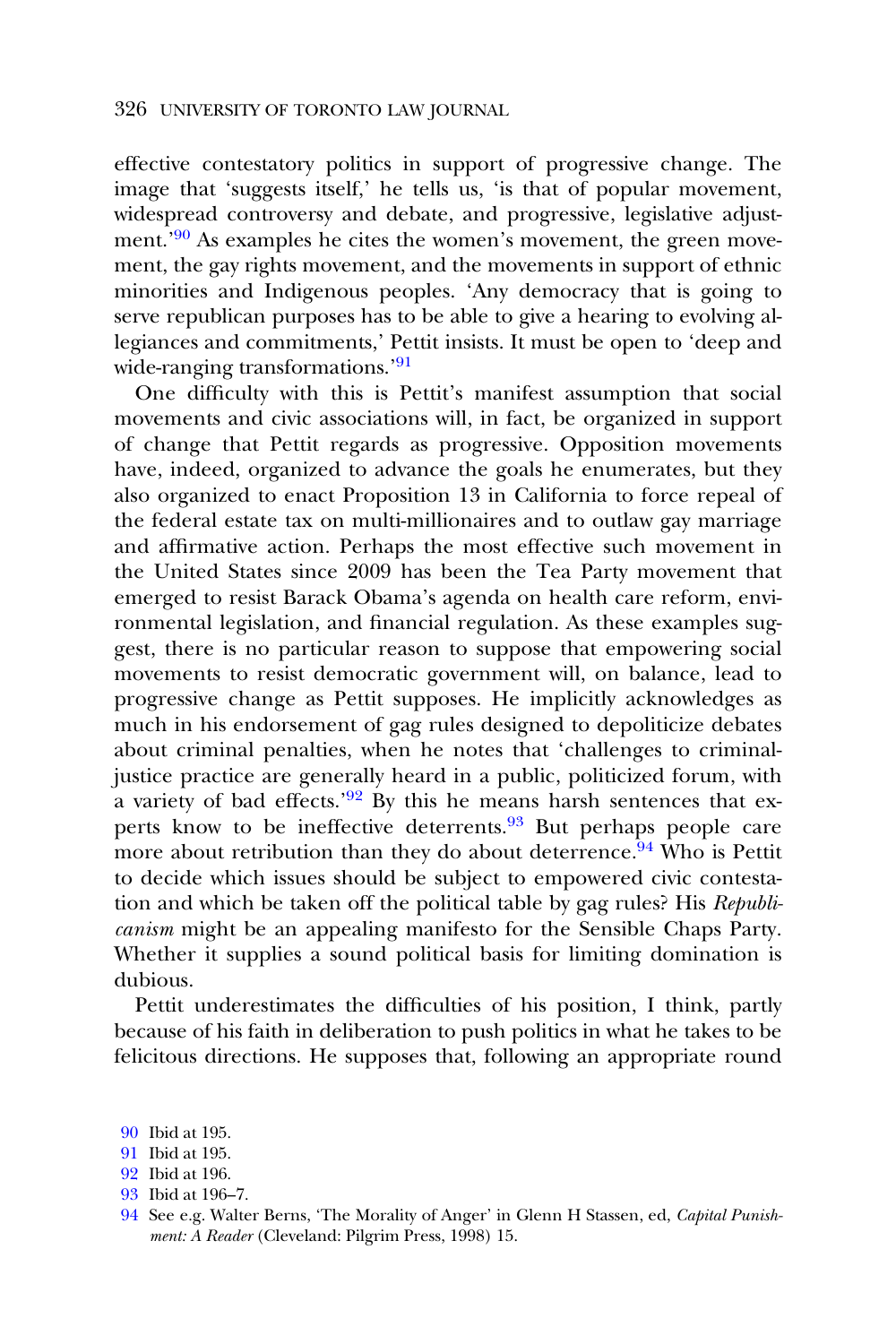of deliberation or appeal, people will accept outcomes that go against them if they are in the general interest. 'All that is necessary is that they be assured that the judgment is made according to their ideas about proper procedures and that it is dictated, ultimately, by an interest that they share with others.'<sup>95</sup> Pettit's contestatory vision of the democratic process is one that 'is designed to let the requirements of reason materialize and impose themselves.'<sup>96</sup> This confident deployment of the passive voice can be encouraging only to the extent that we share Pettit's faith that losers in the contestatory process will accept the legitimacy of their defeat. One does not have to spend much time listening to Rush Limbaugh, Sean Hannity, Glen Beck, and the leaders of the Tea Party Movement to realize that they never had any intention of conceding the legitimacy of any aspect of the Obama administration's agenda and that they deployed every resource they could muster to derail as much of it as they could. To the extent that they have been successful, they see themselves as effective resisters of domination, and on Pettit's account, they are right. On my account, by contrast, we should have preferred them to fail because they did not have basic interests at stake, whereas those who stood to lose (or not to get) health insurance, unemployment insurance, or their pensions did.

Pettit defends deliberative contestatory forums partly because he thinks them superior to an account of political contestation based on bargaining. He is inspired by the vision of the eighteenth-century American founders, according to which 'citizens have equal claims and powers' and 'public matters are decided by deliberation on the basis of considerations that have common appeal – they are not biased in favor of any group, or even in favor of the status quo – and agreement serves as a regulative ideal as to how things should be decided.'<sup>97</sup> Like Joshua Cohen and Habermas (whom he cites approvingly in this regard), he thinks that engaging in deliberation will cause people to discover, and perhaps even manufacture, the requisite common ground. 'The trouble with bargaining contestations,' by contrast, is that 'they are only available to those who have sufficient negotiating power to be able to threaten other parties effectively; if you want to force a change of bargain, then you had better represent an interest group which pulls some weight.'<sup>98</sup>

This is a non-sequitur as a defence of deliberation in the real world. It may be that deliberation will lead people to discern and then move toward areas of agreement, although I have adduced reasons for

<sup>95</sup> Pettit, Republicanism, supra note 40 at 198.

<sup>96</sup> Ibid at 201.

<sup>97</sup> Ibid at 189.

<sup>98</sup> Ibid at 188.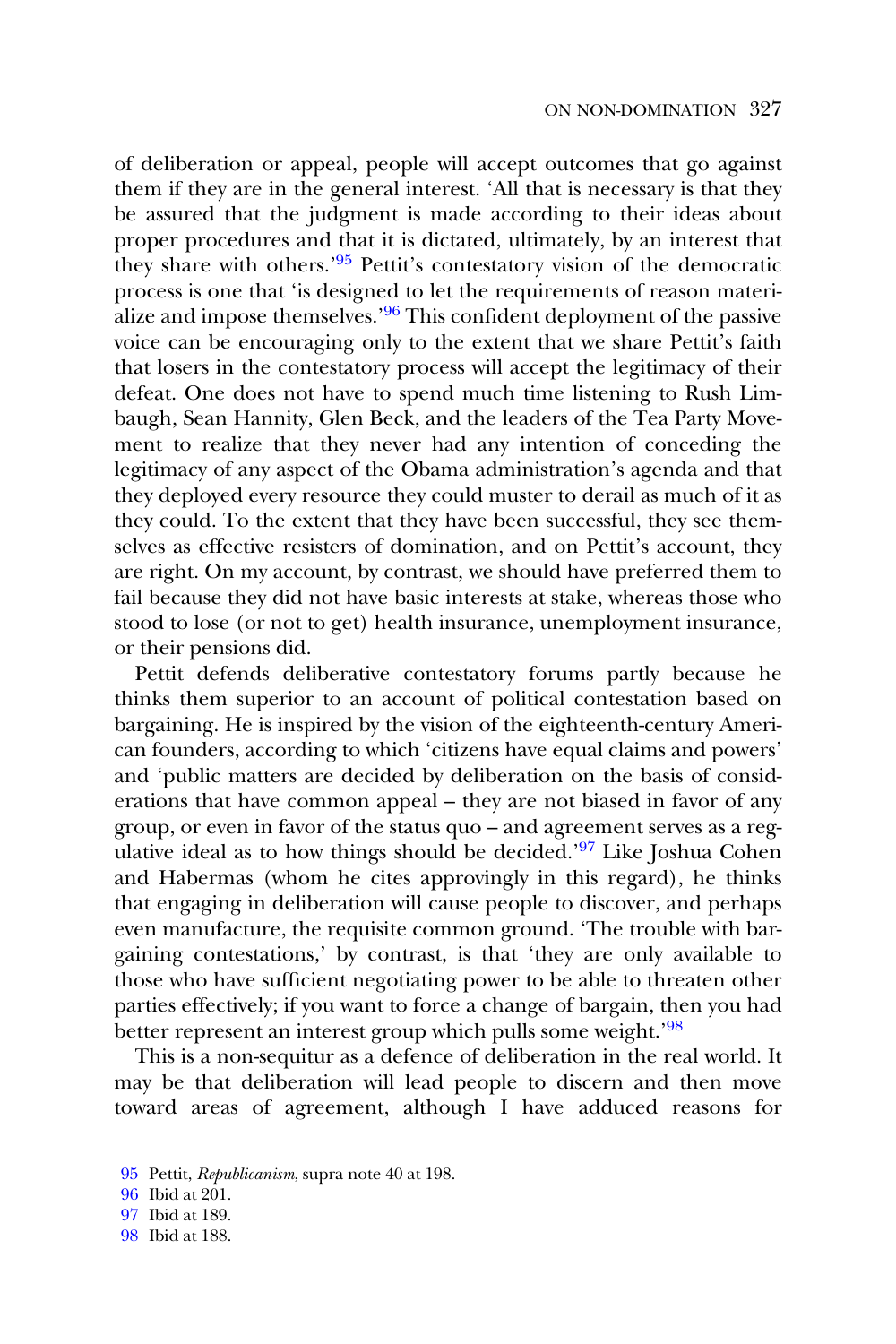scepticism about this proposition elsewhere.<sup>99</sup> But in arguing for deliberation's superiority to bargaining, Pettit never confronts the reality that people cannot be forced to deliberate and that those who are not inclined to do so can and do press deliberative mechanisms into the service of stonewalling change – in effect, bargaining. This is why I have argued that, if we want to press deliberation into the service of reducing the kinds of domination that should concern us, then rights to insist on deliberation should be limited to those who have basic interests at stake. To be sure, they may deploy those rights to bargain instead of to deliberate, but at least in that instance, it is those who are vulnerable in ways that we should care about whose interests are being protected. $100$ 

For a stark illustration of what can be at stake here, consider Pettit's closely related contention that losers in the legislative process should enjoy access to forums in which they can limit what they take to be the deleterious effects of a policy enacted by the majority by 'editing' it in the application.<sup>101</sup> During 2009 and 2010, the investment-banking lobby in the United States engaged in a huge lobbying effort, which almost succeeded, designed to scuttle the Obama administration's plans for investment-banking regulation in the wake of the 2008 worldwide banking crisis. They failed to derail it entirely though they weakened it considerably, ensuring, among other things, that many of the most contentious matters having to do with systemically risky behaviour by banks deemed too big to fail would be determined later by regulators.<sup>102</sup> It does not require giant leaps of imaginative foresight to predict that these regulators will become objects of relentless campaigns to de-fang the legislation further by 'editing' it in the application. After the 2010 banking regulation bill passed in Congress, I asked a partner at one of the largest investment banks whether they would now be out of the proprietary trading business. His answer was, 'It will be five years before it will be clear whether we can kill that part,' but he thought it a pretty good bet that they would. This is editing in the application in the real world.

- 99 Shapiro, State, supra note 18 at 21–34.
- 100 Ibid at 48–9.
- 101 Pettit, 'Democracy, Electoral and Contestatory' in Ian Shapiro & Stephen Macedo, eds, Designing Democratic Institutions (New York: New York University Press, 2000) 195 [Pettit, 'Democracy'].
- 102 See Nathaniel Popper, 'Banks Step Up Spending on Lobbying to Fight Proposed Stiffer Regulations' Los Angeles Times (16 February 2010), online: Los Angeles Times [<http://](http://articles.latimes.com/2010/feb/16/business/la-fi-bank-lobbying16-2010feb16) [articles.latimes.com/2010/feb/16/business/la-](http://articles.latimes.com/2010/feb/16/business/la-fi-bank-lobbying16-2010feb16)fi-bank-lobbying16-2010feb16>; Brady Dennis & Stephen Mufson, 'Banks Lobby against Financial Regulatory Overhaul' The Washington Post (18 March 2010), online: The Washington Post <[http://www.washing](http://www.washingtonpost.com/wp-dyn/content/article/2010/03/18/AR2010031805370.html) [tonpost.com/wp-dyn/content/article/2010/03/18/AR2010031805370.html>.](http://www.washingtonpost.com/wp-dyn/content/article/2010/03/18/AR2010031805370.html)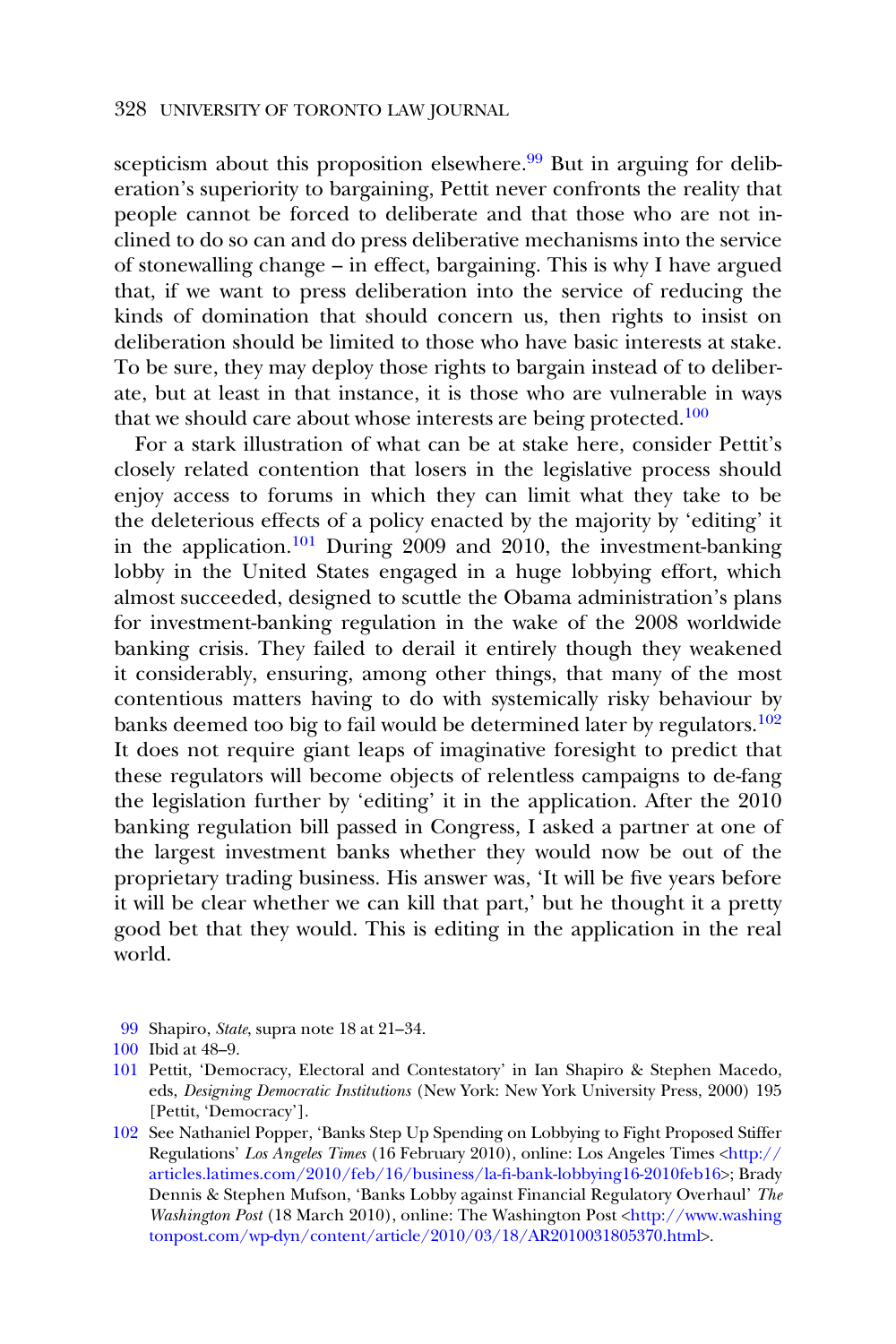A final disquieting feature of Pettit's institutional stance is the assumption running through his writing that the power wielded by governments is more malevolent than the power wielded by other actors – whether powerful individuals or other corporate agents. Because the government establishes itself as a collective agent with the capacity to interfere arbitrarily in the affairs of any individual, it is potentially a threat to everyone. This means that, although proponents of non-domination should look to the state as an instrument to limit the malevolent effects of private dominium, 'they will remain alert to the danger of giving the state the sort of license that would introduce a dominating form of public imperium.'<sup>103</sup> If its capacity for action 'is insufficiently fettered or its range of responsibilities too large, the government is liable to become a domineering presence in its own right.' <sup>104</sup>

This worry leads Pettit to embrace an exceedingly long list of constraints on majoritarian politics. In addition to the deliberative and other contestatory rights already discussed, he is a fan of multiplying checks on collective action through bicameralism, supermajority requirements, separation of powers, judicial review, federalism, appeals processes against administrative decisions, ex-ante measures to limit their effects, independence for national banks, exemptions and special treatment for minority cultures, turning politically charged matters over to 'professionally informed bodies,' and using gag rules otherwise to limit the writ of electoral politics. Despite his acknowledgement that vetoes can block legitimate change,  $105$  Pettit's discussion of these matters seems to be entirely innocent of the literature on veto points from Brian Barry to George Tsebelis, which has made it clear that, as veto players become stronger and veto points multiply, so does protection of the status quo and those who have the resources to wait out opponents.<sup>106</sup>

There is a curious paradox to Pettit's view here. On the one hand, he expresses considerable scepticism that non-state actors are powerful enough effectively to reduce domination in modern societies. This he describes as the strategy of 'reciprocal power' – in effect, relying on private and other decentralized resources as means for combating domination. Pettit notes that the trade-union movement 'almost certainly advanced the non-domination of workers in the industrial world of the nineteenth century; yet he insists that there is 'very little reason' to be attracted to

103 Pettit, Republicanism, supra note 40 at 150

<sup>104</sup> Ibid at 150.

<sup>105</sup> Pettit, 'Democracy,' supra note 101 at 118–9.

<sup>106</sup> Brian Barry, Political Argument (London: Routledge & Kegan Paul, 1965); George Tsebelis, Veto Players: How Political Institutions Work (Princeton, NJ: Princeton University Press, 2002).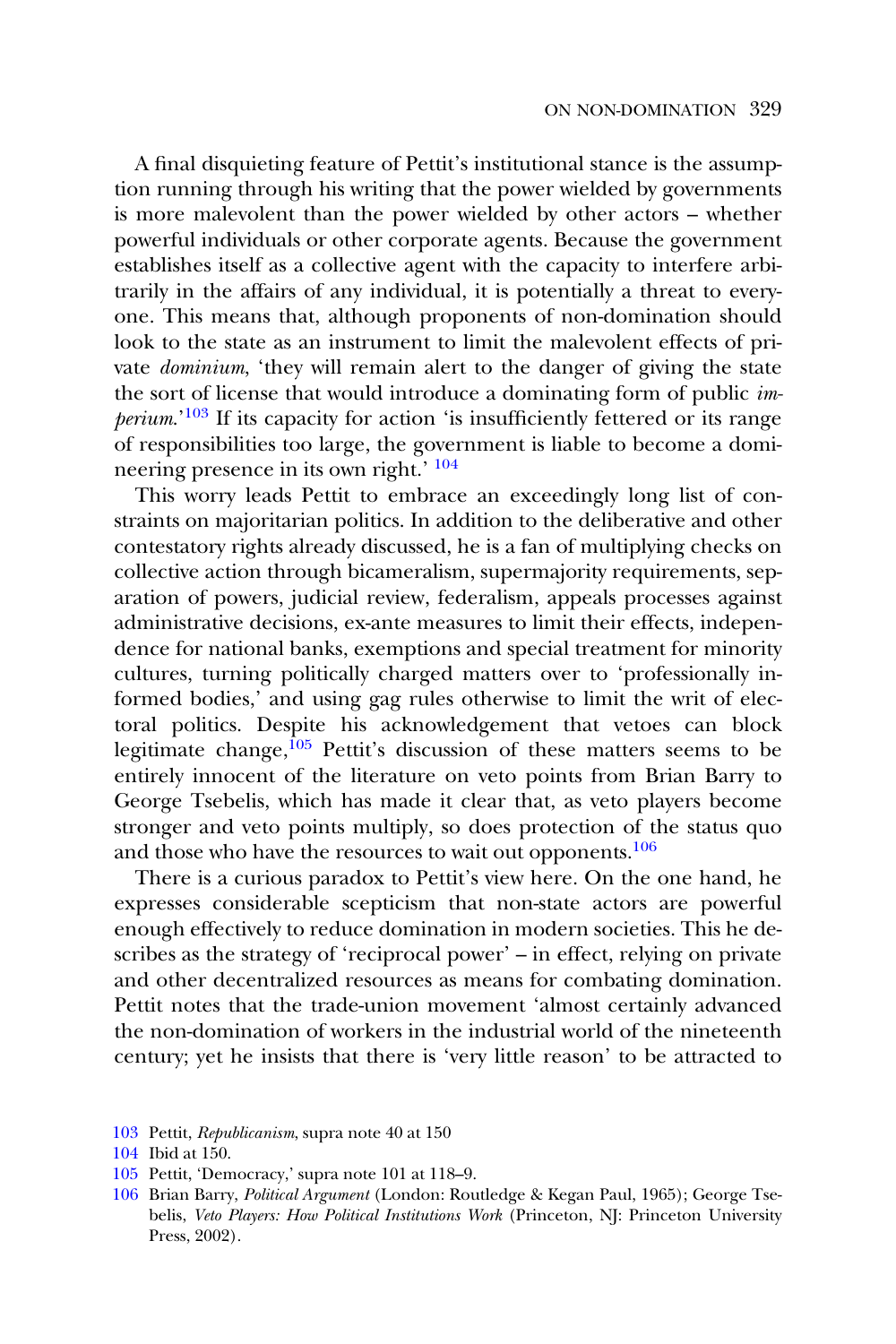#### 330 UNIVERSITY OF TORONTO LAW JOURNAL

their strategy of direct action which confronts 'too many problems to be taken seriously.' Instead he argues that 'the strategy of having recourse to a state looks by far the more attractive option.<sup>'107</sup> On the other hand, we have seen that his list of preferred institutional devices to separate, disperse, check, and veto state action is so extensive that it is unlikely to have a meaningful impact on private domination.

Trade unions are a case in point. Organized and widely supported as they were in Britain and the United States in the middle part of the last century, they could not possibly have enjoyed the success that they did without strongly supportive legislation from successive Labour governments in Britain and the passage of the Wagner Act in the United States in 1935. Yet it was the whittling away at those protections at the behest of business-oriented interest groups and their supporters through exactly the kinds of 'contestatory politics' Pettit champions that led to the evisceration of organized labour in both countries that began in the United States in the 1950s and took off in both countries the 1980s.

Pettit seems to be at cross-purposes with himself. On the one hand, he agrees that efficacious action by democratic governments is likely essential to any project of rooting out entrenched systems of domination. On the other, he seems to be so fearful of democratic politics and government that he wants to hem them in at every turn, insisting that '[e]very interest and every idea that guides the action of a state must be open to challenge from every corner of the society; and where there is dissent, then appropriate remedies must be taken.'<sup>108</sup> Given the many opportunities for special pleading, forum shopping, and delay that are disproportionately afforded to those with time and resources on their side by Pettit's model of dispersed power and institutional checks, it is hard to imagine governments in the world as he envisages it doing much of anything at all – let alone tackling entrenched systems of domination. This tension is puzzling. It is as if, for all his attention to the centrality of domination in his theory, Pettit fails to notice much domination in the world around him. He also seems, generously, to attribute his own sunny disposition to all mankind. His is a world in which progressive contestatory pressure, combined with faltering prodding from a semi-incapacitated state, can be expected to get people to give up domineering positions as they are persuaded that this is in the general interest.

I am inclined to a darker view of the human social condition. It assumes that people in positions of advantage seldom give this up unless the status quo becomes costly to them and that among the things a

108 Ibid at 56.

<sup>107</sup> Pettit, Republicanism, supra note 40 at 95.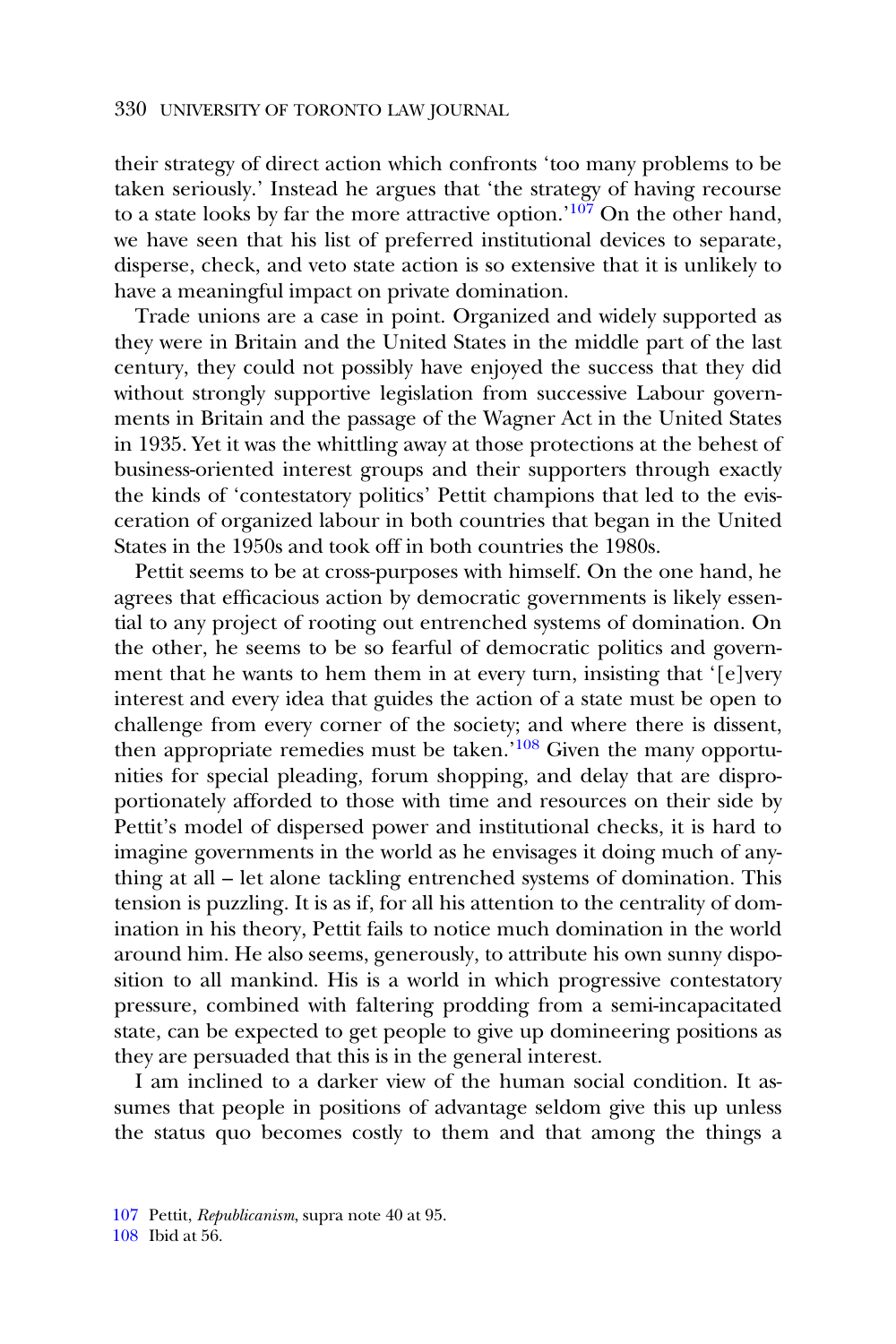government committed to non-domination must do is increase the relevant costs of the status-quo to the powerful when the basic interests of those who are vulnerable to them are at stake. Most people in poor and middle-income countries and most poor and middle-income people in rich countries are vulnerable to serious domination in many situations because their basic interests are either compromised or so precariously met that their dealings with others are inevitably laden with the possibility of domination. Tackling that reality seems to me the starting point for any plausible theory of the distributional and institutional arrangements needed by a principled commitment to non-domination. Pettit's focusing on the number of choices people have without reference to their import misses this, and his faith in civic-minded deliberation to encourage progressive social action is insufficient. His account of public institutions is a recipe for protecting the status quo, which could only be appealing from the point of view we share if one did not perceive it as heavily laden with domination. In this respect, our disagreement has less to do with the meaning of domination than it does with our perceptions of how power is distributed in the world and how politics works.

Pettit's fulsome embrace of institutional sclerosis has been conventional among republican thinkers since the American founders wrote The Federalist. Fear of majority tyranny prompted them to build many of the institutional features Pettit finds so appealing into the American constitutional model, partly because there was no other way to get the constitution ratified and partly out of what turned out to be the mistaken conviction that it would prevent civil war. It has become clear, since then, that consociational institutions contribute little, if anything, to democratic stability; nor do they limit the propensity for majority tyranny. The evidence strongly suggests that economic development is the best predictor of democracy's survival and that different kinds of institutional arrangements appear to have a negligible impact – though presidential systems are somewhat less stable than parliamentary ones.<sup>109</sup> That is scarcely an advertisement for the beneficent effects of the separation of powers. As far as majority tyranny is concerned, there is no evidence that adding bills of rights and constitutional courts to democratic systems makes any difference as far as the protection of minorities is concerned.110 Imperfect as competitive parliamentary systems might be, they turn out to be the stablest democracies and at least as good as any other from the standpoint of protecting vulnerable minorities. Given the

<sup>109</sup> See Adam Przeworski et al, *Democracy and Development* (Cambridge, UK: Cambridge University Press, 2000) at 78–186.

<sup>110</sup> See Ian Shapiro, State, supra note 18 at 86–103; Ian Shapiro, 'Tyranny and Democracy: Reflections on Some Recent Literature' (2008) 43 Government and Opposition 486.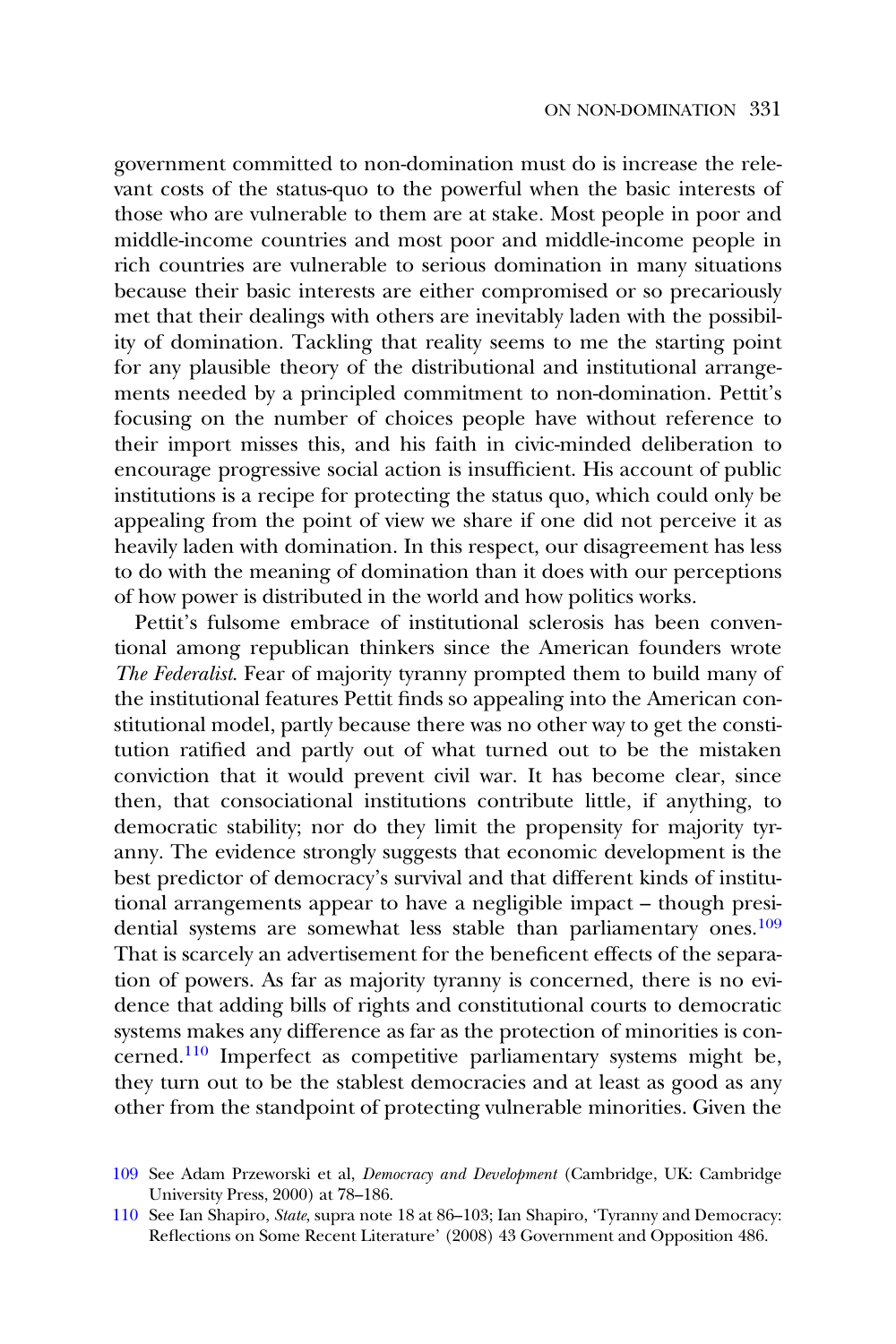propensity of republican arrangements to protect entrenched systems of domination and powerful minorities, the reasons to reject them in favour of parliamentary systems seem to me to be decisive.

### V Non-domination revisited

Non-domination is the bedrock of justice. Though it is often connected to egalitarian considerations and appeals to a kind of freedom, I have made the case that it should be differentiated from both. Egalitarians might still resist this case arguing, in the spirit of the 'equality of what?' literature that my argument commits me to a principle of equality of non-domination. But that is not my view, because domination ranges from the trivial to the momentous, and I have argued that only the most serious forms of domination merit government's attention. This might provoke the retort that I really favour equality of non-domination where basic interests are at stake. But I resist that characterization too, because even within the realm of basic interests some violations are worse than others, and I agree with Judith Shklar and Casiano Hacker-Cordón that preventing the most extreme forms of cruelty and deprivation should trump remediation of other kinds of domination involving basic interests.<sup>111</sup>

This might provoke the further retort that my implicit principle is to equalize elimination of the most egregious sorts of domination, but this seems to me to be trivially egalitarian at best. It strains ordinary usage, and most people who count themselves egalitarians would not recognize it as such. Moreover, it belies the extent to which comparing extreme cases of domination often involves judgments that verge on the incommensurable – if they are not, in fact, impossible to make. During the 1970s, defenders of the National Party in South Africa would sometimes deflect criticism by asking: why are you attacking Apartheid when worse things are going on in Uganda? It was not clear to me then, nor is it now, that it was possible to evaluate the assertion embedded in this question and intended to supply its rhetorical force. A dispositive comparison of the two cases would surely involve many complex judgments, some of them counterfactual, that made it difficult to know where to begin.

Allowing oneself to be drawn into the comparative debate seemed to me in any case to be worse than a waste of time. Unlike the trolley-bus examples that sometimes give moral philosophy a bad name, these cases

<sup>111</sup> Judith Shklar, Ordinary Vices (Cambridge, MA: Harvard University Press, 1985); Casiano Hacker-Cordón, Global Injustice and Human Malfare (PhD dissertation, Yale University, 2002) [unpublished].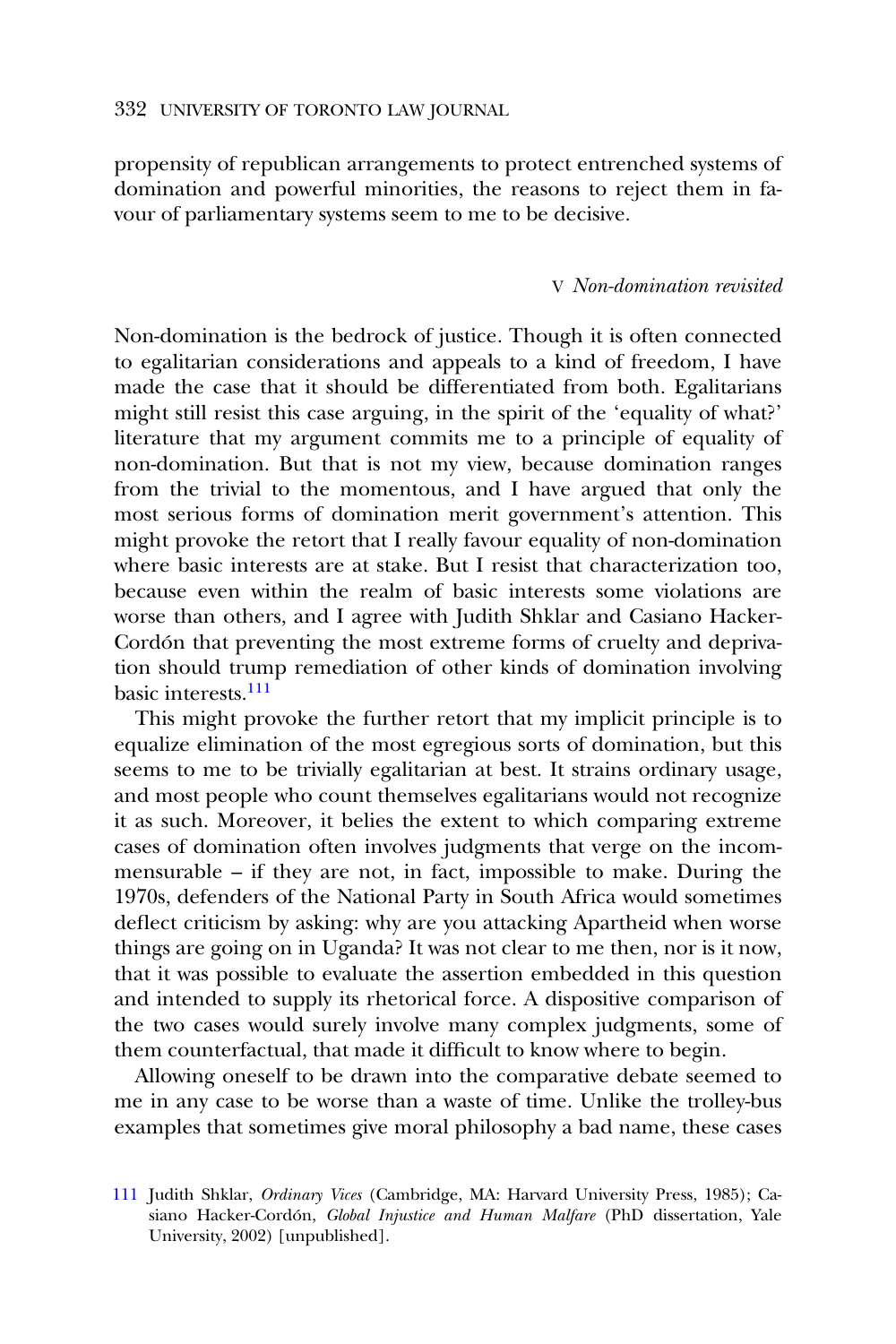were unconnected – at least, from the perspective of the perpetrators.  $\frac{112}{2}$ The evils of Apartheid bore no relation to the domination then being committed, to the north, by Idi Amin. Opponents of both regimes might face choices about where best to deploy their efforts, but they would likely have at least as much to do with judgments about the chances of success in either place as with a determination of which was ultimately worse. Arguments about those choices could never, in any case, furnish a justification for the evils being perpetrated in either place. Rather than allow oneself to be manipulated by disingenuous demands for an egalitarian metric of moral equivalency, the better course was to confront those evils on their own terms – showing why and how they could be stamped out.

Nor are my prescriptions egalitarian – at least not conventionally so. Rather, I view the power dimensions of human interaction through a Hirschmanesque lens in which there is a trade-off between the importance of enhancing democratic voice and that of reducing the costs of exit for the vulnerable.<sup>113</sup> In employment relations, for instance, I argue that where exit costs for the vulnerable are high due to the lack of a robust social wage, then government should insist on more voice within the firm: stronger safeguards for unions and other protections for workers. Likewise, in the domestic context, I argue that a divorce-law regime that protects the vulnerable at the dissolution of a marriage legitimates greater laissez-faire with respect to what goes on within marriage than would otherwise be the case.<sup>114</sup> True, I argue that a low exit cost / lowregulation regime is better than a high exit cost /high-regulation one, which leads to my defence of a comparatively robust social wage. But this flows from two considerations, neither of which is egalitarian: my powerbased resourcism and my general presumption that, while it is important to vindicate people's basic interests, it is always best to do this in ways

- 112 Trolley-bus problems involve hypothetical examples of tragic choices, designed to provoke reflection on our moral intuitions. Typically, they involve forced Hobson's choices – as when the only way in which passengers in an out-of-control trolley bus can be saved is by diverting it in such a way that it will kill a pedestrian. The examples are sometimes contrived to the point that it is hard to see their relevance to the moral dilemmas that people actually confront. See Philippa Foot, The Problem of Abortion and the Doctrine of the Double Effect in Virtues and Vices (Oxford: Basil Blackwell, 1978); Judith Jarvis Thomson, 'Killing, Letting Die, and the Trolley Problem' (1976) 59 Monist 204; Judith Jarvis Thomson, 'The Trolley Problem' (1985) 94 Yale LJ 1395; Peter Unger, Living High and Letting Die (Oxford University Press, 1996); Francis Kamm, 'Harming Some to Save Others' (1989) 57 Philosophical Studies 227.
- 113 Albert O Hirschman, Exit, Voice, and Loyalty (Cambridge, MA: Harvard University Press, 1970).
- 114 Shapiro, Democratic Justice, supra note 2 at chs 5–6.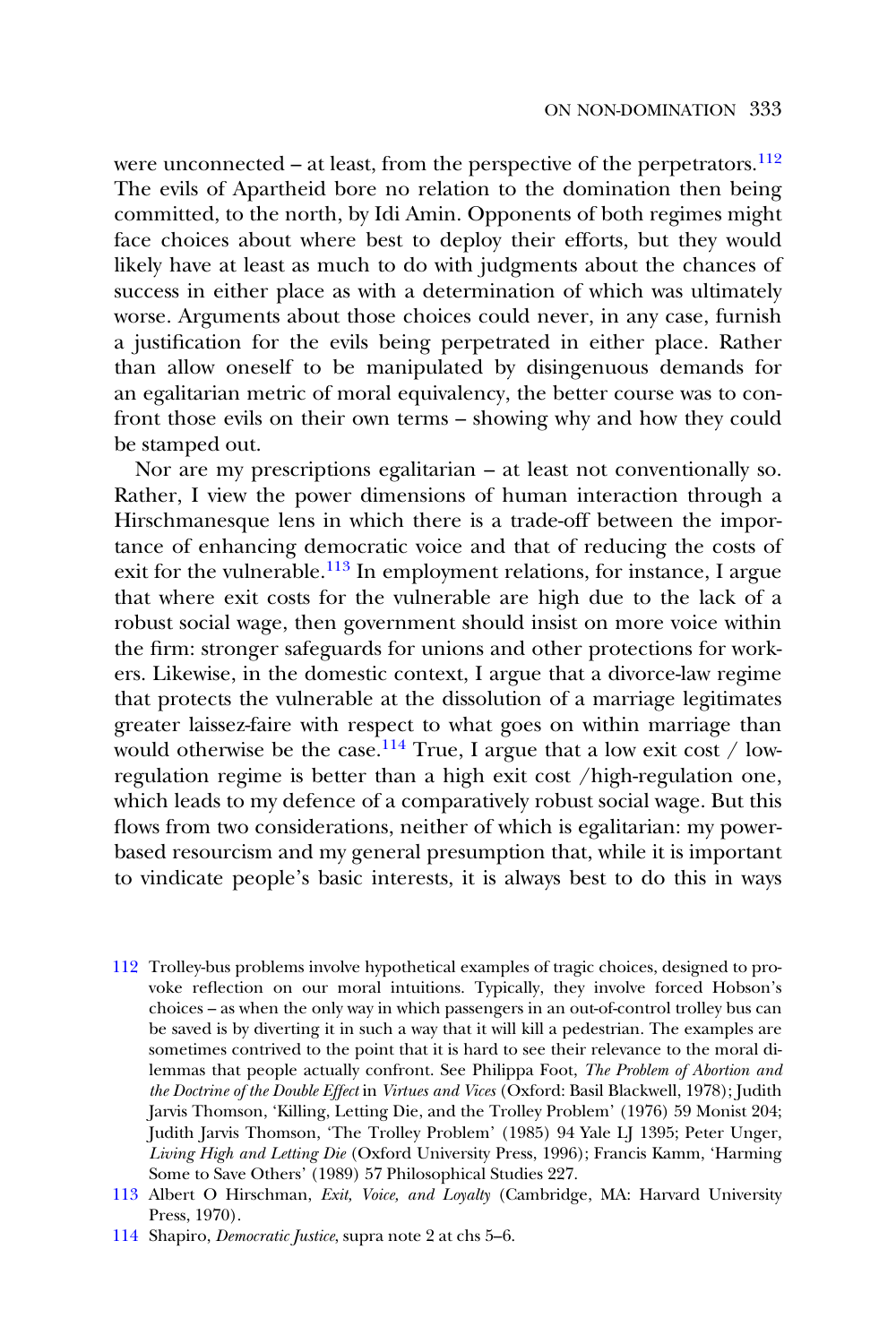that interfere as little as possible with what goes on within civil institutions and practices.<sup>115</sup>

To appeal to non-domination is to appeal to a certain kind of political freedom that human beings have the power to withhold or supply. Though not constitutionally hostile to all hierarchies in human affairs, non-domination as I understand it is sensitive to the reality that legitimate hierarchies often atrophy into illicit systems of domination. The institutional challenge is to police the potential for domination via democratic constraints but to do this as unobtrusively as possible. This view of non-domination is political all the way down, and it takes no position on larger metaphysical debates about the possibility and meaning of human freedom. Nor does it treat freedom as the summum bonum for which people can strive. My account takes a minimalist tack on identifying common human interests and on the possibility that those interests can meaningfully be tracked by political institutions. It is a reactive ideal that appeals to human ingenuity to design and implement practices that can ameliorate sources of domination as and when they arise. As a result, it always operates at the margin – eschewing the project of designing a basic structure for society as a whole.

Non-domination as I have defended it is Foucauldian in recognizing that power relations are ubiquitous to human interaction, but I demur from Foucault's refusal to discriminate among kinds of domination or to address questions about what to do about it. Doing that seems to me to be the central constructive project suggested by Foucault's central insight. Non-domination as I defend it involves threading the needle of institutional design without depending on large assumptions about human communication and deliberation that infect the arguments set forth by Habermas and Pettit. It depends on a view of freedom which, like Skinner's, involves abjuring the negative libertarian account we have inherited from Hobbes. But rather than try to replace it with the status-based negative liberty view that Skinner finds congenial, I reject the negative/positive dichotomy in favour of a relational view which involves thinking about unfreedom as it relates to agents, restraining and enabling conditions, actions, and systems of authorization. This buttresses the reactive character of my account because, rather than push us in the direction of general theories of freedom, it directs us to focus on specific people, circumstances, possibilities, and authorizing institutions to get at the contours of domination and what to do about it.

To the extent that general presumptions are warranted, I agree with Pettit that democratizing the power dimensions of human interaction is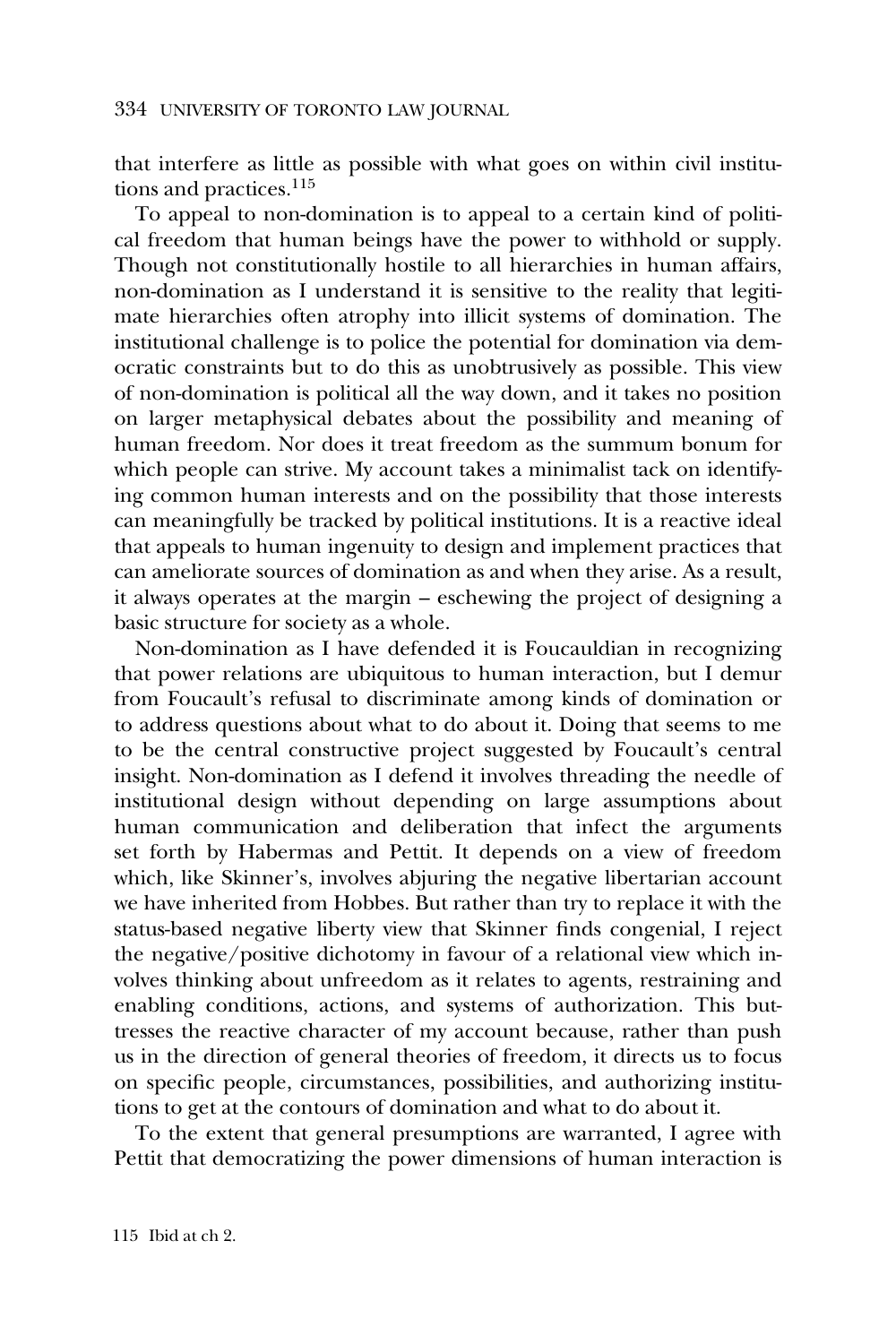the best way to go and that this means creating mechanisms for inclusive participation and opposition. But I differ from him in holding that their form and intrusiveness should depend on the nature of the interests at stake, with basic interests operating as the benchmark for enfranchisement. And because I agree with Pettit's claim that rooting out systems of entrenched domination will typically require efficacious action by governments, I dissent from his embrace of republican institutions that are replete with veto points and other consociational elements. These can make it all too easy for those controlling entrenched systems of domination to stonewall change, and they do not – in any case – deliver the benefits of protecting vulnerable minorities from majority tyranny that are often claimed for republican institutions.

It is well known that James Madison offered a trenchant defence of these institutions in The Federalist. At the time he was thirty-six years old, and the bulk of his political experience lay ahead of him. Perhaps this is why much of what he wrote about political parties and competition in The Federalist reads like someone who is trying to learn to swim by walking up and down next to a lake while discussing the theory of swimming. What is less well known is that the mature Madison rejected the republican thinking that is famously attributed to him and to which Pettit and other contemporary republicans appeal. His years in the rough and tumble of politics in Congress, as secretary of state, and as the fourth president of the United States convinced Madison that democratic competition is the best available guarantor of the values that republicans seek to protect. In 1833, three years before his death, he was unequivocal that 'if majority governments . . . be the worst of Governments those who think and say so cannot be within the pale of republican faith. They must either join the avowed disciples of aristocracy, oligarchy or monarchy, or look for a Utopia exhibiting a perfect homogeneousness of interests, opinions and feelings nowhere yet found in civilized communities.' <sup>116</sup> Subsequent evidence suggests that the mature Madison was right that democratic competition offers the best hope for mitigating domination. As a result, working to protect and expand it is the best path forward for those who regard non-domination as the bedrock of justice.

<sup>116</sup> James Madison, 'Majority Governments' in Letters and Other Writings of James Madison, vol 4 (Philadelphia, PA: J P Lippincott, 1865) 326 at 332. For additional discussion see Shapiro, Real World, supra note 4 at 38–67.